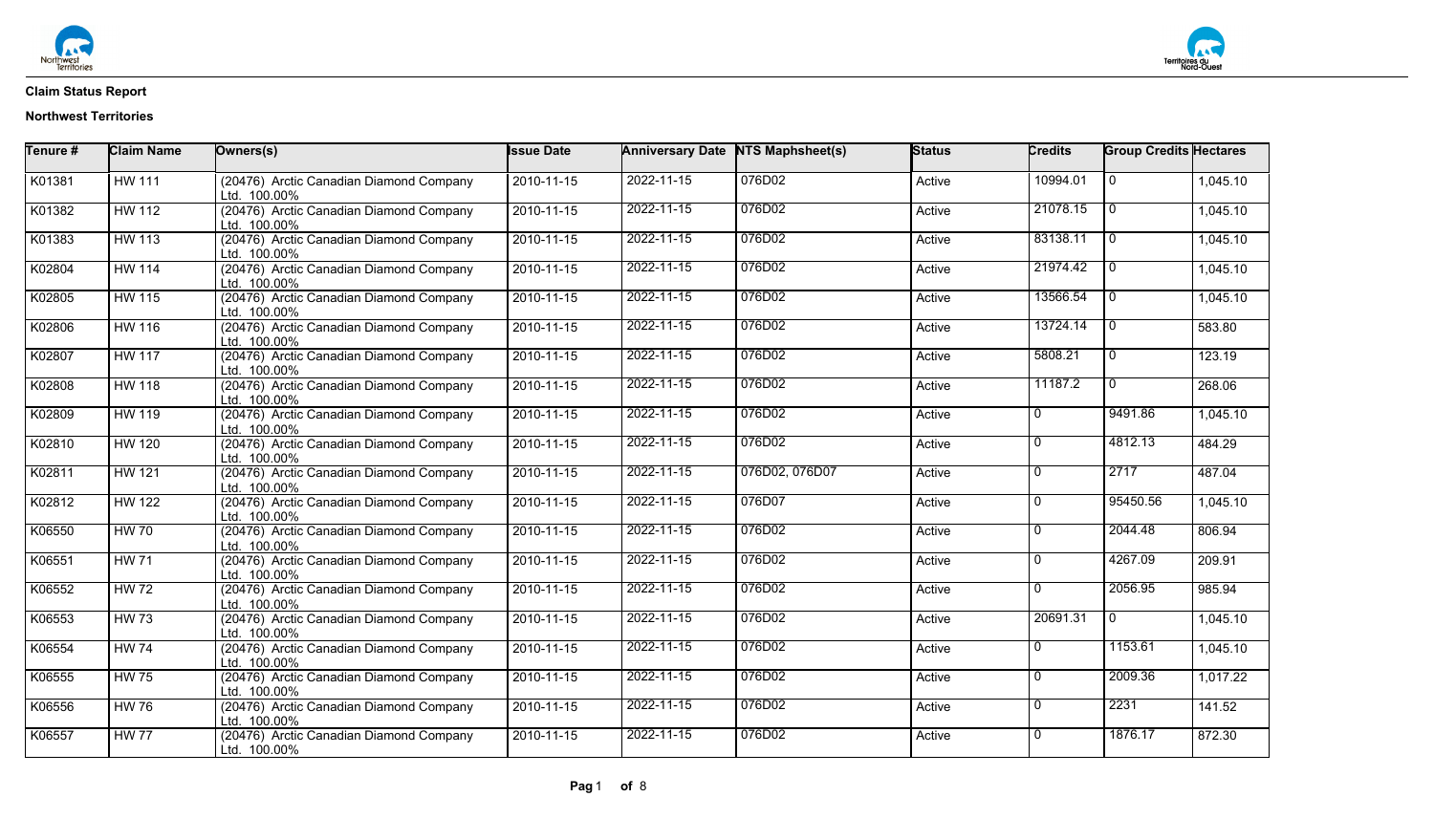| K06558 | <b>HW 78</b>    | (20476) Arctic Canadian Diamond Company<br>Ltd. 100.00% | 2010-11-15       | 2022-11-15 | 076D02         | Active | $\Omega$       | 1273.67         | 1,045.10 |
|--------|-----------------|---------------------------------------------------------|------------------|------------|----------------|--------|----------------|-----------------|----------|
| K06559 | <b>HW 79</b>    | (20476) Arctic Canadian Diamond Company<br>Ltd. 100.00% | 2010-11-15       | 2022-11-15 | 076D02         | Active | $\overline{0}$ | 165645.54       | 149.17   |
| K06560 | <b>HW 80</b>    | (20476) Arctic Canadian Diamond Company<br>Ltd. 100.00% | 2010-11-15       | 2022-11-15 | 076D02         | Active | $\overline{0}$ | 39976.66        | 161.67   |
| K06561 | HW <sub>1</sub> | (20476) Arctic Canadian Diamond Company<br>Ltd. 100.00% | 2010-11-15       | 2022-11-15 | 076D08         | Active | $\Omega$       | 2346.51         | 370.77   |
| K06562 | HW <sub>2</sub> | (20476) Arctic Canadian Diamond Company<br>Ltd. 100.00% | 2010-11-15       | 2022-11-15 | 076D08         | Active | $\Omega$       | 47653.74        | 1,045.10 |
| K06563 | HW3             | (20476) Arctic Canadian Diamond Company<br>Ltd. 100.00% | 2010-11-15       | 2022-11-15 | 076D08, 076D01 | Active | $\overline{0}$ | 5450.56         | 1,045.10 |
| K06564 | HW4             | (20476) Arctic Canadian Diamond Company<br>Ltd. 100.00% | 2010-11-15       | 2022-11-15 | 076D08, 076D01 | Active | 25733.34       | 1935.26         | 1,045.10 |
| K06566 | HW6             | (20476) Arctic Canadian Diamond Company<br>Ltd. 100.00% | 2010-11-15       | 2022-11-15 | 076D08, 076D01 | Active | $\overline{0}$ | 5450.56         | 1,045.10 |
| K06567 | HW <sub>7</sub> | (20476) Arctic Canadian Diamond Company<br>Ltd. 100.00% | 2010-11-15       | 2022-11-15 | 076D08, 076D01 | Active | 35693.85       | $\overline{0}$  | 1,045.10 |
| K06568 | HW 8            | (20476) Arctic Canadian Diamond Company<br>Ltd. 100.00% | 2010-11-15       | 2022-11-15 | 076D08, 076D01 | Active | 108346.64      | $\overline{10}$ | 846.64   |
| K06569 | HW9             | (20476) Arctic Canadian Diamond Company<br>Ltd. 100.00% | 2010-11-15       | 2022-11-15 | 076D08, 076D01 | Active | 25995.5        | $\overline{0}$  | 143.14   |
| K06570 | <b>HW 10</b>    | (20476) Arctic Canadian Diamond Company<br>Ltd. 100.00% | 2010-11-15       | 2022-11-15 | 076D01         | Active | 8302.26        | $\overline{0}$  | 836.36   |
| K06571 | <b>HW 11</b>    | (20476) Arctic Canadian Diamond Company<br>Ltd. 100.00% | 2010-11-15       | 2022-11-15 | 076D01         | Active | 138072.98      | 15881.49        | 1,045.10 |
| K06572 | <b>HW 12</b>    | (20476) Arctic Canadian Diamond Company<br>Ltd. 100.00% | 2010-11-15       | 2022-11-15 | 076D01         | Active | 25733.34       | 10387.27        | 1,045.10 |
| K06573 | <b>HW 13</b>    | (20476) Arctic Canadian Diamond Company<br>Ltd. 100.00% | 2010-11-15       | 2022-11-15 | 076D01         | Active | $\Omega$       | 7805.2          | 490.72   |
| K06574 | <b>HW 14</b>    | (20476) Arctic Canadian Diamond Company<br>Ltd. 100.00% | 2010-11-15       | 2022-11-15 | 076D01         | Active | $\Omega$       | 11166.65        | 621.76   |
| K06575 | <b>HW 15</b>    | (20476) Arctic Canadian Diamond Company<br>Ltd. 100.00% | 2010-11-15       | 2022-11-15 | 076D01         | Active | $\Omega$       | 39761.69        | 747.74   |
| K06576 | <b>HW 16</b>    | (20476) Arctic Canadian Diamond Company<br>Ltd. 100.00% | 2010-11-15       | 2022-11-15 | 076D01         | Active | $\Omega$       | 2706.55         | 161.51   |
| K06577 | <b>HW 17</b>    | (20476) Arctic Canadian Diamond Company<br>Ltd. 100.00% | 2010-11-15       | 2022-11-15 | 076D01         | Active | $\overline{0}$ | 5885.76         | 161.35   |
| K06578 | <b>HW 18</b>    | (20476) Arctic Canadian Diamond Company<br>Ltd. 100.00% | 2010-11-15       | 2022-11-15 | 076D01         | Active | $\overline{0}$ | 3938.44         | 113.51   |
| K06579 | <b>HW 19</b>    | (20476) Arctic Canadian Diamond Company<br>Ltd. 100.00% | 2010-11-15       | 2022-11-15 | 076D01         | Active | $\overline{0}$ | 3780.19         | 130.43   |
| K06580 | <b>HW 20</b>    | (20476) Arctic Canadian Diamond Company<br>Ltd. 100.00% | $2010 - 11 - 15$ | 2022-11-15 | 076D01         | Active | $\overline{0}$ | 45965.47        | 772.67   |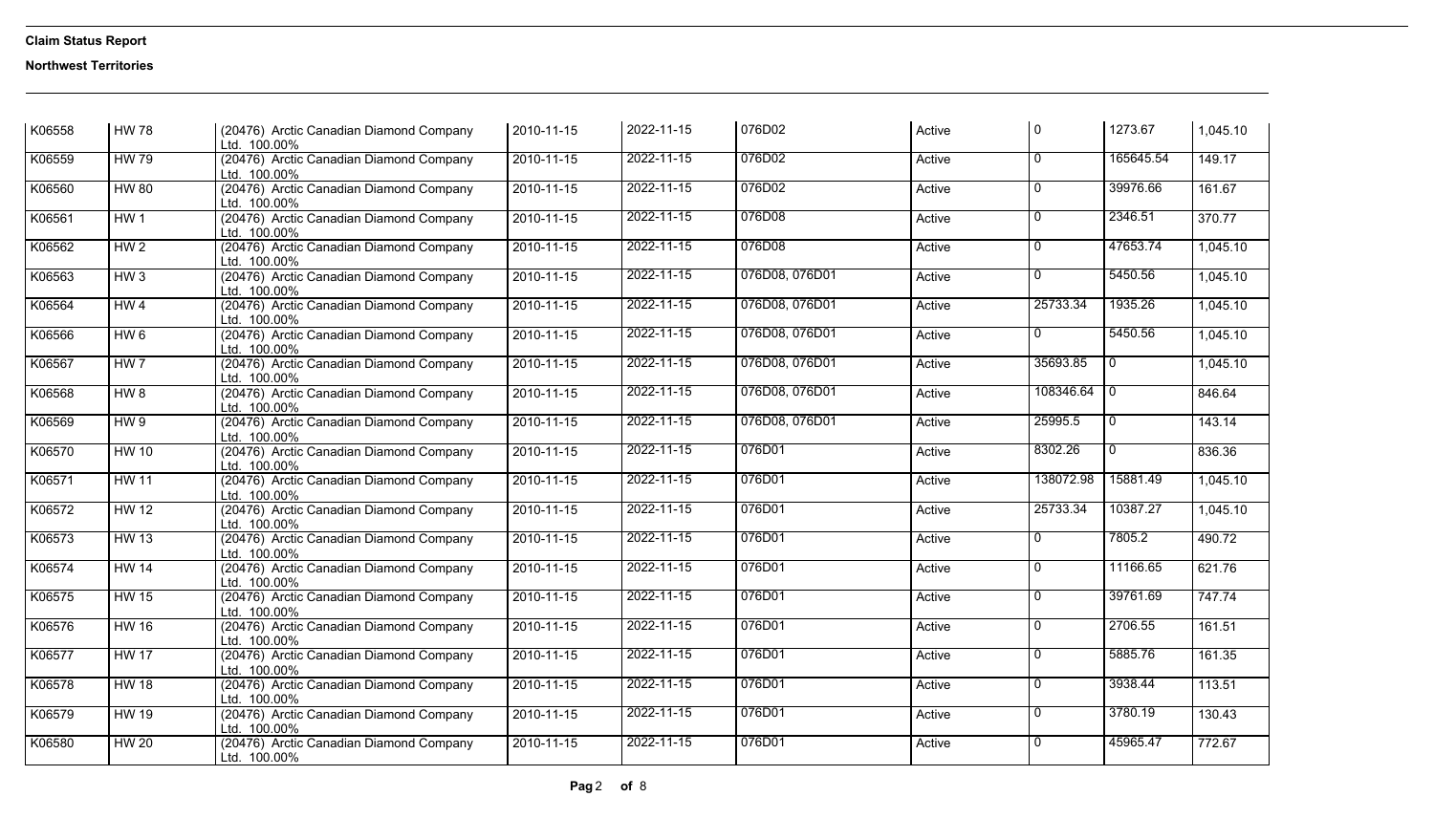| K06581 | <b>HW 21</b>     | (20476) Arctic Canadian Diamond Company<br>Ltd. 100.00% | 2010-11-15              | 2022-11-15 | 076D01         | Active | l 0            | 61551.69                | 1,045.10 |
|--------|------------------|---------------------------------------------------------|-------------------------|------------|----------------|--------|----------------|-------------------------|----------|
| K06582 | <b>HW 22</b>     | (20476) Arctic Canadian Diamond Company<br>Ltd. 100.00% | 2010-11-15              | 2022-11-15 | 076D01         | Active | $\overline{0}$ | 4451.74                 | 459.40   |
| K06583 | HW <sub>23</sub> | (20476) Arctic Canadian Diamond Company<br>Ltd. 100.00% | 2010-11-15              | 2022-11-15 | 076D01         | Active | $\overline{0}$ | 184398.31               | 1,045.10 |
| K06584 | <b>HW 24</b>     | (20476) Arctic Canadian Diamond Company<br>Ltd. 100.00% | 2010-11-15              | 2022-11-15 | 076D01         | Active | $\Omega$       | 50810.13                | 775.70   |
| K06585 | HW <sub>25</sub> | (20476) Arctic Canadian Diamond Company<br>Ltd. 100.00% | 2010-11-15              | 2022-11-15 | 076D01         | Active | $\overline{0}$ | 34025.36                | 644.75   |
| K06586 | HW <sub>26</sub> | (20476) Arctic Canadian Diamond Company<br>Ltd. 100.00% | 2010-11-15              | 2022-11-15 | 076D01         | Active | 63545.35       | $\overline{\mathbf{0}}$ | 863.92   |
| K06587 | <b>HW 27</b>     | (20476) Arctic Canadian Diamond Company<br>Ltd. 100.00% | 2010-11-15              | 2022-11-15 | 076D01         | Active | $\Omega$       | 5474.96                 | 546.16   |
| K06588 | <b>HW 28</b>     | (20476) Arctic Canadian Diamond Company<br>Ltd. 100.00% | 2010-11-15              | 2022-11-15 | 076D01         | Active | $\Omega$       | 3479.91                 | 138.69   |
| K06589 | <b>HW 29</b>     | (20476) Arctic Canadian Diamond Company<br>Ltd. 100.00% | 2010-11-15              | 2022-11-15 | 076D01         | Active | $\overline{0}$ | 16549.02                | 625.44   |
| K06590 | <b>HW 30</b>     | (20476) Arctic Canadian Diamond Company<br>Ltd. 100.00% | 2010-11-15              | 2022-11-15 | 076D01         | Active | $\Omega$       | 22346.94                | 856.31   |
| K06591 | <b>HW 31</b>     | (20476) Arctic Canadian Diamond Company<br>Ltd. 100.00% | 2010-11-15              | 2022-11-15 | 076D01         | Active | $\overline{0}$ | 42479.3                 | 1,045.10 |
| K06592 | <b>HW 32</b>     | (20476) Arctic Canadian Diamond Company<br>Ltd. 100.00% | 2010-11-15              | 2022-11-15 | 076D01         | Active | $\overline{0}$ | 7550.92                 | 1,045.10 |
| K06593 | <b>HW33</b>      | (20476) Arctic Canadian Diamond Company<br>Ltd. 100.00% | 2010-11-15              | 2022-11-15 | 076D01         | Active | $\overline{0}$ | 10448.61                | 1,045.10 |
| K06594 | <b>HW 34</b>     | (20476) Arctic Canadian Diamond Company<br>Ltd. 100.00% | 2010-11-15              | 2022-11-15 | 076D01         | Active | $\overline{0}$ | 4546.32                 | 779.75   |
| K06595 | <b>HW 35</b>     | (20476) Arctic Canadian Diamond Company<br>Ltd. 100.00% | 2010-11-15              | 2022-11-15 | 076D01         | Active | $\overline{0}$ | 1687.32                 | 189.60   |
| K06596 | <b>HW 36</b>     | (20476) Arctic Canadian Diamond Company<br>Ltd. 100.00% | 2010-11-15              | 2022-11-15 | 076D01         | Active | $\mathbf 0$    | 40116.4                 | 814.55   |
| K06597 | <b>HW 37</b>     | (20476) Arctic Canadian Diamond Company<br>Ltd. 100.00% | 2010-11-15              | 2022-11-15 | 076D02, 076D01 | Active | $\Omega$       | 9194.23                 | 824.95   |
| K06598 | <b>HW38</b>      | (20476) Arctic Canadian Diamond Company<br>Ltd. 100.00% | 2010-11-15              | 2022-11-15 | 076D02, 076D01 | Active | $\Omega$       | 1640.66                 | 159.57   |
| K06599 | <b>HW 39</b>     | (20476) Arctic Canadian Diamond Company<br>Ltd. 100.00% | 2010-11-15              | 2022-11-15 | 076D02, 076D01 | Active | $\overline{0}$ | 4719.2                  | 785.66   |
| K06600 | <b>HW 40</b>     | (20476) Arctic Canadian Diamond Company<br>Ltd. 100.00% | 2010-11-15              | 2022-11-15 | 076D02, 076D01 | Active | 63381.86       | $\overline{0}$          | 1,045.10 |
| K06601 | <b>HW 41</b>     | (20476) Arctic Canadian Diamond Company<br>Ltd. 100.00% | 2010-11-15              | 2022-11-15 | 076D02, 076D01 | Active | $\overline{0}$ | 9165.87                 | 845.47   |
| K06602 | HW <sub>42</sub> | (20476) Arctic Canadian Diamond Company<br>Ltd. 100.00% | $\overline{2010-11-15}$ | 2022-11-15 | 076D02, 076D01 | Active | 5315.56        | o                       | 158.60   |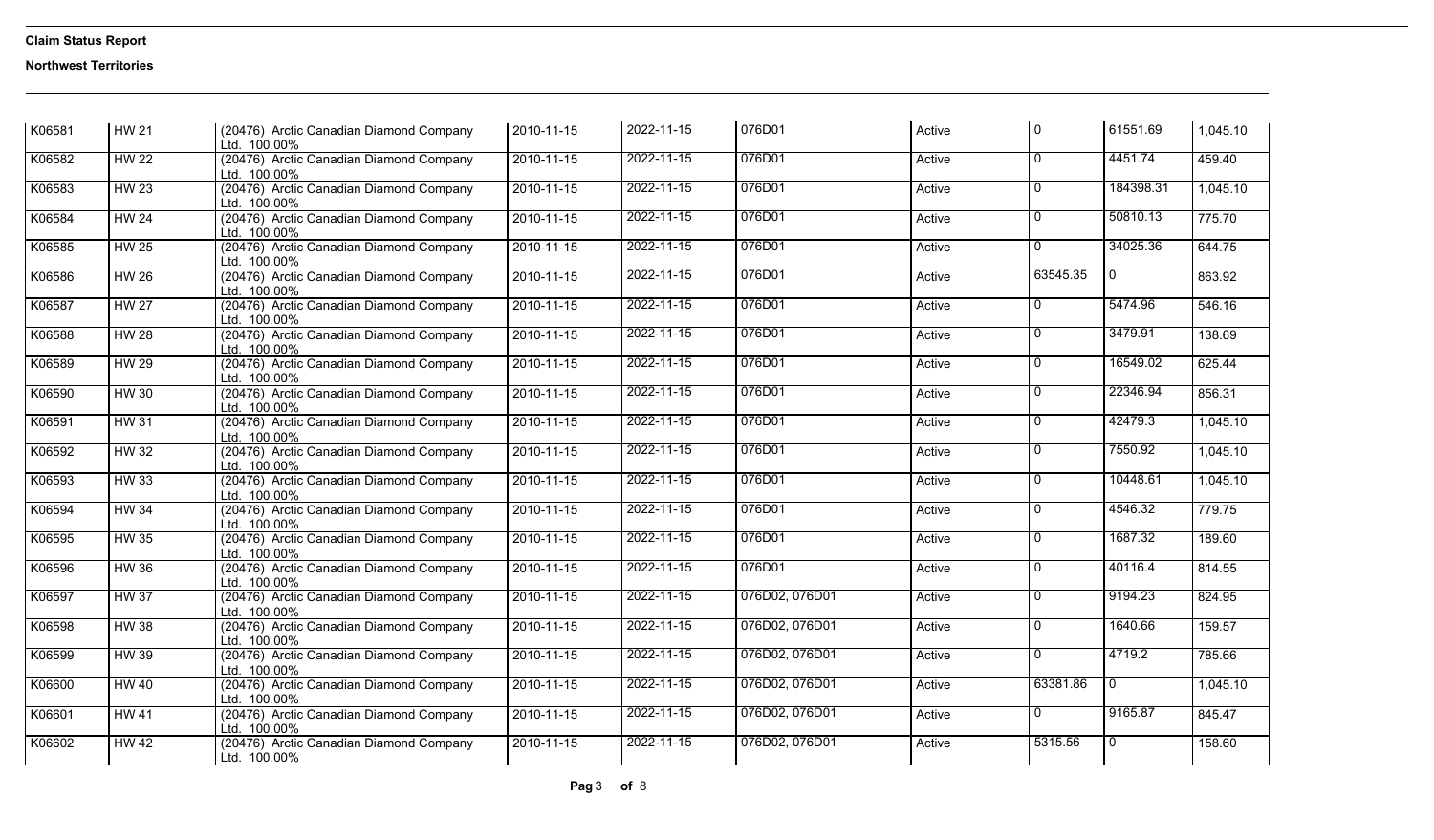| K06603 | <b>HW 43</b> | (20476) Arctic Canadian Diamond Company<br>Ltd. 100.00% | 2010-11-15 | 2022-11-15 | 076D02, 076D01 | Active | $\Omega$       | 63779.45       | 974.97   |
|--------|--------------|---------------------------------------------------------|------------|------------|----------------|--------|----------------|----------------|----------|
| K06604 | <b>HW 44</b> | (20476) Arctic Canadian Diamond Company<br>Ltd. 100.00% | 2010-11-15 | 2022-11-15 | 076D02         | Active | 22413.99       | $\overline{0}$ | 1,000.83 |
| K06605 | <b>HW 45</b> | (20476) Arctic Canadian Diamond Company<br>Ltd. 100.00% | 2010-11-15 | 2022-11-15 | 076D02         | Active | 4706.99        | 0              | 187.21   |
| K06606 | <b>HW 46</b> | (20476) Arctic Canadian Diamond Company<br>Ltd. 100.00% | 2010-11-15 | 2022-11-15 | 076D02         | Active | 16764.33       | $\overline{0}$ | 856.56   |
| K06607 | <b>HW 47</b> | (20476) Arctic Canadian Diamond Company<br>Ltd. 100.00% | 2010-11-15 | 2022-11-15 | 076D02         | Active | 14387.66       | $\overline{0}$ | 1,008.88 |
| K06608 | <b>HW 48</b> | (20476) Arctic Canadian Diamond Company<br>Ltd. 100.00% | 2010-11-15 | 2022-11-15 | 076D02         | Active | 4690.38        | $\mathbf{0}$   | 189.15   |
| K06609 | <b>HW 49</b> | (20476) Arctic Canadian Diamond Company<br>Ltd. 100.00% | 2010-11-15 | 2022-11-15 | 076D02         | Active | 15836.51       | $\overline{0}$ | 871.09   |
| K06610 | <b>HW 50</b> | (20476) Arctic Canadian Diamond Company<br>Ltd. 100.00% | 2010-11-15 | 2022-11-15 | 076D02         | Active | 77211.16       | $\overline{0}$ | 1,045.10 |
| K06611 | <b>HW 51</b> | (20476) Arctic Canadian Diamond Company<br>Ltd. 100.00% | 2010-11-15 | 2022-11-15 | 076D02, 076D07 | Active | 0              | 5569.72        | 1,045.10 |
| K06612 | HW 52        | (20476) Arctic Canadian Diamond Company<br>Ltd. 100.00% | 2010-11-15 | 2022-11-15 | 076D02         | Active | $\overline{0}$ | 66.99          | 41.32    |
| K06613 | <b>HW 53</b> | (20476) Arctic Canadian Diamond Company<br>Ltd. 100.00% | 2010-11-15 | 2022-11-15 | 076D02         | Active | $\overline{0}$ | 1889.24        | 45.32    |
| K06614 | <b>HW 54</b> | (20476) Arctic Canadian Diamond Company<br>Ltd. 100.00% | 2010-11-15 | 2022-11-15 | 076D02         | Active | 0              | 362.27         | 45.04    |
| K06615 | <b>HW 55</b> | (20476) Arctic Canadian Diamond Company<br>Ltd. 100.00% | 2010-11-15 | 2022-11-15 | 076D02, 076D07 | Active | $\overline{0}$ | 104.96         | 59.37    |
| K06616 | <b>HW 56</b> | (20476) Arctic Canadian Diamond Company<br>Ltd. 100.00% | 2010-11-15 | 2022-11-15 | 076D07         | Active | $\Omega$       | 20.06          | 440.38   |
| K06617 | <b>HW 57</b> | (20476) Arctic Canadian Diamond Company<br>Ltd. 100.00% | 2010-11-15 | 2022-11-15 | 076D07         | Active | $\Omega$       | 47.68          | 434.83   |
| K06618 | <b>HW 58</b> | (20476) Arctic Canadian Diamond Company<br>Ltd. 100.00% | 2010-11-15 | 2022-11-15 | 076D07         | Active | 0              | 35.14          | 446.89   |
| K06619 | HW 59        | (20476) Arctic Canadian Diamond Company<br>Ltd. 100.00% | 2010-11-15 | 2022-11-15 | 076D07         | Active | 0              | 11360.45       | 836.08   |
| K06620 | <b>HW 60</b> | (20476) Arctic Canadian Diamond Company<br>Ltd. 100.00% | 2010-11-15 | 2022-11-15 | 076D07         | Active | 65854.64       | 9699.84        | 1,045.10 |
| K06621 | <b>HW 61</b> | (20476) Arctic Canadian Diamond Company<br>Ltd. 100.00% | 2010-11-15 | 2022-11-15 | 076D07         | Active | 0              | 412.86         | 1,045.10 |
| K06622 | <b>HW 62</b> | (20476) Arctic Canadian Diamond Company<br>Ltd. 100.00% | 2010-11-15 | 2022-11-15 | 076D07         | Active | 0              | 2365.8         | 1,045.10 |
| K06623 | <b>HW 63</b> | (20476) Arctic Canadian Diamond Company<br>Ltd. 100.00% | 2010-11-15 | 2022-11-15 | 076D07         | Active | $\overline{0}$ | 435.34         | 1,045.10 |
| K06624 | <b>HW 64</b> | (20476) Arctic Canadian Diamond Company<br>Ltd. 100.00% | 2010-11-15 | 2022-11-15 | 076D07         | Active | <sup>0</sup>   | 4220.54        | 1,045.10 |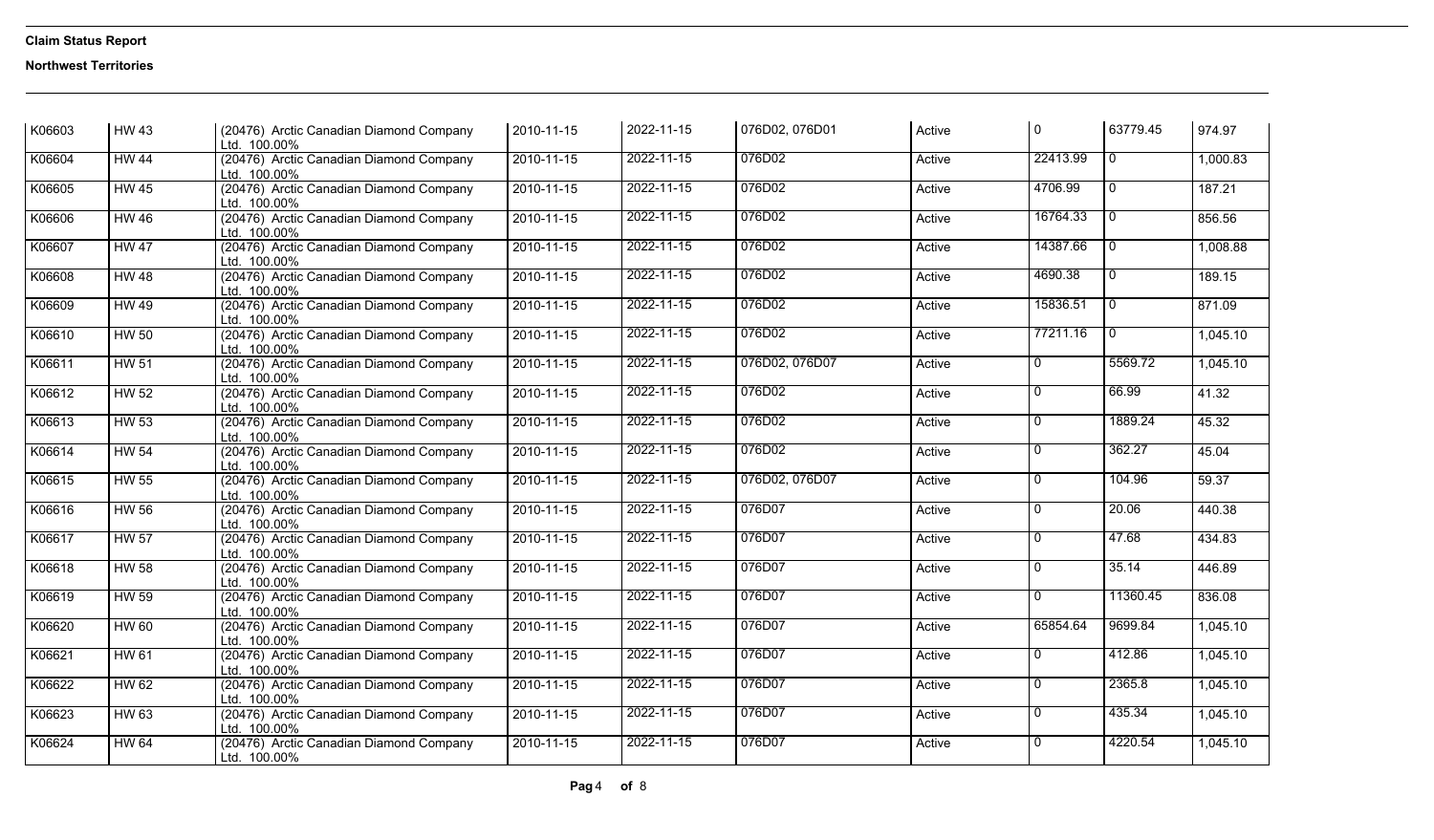| K06625 | HW 65           | (20476) Arctic Canadian Diamond Company<br>Ltd. 100.00% | 2010-11-15 | 2022-11-15 | 076D07         | Active | l 0            | 5450.56                   | 1,045.10 |
|--------|-----------------|---------------------------------------------------------|------------|------------|----------------|--------|----------------|---------------------------|----------|
| K06626 | <b>HW 66</b>    | (20476) Arctic Canadian Diamond Company<br>Ltd. 100.00% | 2010-11-15 | 2022-11-15 | 076D02, 076D07 | Active | $\overline{0}$ | 312.88                    | 1,045.10 |
| K06627 | <b>HW 67</b>    | (20476) Arctic Canadian Diamond Company<br>Ltd. 100.00% | 2010-11-15 | 2022-11-15 | 076D02         | Active | 31221.49       | $\overline{0}$            | 1,045.10 |
| K06628 | <b>HW 68</b>    | (20476) Arctic Canadian Diamond Company<br>Ltd. 100.00% | 2010-11-15 | 2022-11-15 | 076D02         | Active | 167818.9       | $\overline{0}$            | 861.70   |
| K06629 | <b>HW 69</b>    | (20476) Arctic Canadian Diamond Company<br>Ltd. 100.00% | 2010-11-15 | 2022-11-15 | 076D02         | Active | 5396.6         | o                         | 154.02   |
| K07308 | JT <sub>1</sub> | (20476) Arctic Canadian Diamond Company<br>Ltd. 100.00% | 2010-05-27 | 2022-05-27 | 076D08, 076D01 | Active | 12484.54       | $\overline{\circ}$        | 83.61    |
| K07309 | JT <sub>2</sub> | (20476) Arctic Canadian Diamond Company<br>Ltd. 100.00% | 2010-05-27 | 2021-05-27 | 076D01         | Active | $\overline{0}$ | 1097.23                   | 83.61    |
| K14323 | <b>HW 123</b>   | (20476) Arctic Canadian Diamond Company<br>Ltd. 100.00% | 2010-11-15 | 2022-11-15 | 076D07         | Active | $\mathbf{0}$   | 45450.56                  | 1,045.10 |
| K14324 | <b>HW 124</b>   | (20476) Arctic Canadian Diamond Company<br>Ltd. 100.00% | 2010-11-15 | 2022-11-15 | 076D07         | Active | $\overline{0}$ | 45450.56                  | 1,045.10 |
| K14325 | <b>HW 125</b>   | (20476) Arctic Canadian Diamond Company<br>Ltd. 100.00% | 2010-11-15 | 2022-11-15 | 076D07         | Active | $\overline{0}$ | 87365.8                   | 1,045.10 |
| K14326 | <b>HW 126</b>   | (20476) Arctic Canadian Diamond Company<br>Ltd. 100.00% | 2010-11-15 | 2022-11-15 | 076D07         | Active | 96417.71       | l 0                       | 412.58   |
| K14327 | <b>HW 127</b>   | (20476) Arctic Canadian Diamond Company<br>Ltd. 100.00% | 2010-11-15 | 2021-11-15 | 076D07         | Active | $\overline{0}$ | $\overline{\mathfrak{o}}$ | 29.87    |
| K14331 | <b>HW 81</b>    | (20476) Arctic Canadian Diamond Company<br>Ltd. 100.00% | 2010-11-15 | 2022-11-15 | 076D02         | Active | $\mathbf{0}$   | 21513.71                  | 695.49   |
| K14332 | <b>HW 82</b>    | (20476) Arctic Canadian Diamond Company<br>Ltd. 100.00% | 2010-11-15 | 2022-11-15 | 076D02, 076D07 | Active | $\overline{0}$ | 1556.21                   | 1,045.10 |
| K14333 | <b>HW 83</b>    | (20476) Arctic Canadian Diamond Company<br>Ltd. 100.00% | 2010-11-15 | 2022-11-15 | 076D02, 076D07 | Active | $\overline{0}$ | 182606.03                 | 1,045.10 |
| K14334 | <b>HW 84</b>    | (20476) Arctic Canadian Diamond Company<br>Ltd. 100.00% | 2010-11-15 | 2022-11-15 | 076D02         | Active | 56651.56       | $\overline{0}$            | 674.49   |
| K14335 | <b>HW 85</b>    | (20476) Arctic Canadian Diamond Company<br>Ltd. 100.00% | 2010-11-15 | 2022-11-15 | 076D02         | Active | 9378.7         | $\overline{0}$            | 187.61   |
| K14336 | <b>HW 86</b>    | (20476) Arctic Canadian Diamond Company<br>Ltd. 100.00% | 2010-11-15 | 2022-11-15 | 076D02         | Active | 59931.31       | <b>O</b>                  | 145.65   |
| K14337 | <b>HW 87</b>    | (20476) Arctic Canadian Diamond Company<br>Ltd. 100.00% | 2010-11-15 | 2022-11-15 | 076D02         | Active | $\overline{0}$ | 306500.94                 | 1,045.10 |
| K14338 | <b>HW 88</b>    | (20476) Arctic Canadian Diamond Company<br>Ltd. 100.00% | 2010-11-15 | 2022-11-15 | 076D02         | Active | 6325.56        | $\overline{0}$            | 1,045.10 |
| K14339 | <b>HW 89</b>    | (20476) Arctic Canadian Diamond Company<br>Ltd. 100.00% | 2010-11-15 | 2022-11-15 | 076D02         | Active | $\overline{0}$ | 12187.56                  | 1,045.10 |
| K14340 | <b>HW 90</b>    | (20476) Arctic Canadian Diamond Company<br>Ltd. 100.00% | 2010-11-15 | 2022-11-15 | 076D02         | Active | $\Omega$       | 11836.36                  | 1,045.10 |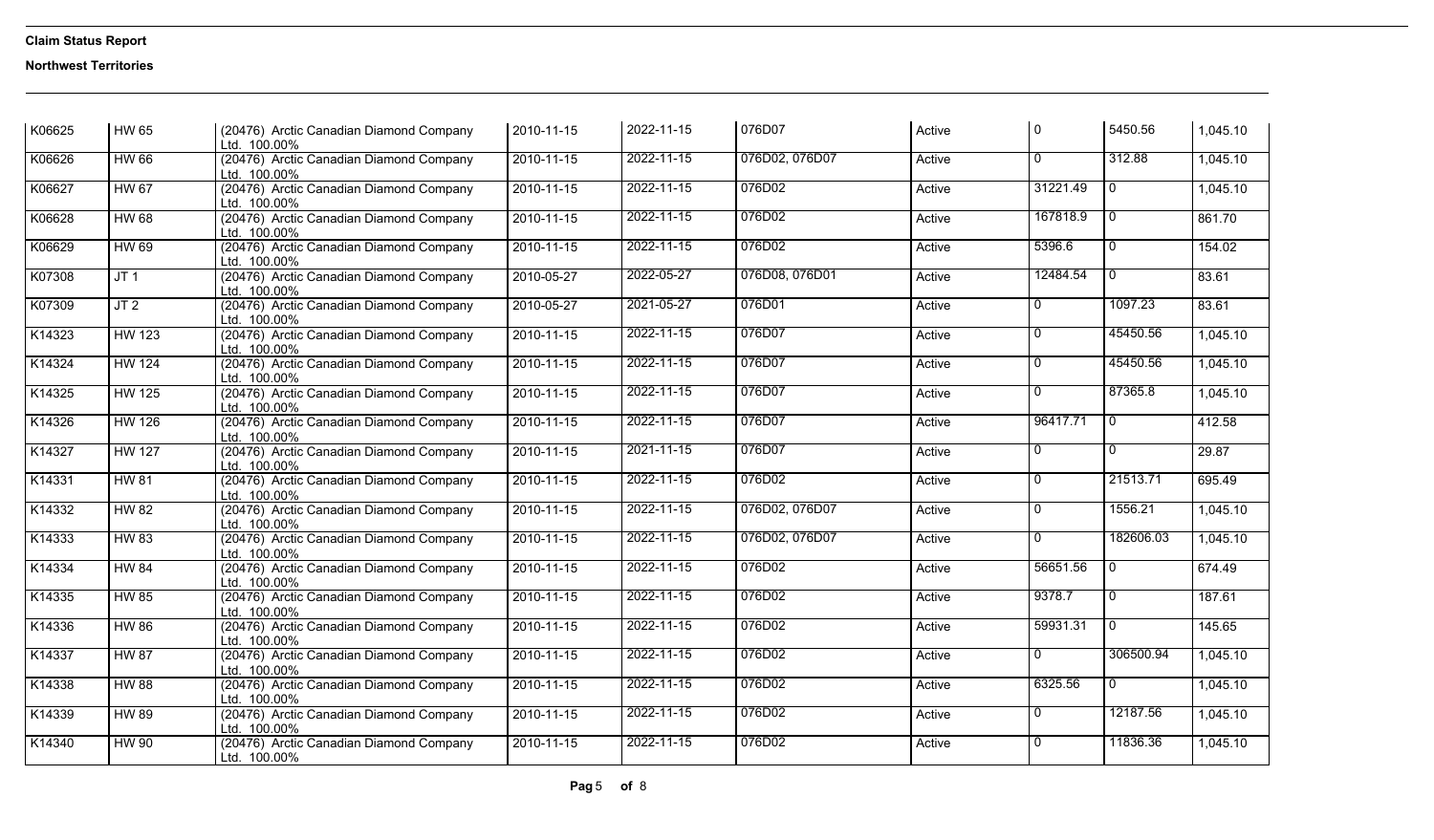| K14341 | <b>HW 91</b>  | (20476) Arctic Canadian Diamond Company<br>Ltd. 100.00% | 2010-11-15 | 2022-11-15 | 076D02         | Active | l 0            | 58730.48       | 1,045.10 |
|--------|---------------|---------------------------------------------------------|------------|------------|----------------|--------|----------------|----------------|----------|
| K14342 | <b>HW 92</b>  | (20476) Arctic Canadian Diamond Company<br>Ltd. 100.00% | 2010-11-15 | 2022-11-15 | 076D02         | Active | $\overline{0}$ | 14300.51       | 1,045.10 |
| K14343 | <b>HW 93</b>  | (20476) Arctic Canadian Diamond Company<br>Ltd. 100.00% | 2010-11-15 | 2022-11-15 | 076D02         | Active | 22833.81       | $\overline{0}$ | 1,045.10 |
| K14344 | <b>HW 94</b>  | (20476) Arctic Canadian Diamond Company<br>Ltd. 100.00% | 2010-11-15 | 2022-11-15 | 076D02         | Active | 141444.52 0    |                | 1,045.10 |
| K14345 | <b>HW 95</b>  | (20476) Arctic Canadian Diamond Company<br>Ltd. 100.00% | 2010-11-15 | 2022-11-15 | 076D02         | Active | 71663.38       | $\overline{0}$ | 1,045.10 |
| K14346 | <b>HW 96</b>  | (20476) Arctic Canadian Diamond Company<br>Ltd. 100.00% | 2010-11-15 | 2022-11-15 | 076D02, 076D07 | Active | 84183.5        | $\overline{0}$ | 1,045.10 |
| K14347 | <b>HW 97</b>  | (20476) Arctic Canadian Diamond Company<br>Ltd. 100.00% | 2010-11-15 | 2022-11-15 | 076D07         | Active | 41781.86       | 1079516.19     | 1,045.10 |
| K14348 | <b>HW 98</b>  | (20476) Arctic Canadian Diamond Company<br>Ltd. 100.00% | 2010-11-15 | 2022-11-15 | 076D07         | Active | 0              | 46533.46       | 644.30   |
| K14349 | <b>HW 99</b>  | (20476) Arctic Canadian Diamond Company<br>Ltd. 100.00% | 2010-11-15 | 2022-11-15 | 076D07         | Active | 4405.07        | o              | 84.90    |
| K14350 | <b>HW 100</b> | (20476) Arctic Canadian Diamond Company<br>Ltd. 100.00% | 2010-11-15 | 2021-11-15 | 076D07         | Active | $\Omega$       | $\overline{0}$ | 1,045.10 |
| K14351 | <b>HW 101</b> | (20476) Arctic Canadian Diamond Company<br>Ltd. 100.00% | 2010-11-15 | 2021-11-15 | 076D07         | Active | 676.06         | $\mathbf{0}$   | 1,045.10 |
| K14352 | <b>HW 102</b> | (20476) Arctic Canadian Diamond Company<br>Ltd. 100.00% | 2010-11-15 | 2022-11-15 | 076D07         | Active | 2912.9         | $\overline{0}$ | 119.91   |
| K14353 | <b>HW 103</b> | (20476) Arctic Canadian Diamond Company<br>Ltd. 100.00% | 2010-11-15 | 2022-11-15 | 076D07         | Active | 1353.32        | 50611.8        | 330.39   |
| K14354 | <b>HW 104</b> | (20476) Arctic Canadian Diamond Company<br>Ltd. 100.00% | 2010-11-15 | 2022-11-15 | 076D07         | Active | 59973.71       | $\overline{0}$ | 1,045.10 |
| K14355 | <b>HW 105</b> | (20476) Arctic Canadian Diamond Company<br>Ltd. 100.00% | 2010-11-15 | 2022-11-15 | 076D07         | Active | $\overline{0}$ | 96330.83       | 1,045.10 |
| K14356 | <b>HW 106</b> | (20476) Arctic Canadian Diamond Company<br>Ltd. 100.00% | 2010-11-15 | 2022-11-15 | 076D02, 076D07 | Active | $\overline{0}$ | 7904.95        | 1,045.10 |
| K14357 | <b>HW 107</b> | (20476) Arctic Canadian Diamond Company<br>Ltd. 100.00% | 2010-11-15 | 2022-11-15 | 076D02         | Active | 15595.49       | $\overline{0}$ | 257.38   |
| K14358 | <b>HW 108</b> | (20476) Arctic Canadian Diamond Company<br>Ltd. 100.00% | 2010-11-15 | 2022-11-15 | 076D02         | Active | 9271.55        | $\overline{0}$ | 220.88   |
| K14359 | <b>HW 109</b> | (20476) Arctic Canadian Diamond Company<br>Ltd. 100.00% | 2010-11-15 | 2022-11-15 | 076D02         | Active | 35410.35       | $\overline{0}$ | 548.43   |
| K14360 | <b>HW 110</b> | (20476) Arctic Canadian Diamond Company<br>Ltd. 100.00% | 2010-11-15 | 2022-11-15 | 076D02         | Active | 171856.03 0    |                | 1,045.10 |
| K16026 | <b>HW 133</b> | (20476) Arctic Canadian Diamond Company<br>Ltd. 100.00% | 2013-05-29 | 2024-05-29 | 076D07         | Active | 25733.34       | 269992.4       | 1,045.10 |
| K16027 | <b>HW 127</b> | (20476) Arctic Canadian Diamond Company<br>Ltd. 100.00% | 2013-05-29 | 2024-05-29 | 076D07         | Active | 44871.35       | l 0            | 1,045.10 |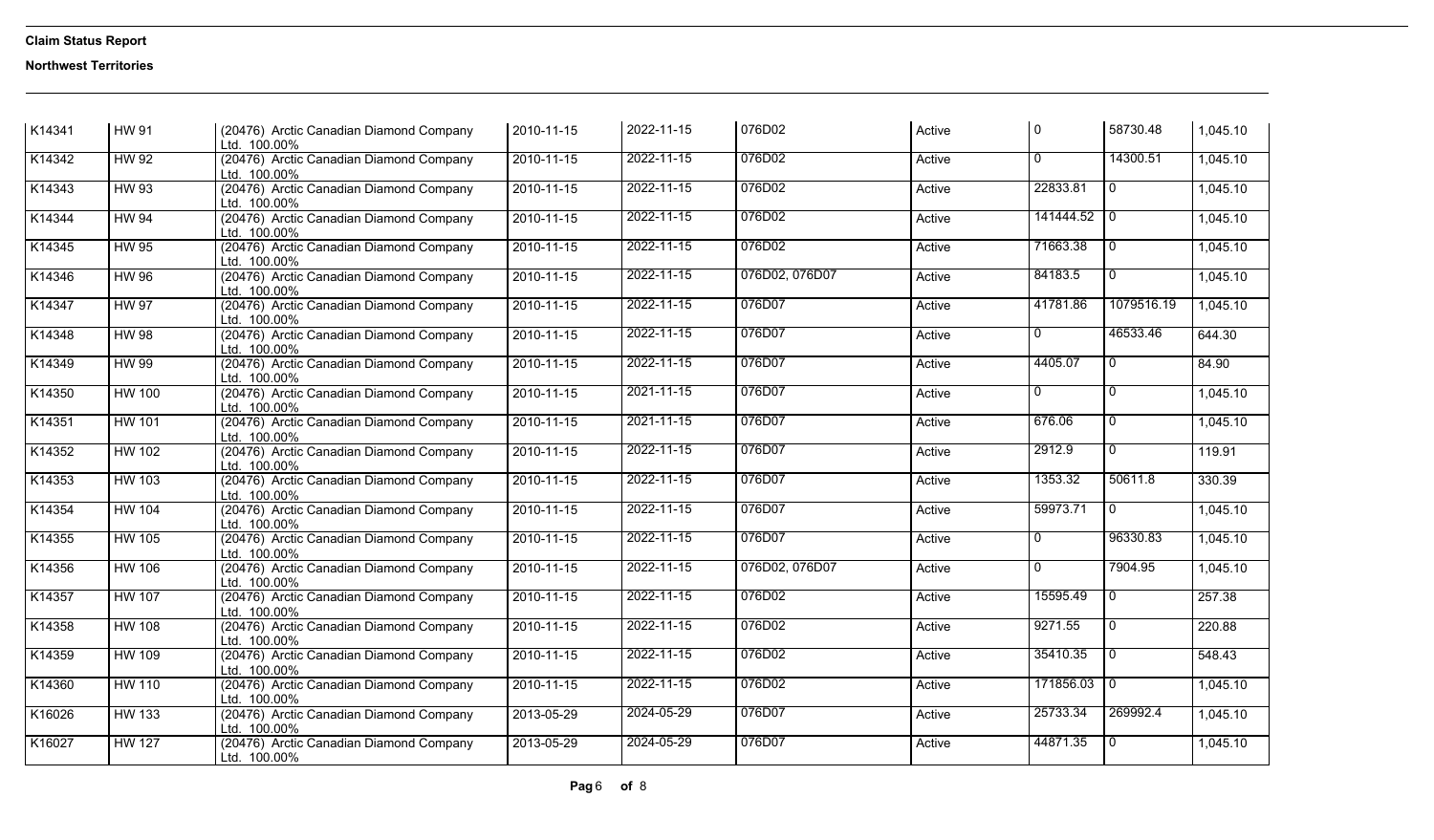| K16028             | <b>HW</b> 128    | (20476) Arctic Canadian Diamond Company<br>Ltd. 100.00% | 2013-05-29 | 2024-05-29 | 076D07         | Active | 72967.43       | 0              | 1,045.10 |
|--------------------|------------------|---------------------------------------------------------|------------|------------|----------------|--------|----------------|----------------|----------|
| K16029             | <b>HW 129</b>    | (20476) Arctic Canadian Diamond Company<br>Ltd. 100.00% | 2013-05-29 | 2024-05-29 | 076D07         | Active | $\overline{0}$ | 655.72         | 989.86   |
| K16030             | <b>HW 130</b>    | (20476) Arctic Canadian Diamond Company<br>Ltd. 100.00% | 2013-05-29 | 2024-05-29 | 076D07         | Active | 5950.53        | $\overline{0}$ | 989.86   |
| K16031             | <b>HW 131</b>    | (20476) Arctic Canadian Diamond Company<br>Ltd. 100.00% | 2013-05-29 | 2024-05-29 | 076D02, 076D07 | Active | $\overline{0}$ | 1356.99        | 1,011.71 |
| K16032             | <b>HW 132</b>    | (20476) Arctic Canadian Diamond Company<br>Ltd. 100.00% | 2013-05-29 | 2024-05-29 | 076D02         | Active | $\overline{0}$ | 1861.83        | 1,045.10 |
| K16831             | DDC <sub>1</sub> | (20476) Arctic Canadian Diamond Company<br>Ltd. 100.00% | 2013-08-01 | 2024-08-01 | 076C05         | Active | $\overline{0}$ | 1497.32        | 209.02   |
| K <sub>16832</sub> | DDC <sub>2</sub> | (20476) Arctic Canadian Diamond Company<br>Ltd. 100.00% | 2013-08-01 | 2024-08-01 | 076C05         | Active | $\overline{0}$ | 5481.65        | 1,045.10 |
| K16833             | DDC <sub>3</sub> | (20476) Arctic Canadian Diamond Company<br>Ltd. 100.00% | 2013-08-01 | 2024-08-01 | 076D08         | Active | $\overline{0}$ | 13699.42       | 209.02   |
| K16834             | DDC <sub>4</sub> | (20476) Arctic Canadian Diamond Company<br>Ltd. 100.00% | 2013-08-01 | 2024-08-01 | 076D08         | Active | $\overline{0}$ | 6999.81        | 1,045.10 |
| K16835             | DDC <sub>5</sub> | (20476) Arctic Canadian Diamond Company<br>Ltd. 100.00% | 2013-08-01 | 2024-08-01 | 076D08         | Active | $\overline{0}$ | 5450.56        | 1,045.10 |
| K16836             | DDC 6            | (20476) Arctic Canadian Diamond Company<br>Ltd. 100.00% | 2013-08-01 | 2024-08-01 | 076D08         | Active | $\overline{0}$ | 5450.63        | 1,045.10 |
| K16837             | DDC 7            | (20476) Arctic Canadian Diamond Company<br>Ltd. 100.00% | 2013-08-01 | 2024-08-01 | 076D08         | Active | $\overline{0}$ | 6528.86        | 1,045.10 |
| K16838             | DDC <sub>8</sub> | (20476) Arctic Canadian Diamond Company<br>Ltd. 100.00% | 2013-08-01 | 2024-08-01 | 076D08         | Active | 0              | 2305.39        | 209.02   |
| K16839             | DDC <sub>9</sub> | (20476) Arctic Canadian Diamond Company<br>Ltd. 100.00% | 2013-08-01 | 2024-08-01 | 076D08         | Active | $\overline{0}$ | 1595.64        | 209.02   |
| K16840             | <b>DDC 10</b>    | (20476) Arctic Canadian Diamond Company<br>Ltd. 100.00% | 2013-08-01 | 2024-08-01 | 076D08         | Active | $\overline{0}$ | 64174.54       | 1,045.10 |
| K16841             | DDC 11           | (20476) Arctic Canadian Diamond Company<br>Ltd. 100.00% | 2013-08-01 | 2024-08-01 | 076D08         | Active | $\Omega$       | 7406.22        | 1,045.10 |
| K16842             | <b>DDC 12</b>    | (20476) Arctic Canadian Diamond Company<br>Ltd. 100.00% | 2013-08-01 | 2024-08-01 | 076D08         | Active | 53221.87       | $\mathbf 0$    | 1,045.10 |
| K16843             | <b>DDC 13</b>    | (20476) Arctic Canadian Diamond Company<br>Ltd. 100.00% | 2013-08-01 | 2024-08-01 | 076D08         | Active | 16303.79       | $\overline{0}$ | 1,045.10 |
| K16844             | DDC 14           | (20476) Arctic Canadian Diamond Company<br>Ltd. 100.00% | 2013-08-01 | 2024-08-01 | 076D08         | Active | 0              | 1871.65        | 209.02   |
| K16845             | <b>DDC 15</b>    | (20476) Arctic Canadian Diamond Company<br>Ltd. 100.00% | 2013-08-01 | 2024-08-01 | 076D08         | Active | 0              | 4901.21        | 209.02   |
| K16846             | <b>DDC 16</b>    | (20476) Arctic Canadian Diamond Company<br>Ltd. 100.00% | 2013-08-01 | 2024-08-01 | 076D08         | Active | 62392.61       | $\overline{0}$ | 1,045.10 |
| K16847             | DDC 17           | (20476) Arctic Canadian Diamond Company<br>Ltd. 100.00% | 2013-08-01 | 2024-08-01 | 076D08         | Active | 80062.55       | $\overline{0}$ | 1,045.10 |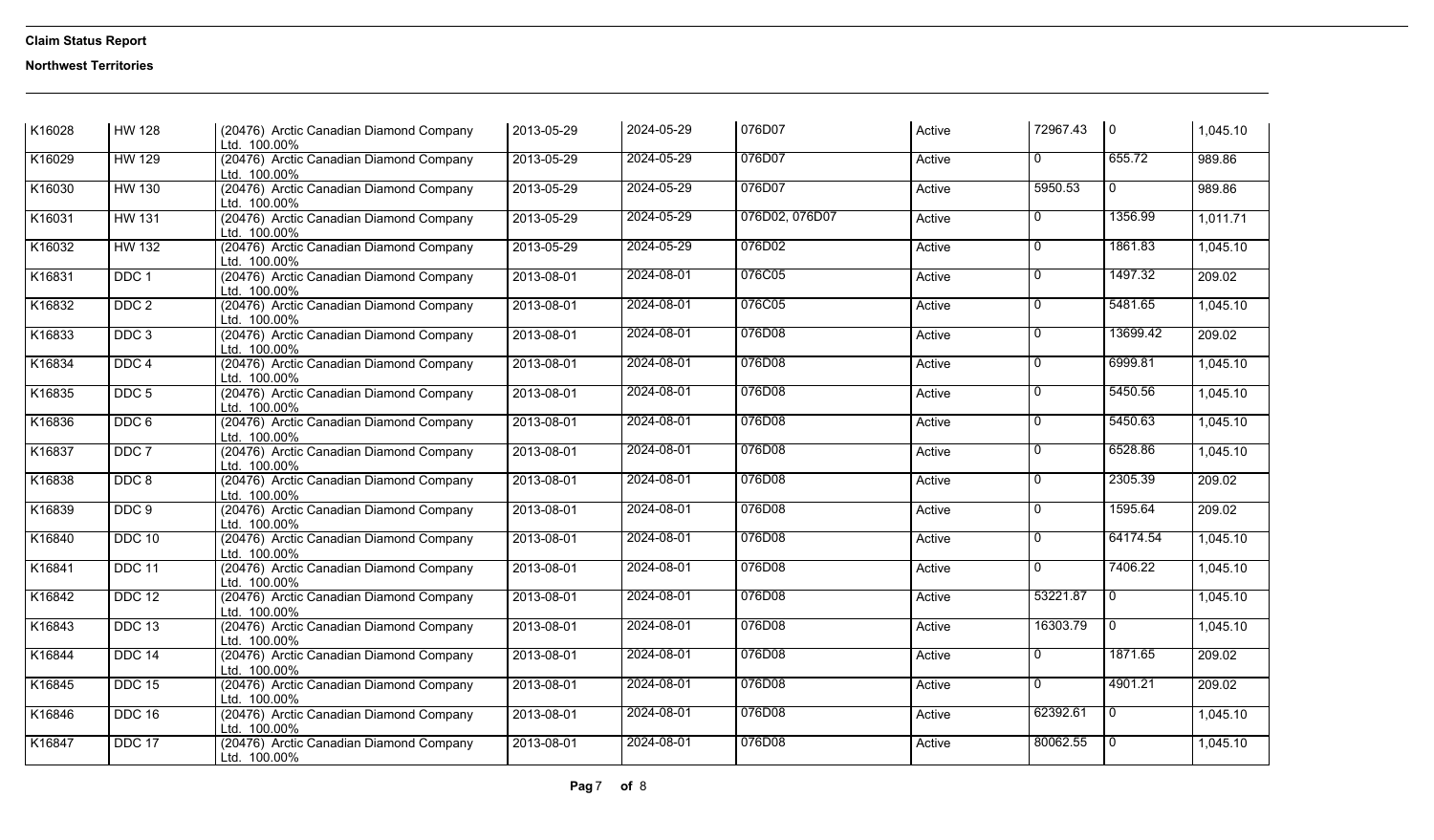### **Northwest Territories**

| K16848 | DDC 18            | (20476) Arctic Canadian Diamond Company<br>Ltd. 100.00% | 2013-08-01       | 2024-08-01 | 076D08                            | Active | 27668.6      | $\overline{0}$ | 1,045.10 |
|--------|-------------------|---------------------------------------------------------|------------------|------------|-----------------------------------|--------|--------------|----------------|----------|
| K16849 | DDC 19            | (20476) Arctic Canadian Diamond Company<br>Ltd. 100.00% | 2013-08-01       | 2024-08-01 | 076D08                            | Active | $\Omega$     | 47653.74       | 1,045.10 |
| K16850 | <b>DDC 20</b>     | (20476) Arctic Canadian Diamond Company<br>Ltd. 100.00% | 2013-08-01       | 2024-08-01 | 076D08                            | Active | $\Omega$     | 4477.55        | 209.02   |
| K16851 | <b>DDC 21</b>     | (20476) Arctic Canadian Diamond Company<br>Ltd. 100.00% | $2013 - 08 - 01$ | 2024-08-01 | 076D08                            | Active | $\Omega$     | 1322.83        | 209.02   |
| K16852 | <b>DDC 22</b>     | (20476) Arctic Canadian Diamond Company<br>Ltd. 100.00% | 2013-08-01       | 2024-08-01 | 076D08                            | Active | $\mathbf{0}$ | 1322.83        | 209.02   |
| K16853 | <b>DDC 23</b>     | (20476) Arctic Canadian Diamond Company<br>Ltd. 100.00% | 2013-08-01       | 2024-08-01 | 076D08                            | Active | $\Omega$     | 660.78         | 104.41   |
| M10510 | MACL 1            | (20476) Arctic Canadian Diamond Company<br>Ltd. 100.00% | 2019-07-18       | 2022-07-18 | 076D01                            | Active | ∩            | $\Omega$       | 1,125.00 |
| M10511 | MACL <sub>2</sub> | (20476) Arctic Canadian Diamond Company<br>Ltd. 100.00% | 2019-07-18       | 2022-07-18 | 076D01                            | Active | $\Omega$     | ∩              | 150.04   |
| M10512 | MACL <sub>3</sub> | (20476) Arctic Canadian Diamond Company<br>Ltd. 100.00% | 2019-07-18       | 2022-07-18 | 076D01                            | Active | ∩            | ∩              | 519.03   |
| M10513 | MACL 4            | (20476) Arctic Canadian Diamond Company<br>Ltd. 100.00% | 2019-07-18       | 2022-07-18 | 076D01                            | Active | $\Omega$     | $\mathbf{0}$   | 625.00   |
| M10713 | GW <sub>1</sub>   | (20476) Arctic Canadian Diamond Company<br>Ltd. 100.00% | 2018-01-29       | 2028-01-29 | 076C14, 076C11, 076C12,<br>076C13 | Active | $\Omega$     | 4668.39        | 1,114.50 |
| M10714 | GW <sub>2</sub>   | (20476) Arctic Canadian Diamond Company<br>Ltd. 100.00% | 2018-01-29       | 2028-01-29 | 076C14, 076C11                    | Active | $\Omega$     | $\Omega$       | 971.30   |
| M10715 | GW3               | (20476) Arctic Canadian Diamond Company<br>Ltd. 100.00% | 2018-01-29       | 2028-01-29 | 076C14, 076C11                    | Active |              | 4726.36        | 1,157.20 |
| M10716 | GW <sub>4</sub>   | (20476) Arctic Canadian Diamond Company<br>Ltd. 100.00% | 2018-01-29       | 2028-01-29 | 076C11                            | Active | $\Omega$     | $\Omega$       | 954.50   |

| I hereby certify that the foregoing is a true copy of |  |
|-------------------------------------------------------|--|
| the original of which it purports to be a copy        |  |

**Mining Recorder, NWT**

2021-02-03

**Total Tenures:**<sup>166</sup>

**Total Hectares:**120969.7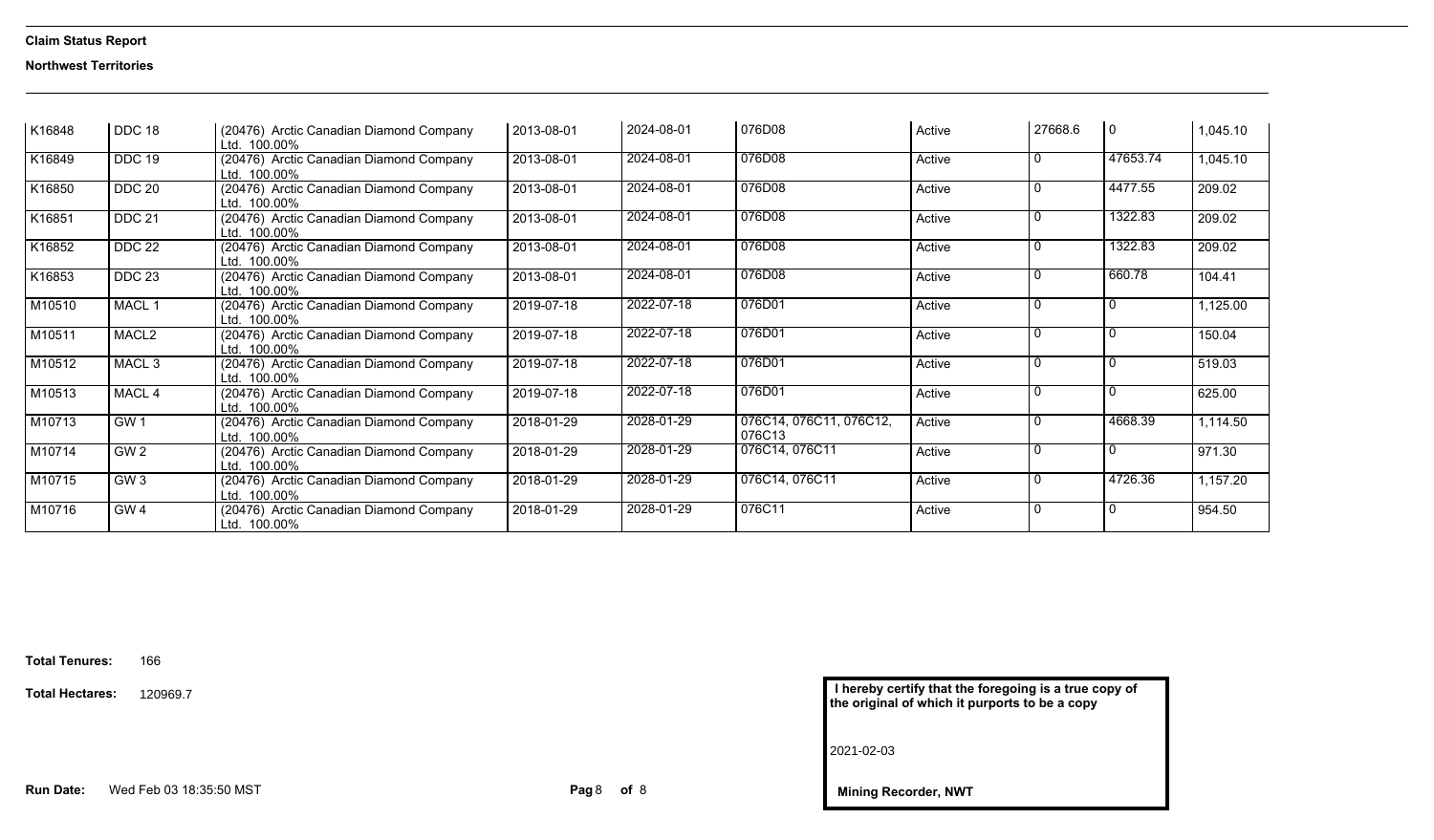



### **Lease Status Report**

| Tenure # | Owners(s)                                               | <b>Issue Date</b> | <b>Expiry Date</b> | <b>Rent Due Date</b> | <b>NTS Maphsheet(s)</b> | <b>Annual Rent</b> | <b>Status</b> | <b>Hectares</b>     |
|----------|---------------------------------------------------------|-------------------|--------------------|----------------------|-------------------------|--------------------|---------------|---------------------|
|          |                                                         |                   |                    |                      |                         |                    |               |                     |
| NT-3473  | (20476) Arctic Canadian Diamond Company<br>Ltd. 100.00% | 1996-04-10        | 2038-04-09         | 2020-04-10           | 076D10                  | 5,250              | <b>ACTIVE</b> | 1,050.00            |
| NT-3474  | (20476) Arctic Canadian Diamond Company<br>Ltd. 100.00% | 1996-04-10        | 2038-04-09         | 2020-04-10           | 076D10                  | 4,800              | <b>ACTIVE</b> | 960.00              |
| NT-3475  | (20476) Arctic Canadian Diamond Company<br>Ltd. 100.00% | 1996-04-10        | 2038-04-09         | 2020-04-10           | 076D10                  | 4,900              | <b>ACTIVE</b> | 980.00              |
| NT-3476  | (20476) Arctic Canadian Diamond Company<br>Ltd. 100.00% | 1996-04-10        | 2038-04-09         | 2020-04-10           | 076D10                  | 5,005              | <b>ACTIVE</b> | 1,001.00            |
| NT-3477  | (20476) Arctic Canadian Diamond Company<br>Ltd. 100.00% | 1996-04-10        | 2038-04-09         | 2020-04-10           | 076D10                  | 5,260              | <b>ACTIVE</b> | 1,052.00            |
| NT-3478  | (20476) Arctic Canadian Diamond Company<br>Ltd. 100.00% | 1996-04-10        | 2038-04-09         | 2020-04-10           | 076D09, 076D10          | 4,740              | <b>ACTIVE</b> | $\frac{1}{948.00}$  |
| NT-3479  | (20476) Arctic Canadian Diamond Company<br>Ltd. 100.00% | 1996-04-10        | 2038-04-09         | 2020-04-10           | 076D10                  | 4,805              | <b>ACTIVE</b> | 961.00              |
| NT-3480  | (20476) Arctic Canadian Diamond Company<br>Ltd. 100.00% | 1996-04-10        | 2038-04-09         | 2020-04-10           | 076D10                  | 5,100              | <b>ACTIVE</b> | 1,020.00            |
| NT-3481  | (20476) Arctic Canadian Diamond Company<br>Ltd. 100.00% | 1996-04-10        | 2038-04-09         | $2020 - 04 - 10$     | 076D10                  | 4,885              | <b>ACTIVE</b> | 977.00              |
| NT-3482  | (20476) Arctic Canadian Diamond Company<br>Ltd. 100.00% | 1996-04-10        | 2038-04-09         | 2020-04-10           | 076D10                  | 4,980              | <b>ACTIVE</b> | 996.00              |
| NT-3483  | (20476) Arctic Canadian Diamond Company<br>Ltd. 100.00% | 1996-04-10        | 2038-04-09         | 2020-04-10           | 076D10                  | 4,890              | <b>ACTIVE</b> | 978.00              |
| NT-3484  | (20476) Arctic Canadian Diamond Company<br>Ltd. 100.00% | 1996-04-10        | 2038-04-09         | $2020 - 04 - 10$     | 076D09, 076D10          | 5,005              | <b>ACTIVE</b> | 1,001.00            |
| NT-3485  | (20476) Arctic Canadian Diamond Company<br>Ltd. 100.00% | 1996-04-10        | 2038-04-09         | 2020-04-10           | 076D09                  | 5,025              | <b>ACTIVE</b> | 1,005.00            |
| NT-3486  | (20476) Arctic Canadian Diamond Company<br>Ltd. 100.00% | 1996-04-10        | 2038-04-09         | 2020-04-10           | 076D09                  | 5,110              | <b>ACTIVE</b> | 1,022.00            |
| NT-3487  | (20476) Arctic Canadian Diamond Company<br>Ltd. 100.00% | 1996-04-10        | 2038-04-09         | 2020-04-10           | 076D09                  | 2,900              | <b>ACTIVE</b> | $\overline{580.00}$ |
| NT-3488  | (20476) Arctic Canadian Diamond Company<br>Ltd. 100.00% | 1996-04-10        | 2038-04-09         | 2020-04-10           | 076D10                  | 5,160              | <b>ACTIVE</b> | 1,032.00            |
| NT-3489  | (20476) Arctic Canadian Diamond Company<br>Ltd. 100.00% | 1996-04-10        | 2038-04-09         | 2020-04-10           | 076D10                  | 5,095              | <b>ACTIVE</b> | 1,019.00            |
| NT-3490  | (20476) Arctic Canadian Diamond Company<br>Ltd. 100.00% | 1996-04-10        | 2038-04-09         | 2020-04-10           | 076D10                  | 4,895              | <b>ACTIVE</b> | 979.00              |
| NT-3491  | (20476) Arctic Canadian Diamond Company<br>Ltd. 100.00% | 1996-04-10        | 2038-04-09         | 2020-04-10           | 076D10                  | 5,150              | <b>ACTIVE</b> | 1,030.00            |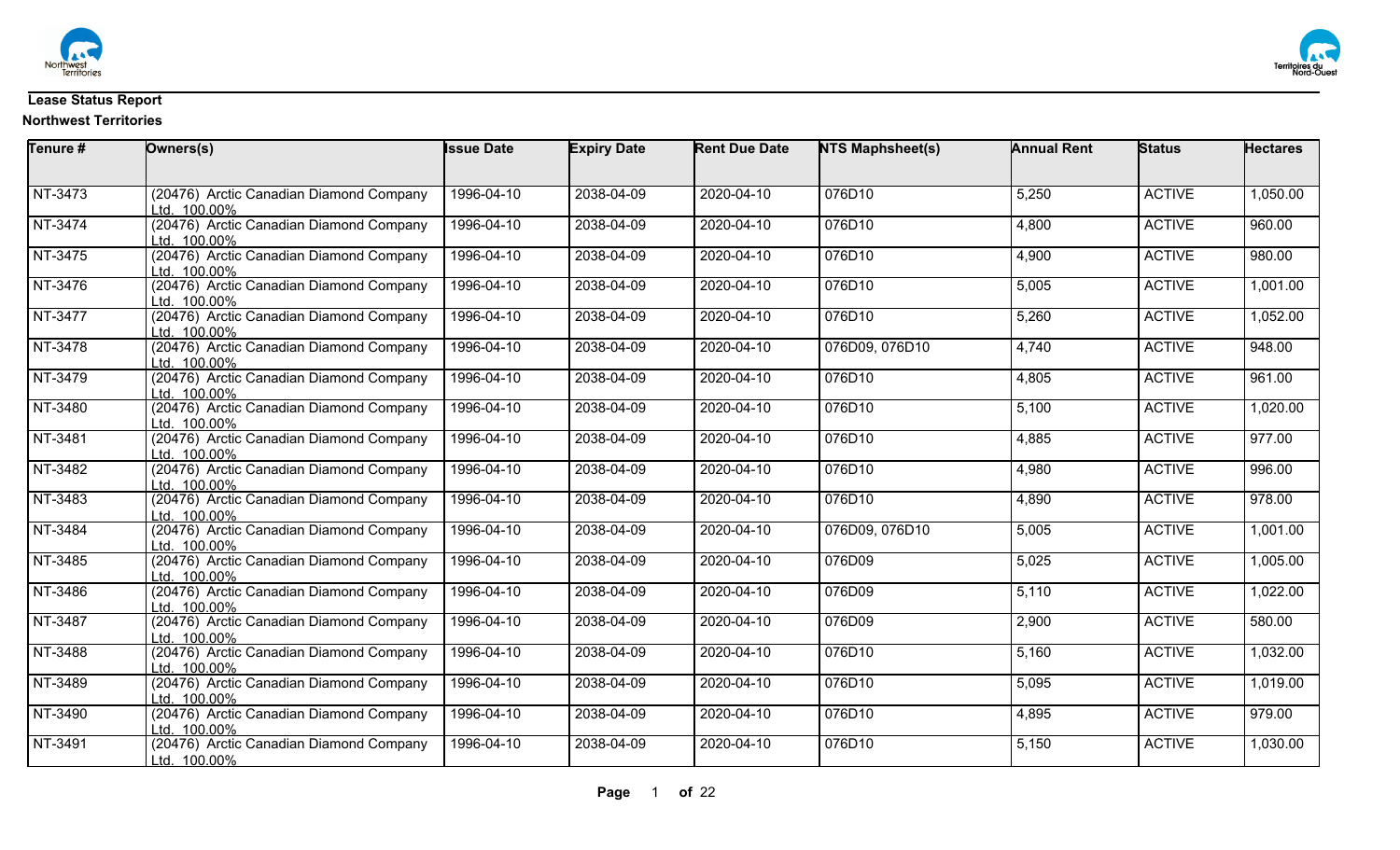| NT-3492   | (20476) Arctic Canadian Diamond Company<br>Ltd. 100.00% | 1996-04-10 | 2038-04-09 | 2020-04-10 | 076D10         | 4,900 | <b>ACTIVE</b> | 980.00   |
|-----------|---------------------------------------------------------|------------|------------|------------|----------------|-------|---------------|----------|
| NT-3493   | (20476) Arctic Canadian Diamond Company<br>Ltd. 100.00% | 1996-04-10 | 2038-04-09 | 2020-04-10 | 076D09, 076D10 | 5,290 | <b>ACTIVE</b> | 1,058.00 |
| NT-3494   | (20476) Arctic Canadian Diamond Company<br>Ltd. 100.00% | 1996-04-10 | 2038-04-09 | 2020-04-10 | 076D09         | 4,960 | <b>ACTIVE</b> | 992.00   |
| NT-3495   | (20476) Arctic Canadian Diamond Company<br>Ltd. 100.00% | 1996-04-10 | 2038-04-09 | 2020-04-10 | 076D09         | 4,985 | <b>ACTIVE</b> | 997.00   |
| NT-3496   | (20476) Arctic Canadian Diamond Company<br>Ltd. 100.00% | 1996-04-10 | 2038-04-09 | 2020-04-10 | 076D09         | 5,045 | <b>ACTIVE</b> | 1,009.00 |
| NT-3497   | (20476) Arctic Canadian Diamond Company<br>Ltd. 100.00% | 1996-04-10 | 2038-04-09 | 2020-04-10 | 076D09         | 5,090 | <b>ACTIVE</b> | 1,018.00 |
| NT-3498   | (20476) Arctic Canadian Diamond Company<br>Ltd. 100.00% | 1996-04-10 | 2038-04-09 | 2020-04-10 | 076D09         | 5,255 | <b>ACTIVE</b> | 1,051.00 |
| NT-3499   | (20476) Arctic Canadian Diamond Company<br>Ltd. 100.00% | 1996-04-10 | 2038-04-09 | 2020-04-10 | 076D09         | 4,680 | <b>ACTIVE</b> | 936.00   |
| NT-3500   | (20476) Arctic Canadian Diamond Company<br>Ltd. 100.00% | 1996-04-10 | 2038-04-09 | 2020-04-10 | 076D09         | 4,775 | <b>ACTIVE</b> | 955.00   |
| NT-3501   | (20476) Arctic Canadian Diamond Company<br>Ltd. 100.00% | 1996-04-10 | 2038-04-09 | 2020-04-10 | 076D09         | 5,080 | <b>ACTIVE</b> | 1,016.00 |
| NT-3502   | (20476) Arctic Canadian Diamond Company<br>Ltd. 100.00% | 1996-04-10 | 2038-04-09 | 2020-04-10 | 076D09         | 5,065 | <b>ACTIVE</b> | 1,013.00 |
| NT-3503   | (20476) Arctic Canadian Diamond Company<br>Ltd. 100.00% | 1996-04-10 | 2038-04-09 | 2020-04-10 | 076D09         | 2,115 | <b>ACTIVE</b> | 423.00   |
| NT-3504   | (20476) Arctic Canadian Diamond Company<br>Ltd. 100.00% | 1996-04-10 | 2038-04-09 | 2020-04-10 | 076D09         | 3,390 | <b>ACTIVE</b> | 678.00   |
| NT-3505   | (20476) Arctic Canadian Diamond Company<br>Ltd. 100.00% | 1996-04-10 | 2038-04-09 | 2020-04-10 | 076D09         | 5,080 | <b>ACTIVE</b> | 1,016.00 |
| NT-3506   | (20476) Arctic Canadian Diamond Company<br>Ltd. 100.00% | 1996-04-10 | 2038-04-09 | 2020-04-10 | 076D09         | 2,600 | <b>ACTIVE</b> | 520.00   |
| NT-3507   | (20476) Arctic Canadian Diamond Company<br>Ltd. 100.00% | 1996-04-10 | 2038-04-09 | 2020-04-10 | 076D09         | 2,230 | <b>ACTIVE</b> | 446.00   |
| NT-3508   | (20476) Arctic Canadian Diamond Company<br>Ltd. 100.00% | 1996-04-10 | 2038-04-09 | 2020-04-10 | 076D09         | 1,635 | <b>ACTIVE</b> | 327.00   |
| NT-3509   | (20476) Arctic Canadian Diamond Company<br>Ltd. 100.00% | 1996-04-10 | 2038-04-09 | 2020-04-10 | 076D09         | 4,775 | <b>ACTIVE</b> | 955.00   |
| NT-3510   | (20476) Arctic Canadian Diamond Company<br>Ltd. 100.00% | 1996-04-10 | 2038-04-09 | 2020-04-10 | 076D09         | 5,345 | <b>ACTIVE</b> | 1,069.00 |
| $NT-3511$ | (20476) Arctic Canadian Diamond Company<br>Ltd. 100.00% | 1996-04-10 | 2038-04-09 | 2020-04-10 | 076D09         | 4,850 | <b>ACTIVE</b> | 970.00   |
| NT-3512   | (20476) Arctic Canadian Diamond Company<br>Ltd. 100.00% | 1996-04-10 | 2038-04-09 | 2020-04-10 | 076D09         | 5,460 | <b>ACTIVE</b> | 1,092.00 |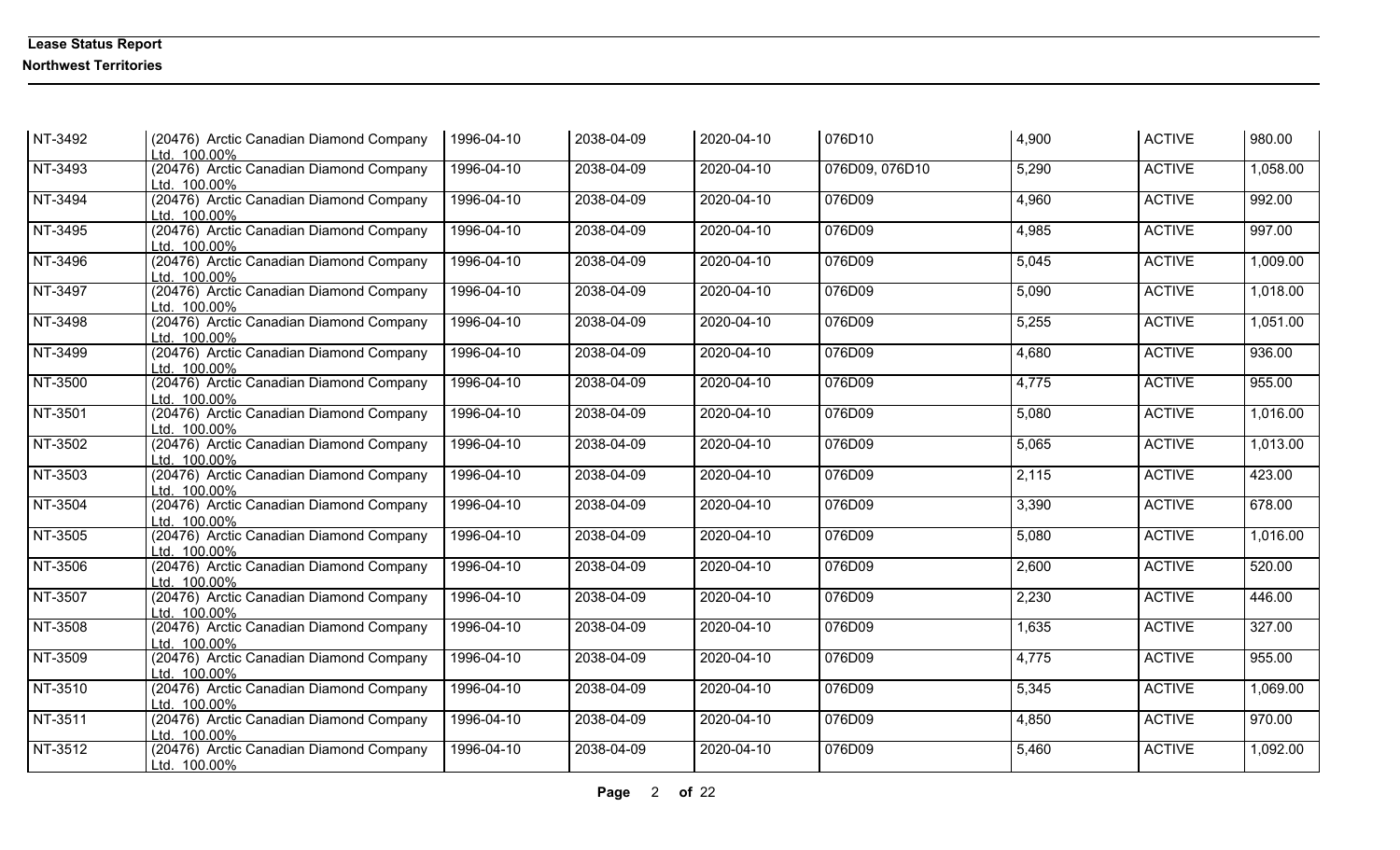| NT-3513 | (20476) Arctic Canadian Diamond Company<br>Ltd. 100.00% | 1996-04-10 | 2038-04-09 | 2020-04-10 | 076D09                            | 4,880 | <b>ACTIVE</b> | 976.00   |
|---------|---------------------------------------------------------|------------|------------|------------|-----------------------------------|-------|---------------|----------|
| NT-3514 | (20476) Arctic Canadian Diamond Company<br>Ltd. 100.00% | 1996-04-10 | 2038-04-09 | 2020-04-10 | 076D09                            | 5,135 | <b>ACTIVE</b> | 1,027.00 |
| NT-3515 | (20476) Arctic Canadian Diamond Company<br>Ltd. 100.00% | 1996-04-10 | 2038-04-09 | 2020-04-10 | 076D09                            | 3,160 | <b>ACTIVE</b> | 632.00   |
| NT-3516 | (20476) Arctic Canadian Diamond Company<br>Ltd. 100.00% | 1996-04-10 | 2038-04-09 | 2020-04-10 | 076D09                            | 3,330 | <b>ACTIVE</b> | 666.00   |
| NT-3517 | (20476) Arctic Canadian Diamond Company<br>Ltd. 100.00% | 1996-04-10 | 2038-04-09 | 2020-04-10 | 076D09                            | 2,225 | <b>ACTIVE</b> | 445.00   |
| NT-3518 | (20476) Arctic Canadian Diamond Company<br>Ltd. 100.00% | 1996-04-10 | 2038-04-09 | 2020-04-10 | 076D15, 076D10                    | 5,075 | <b>ACTIVE</b> | 1,015.00 |
| NT-3519 | (20476) Arctic Canadian Diamond Company<br>Ltd. 100.00% | 1996-04-10 | 2038-04-09 | 2020-04-10 | 076D15, 076D10                    | 4,820 | <b>ACTIVE</b> | 964.00   |
| NT-3520 | (20476) Arctic Canadian Diamond Company<br>Ltd. 100.00% | 1996-04-10 | 2038-04-09 | 2020-04-10 | 076D15, 076D10                    | 4,985 | <b>ACTIVE</b> | 997.00   |
| NT-3521 | (20476) Arctic Canadian Diamond Company<br>Ltd. 100.00% | 1996-04-10 | 2038-04-09 | 2020-04-10 | 076D15, 076D10                    | 5,055 | <b>ACTIVE</b> | 1,011.00 |
| NT-3522 | (20476) Arctic Canadian Diamond Company<br>Ltd. 100.00% | 1996-04-10 | 2038-04-09 | 2020-04-10 | 076D09, 076D15, 076D16,<br>076D10 | 4,795 | <b>ACTIVE</b> | 959.00   |
| NT-3589 | (20476) Arctic Canadian Diamond Company<br>Ltd. 100.00% | 1997-06-26 | 2039-06-25 | 2020-06-26 | 076D15                            | 4,905 | <b>ACTIVE</b> | 981.00   |
| NT-3590 | (20476) Arctic Canadian Diamond Company<br>Ltd. 100.00% | 1997-06-26 | 2039-06-25 | 2020-06-26 | 076D15, 076D16                    | 4,865 | <b>ACTIVE</b> | 973.00   |
| NT-3591 | (20476) Arctic Canadian Diamond Company<br>Ltd. 100.00% | 1997-06-26 | 2039-06-25 | 2020-06-26 | 076D16                            | 5,060 | <b>ACTIVE</b> | 1,012.00 |
| NT-3592 | (20476) Arctic Canadian Diamond Company<br>Ltd. 100.00% | 1997-06-26 | 2039-06-25 | 2020-06-26 | 076D15                            | 4,815 | <b>ACTIVE</b> | 963.00   |
| NT-3593 | (20476) Arctic Canadian Diamond Company<br>Ltd. 100.00% | 1997-06-26 | 2039-06-25 | 2020-06-26 | 076D15                            | 5,245 | <b>ACTIVE</b> | 1,049.00 |
| NT-3594 | (20476) Arctic Canadian Diamond Company<br>Ltd. 100.00% | 1997-06-26 | 2039-06-25 | 2020-06-26 | 076D15, 076D16                    | 4,960 | <b>ACTIVE</b> | 992.00   |
| NT-3595 | (20476) Arctic Canadian Diamond Company<br>Ltd. 100.00% | 1997-06-26 | 2039-06-25 | 2020-06-26 | 076D15                            | 4,860 | <b>ACTIVE</b> | 972.00   |
| NT-3596 | (20476) Arctic Canadian Diamond Company<br>Ltd. 100.00% | 1997-06-26 | 2039-06-25 | 2020-06-26 | 076D15                            | 5,120 | <b>ACTIVE</b> | 1,024.00 |
| NT-3597 | (20476) Arctic Canadian Diamond Company<br>Ltd. 100.00% | 1997-06-26 | 2039-06-25 | 2020-06-26 | 076D15                            | 4,955 | <b>ACTIVE</b> | 991.00   |
| NT-3803 | (20476) Arctic Canadian Diamond Company<br>Ltd. 100.00% | 1999-11-05 | 2020-11-04 |            | 076D15                            | 2,375 | <b>ACTIVE</b> | 950.00   |
| NT-3804 | (20476) Arctic Canadian Diamond Company<br>Ltd. 100.00% | 1999-11-05 | 2020-11-04 |            | 076D15                            | 2,700 | <b>ACTIVE</b> | 1,080.00 |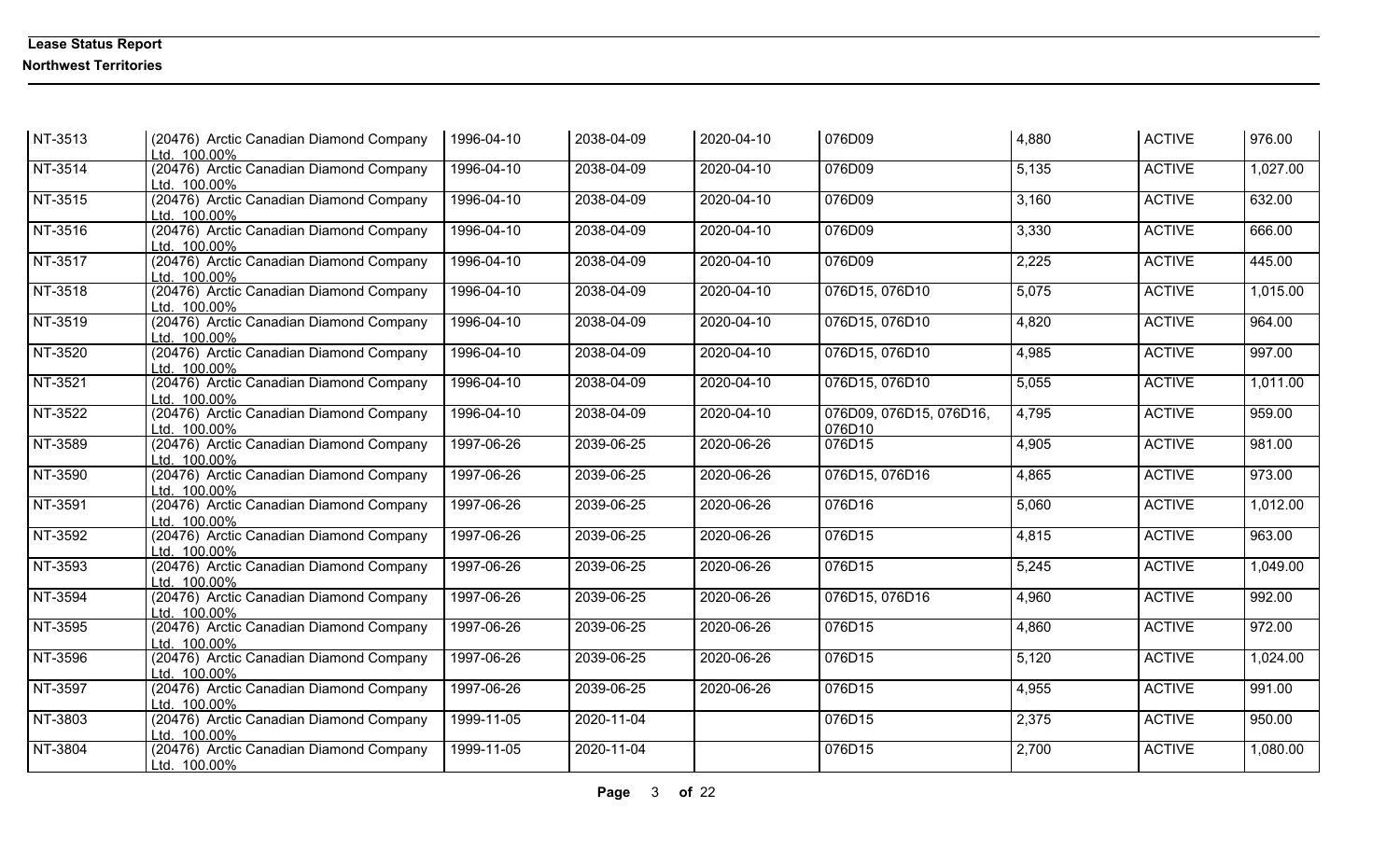| NT-3805 | (20476) Arctic Canadian Diamond Company<br>Ltd. 100.00% | 1999-11-05 | 2020-11-04 | 076D15                            | 2,430   | <b>ACTIVE</b> | 972.00   |
|---------|---------------------------------------------------------|------------|------------|-----------------------------------|---------|---------------|----------|
| NT-3806 | (20476) Arctic Canadian Diamond Company<br>Ltd. 100.00% | 1999-11-05 | 2020-11-04 | 076D11, 076D14                    | 2,525   | <b>ACTIVE</b> | 1,010.00 |
| NT-3807 | (20476) Arctic Canadian Diamond Company<br>Ltd. 100.00% | 1999-11-17 | 2020-11-16 | 076D10                            | 2,550   | <b>ACTIVE</b> | 1,020.00 |
| NT-3808 | (20476) Arctic Canadian Diamond Company<br>Ltd. 100.00% | 1999-11-17 | 2020-11-16 | 076D11, 076D15, 076D10,<br>076D14 | 2,517.5 | <b>ACTIVE</b> | 1,007.00 |
| NT-3809 | (20476) Arctic Canadian Diamond Company<br>Ltd. 100.00% | 1999-11-17 | 2020-11-16 | 076D15, 076D10                    | 2,437.5 | <b>ACTIVE</b> | 975.00   |
| NT-3810 | (20476) Arctic Canadian Diamond Company<br>Ltd. 100.00% | 1999-11-17 | 2020-11-16 | 076D15, 076D10                    | 2,425   | <b>ACTIVE</b> | 970.00   |
| NT-3811 | (20476) Arctic Canadian Diamond Company<br>Ltd. 100.00% | 1999-11-17 | 2020-11-16 | 076D15, 076D10                    | 2,457.5 | <b>ACTIVE</b> | 983.00   |
| NT-3812 | (20476) Arctic Canadian Diamond Company<br>Ltd. 100.00% | 1999-11-17 | 2020-11-16 | 076D15, 076D10                    | 2,405   | <b>ACTIVE</b> | 962.00   |
| NT-3813 | (20476) Arctic Canadian Diamond Company<br>Ltd. 100.00% | 1999-11-17 | 2020-11-16 | 076D15, 076D10                    | 2,602.5 | <b>ACTIVE</b> | 1,041.00 |
| NT-3814 | (20476) Arctic Canadian Diamond Company<br>Ltd. 100.00% | 1999-11-17 | 2020-11-16 | 076D11, 076D10                    | 2,332.5 | <b>ACTIVE</b> | 933.00   |
| NT-3815 | (20476) Arctic Canadian Diamond Company<br>Ltd. 100.00% | 1999-11-17 | 2020-11-16 | 076D10                            | 2,540   | <b>ACTIVE</b> | 1,016.00 |
| NT-3816 | (20476) Arctic Canadian Diamond Company<br>Ltd. 100.00% | 1999-11-17 | 2020-11-16 | 076D10                            | 2,297.5 | <b>ACTIVE</b> | 919.00   |
| NT-3817 | (20476) Arctic Canadian Diamond Company<br>Ltd. 100.00% | 1999-11-17 | 2020-11-16 | 076D10                            | 2,587.5 | <b>ACTIVE</b> | 1,035.00 |
| NT-3818 | (20476) Arctic Canadian Diamond Company<br>Ltd. 100.00% | 1999-11-17 | 2020-11-16 | 076D10                            | 2,480   | <b>ACTIVE</b> | 992.00   |
| NT-3819 | (20476) Arctic Canadian Diamond Company<br>Ltd. 100.00% | 1999-11-17 | 2020-11-16 | 076D11                            | 2,565   | <b>ACTIVE</b> | 1,026.00 |
| NT-3820 | (20476) Arctic Canadian Diamond Company<br>Ltd. 100.00% | 1999-11-17 | 2020-11-16 | 076D11                            | 2,417.5 | <b>ACTIVE</b> | 967.00   |
| NT-3821 | (20476) Arctic Canadian Diamond Company<br>Ltd. 100.00% | 1999-11-17 | 2020-11-16 | 076D11                            | 2,640   | <b>ACTIVE</b> | 1,056.00 |
| NT-3822 | (20476) Arctic Canadian Diamond Company<br>Ltd. 100.00% | 1999-11-17 | 2020-11-16 | 076D11                            | 2,615   | <b>ACTIVE</b> | 1,046.00 |
| NT-3823 | (20476) Arctic Canadian Diamond Company<br>Ltd. 100.00% | 1999-11-17 | 2020-11-16 | 076D11                            | 2,390   | <b>ACTIVE</b> | 956.00   |
| NT-3824 | (20476) Arctic Canadian Diamond Company<br>Ltd. 100.00% | 1999-11-17 | 2020-11-16 | 076D15, 076D16                    | 2,372.5 | <b>ACTIVE</b> | 949.00   |
| NT-3825 | (20476) Arctic Canadian Diamond Company<br>Ltd. 100.00% | 1999-11-17 | 2020-11-16 | 076D16                            | 2,480   | <b>ACTIVE</b> | 992.00   |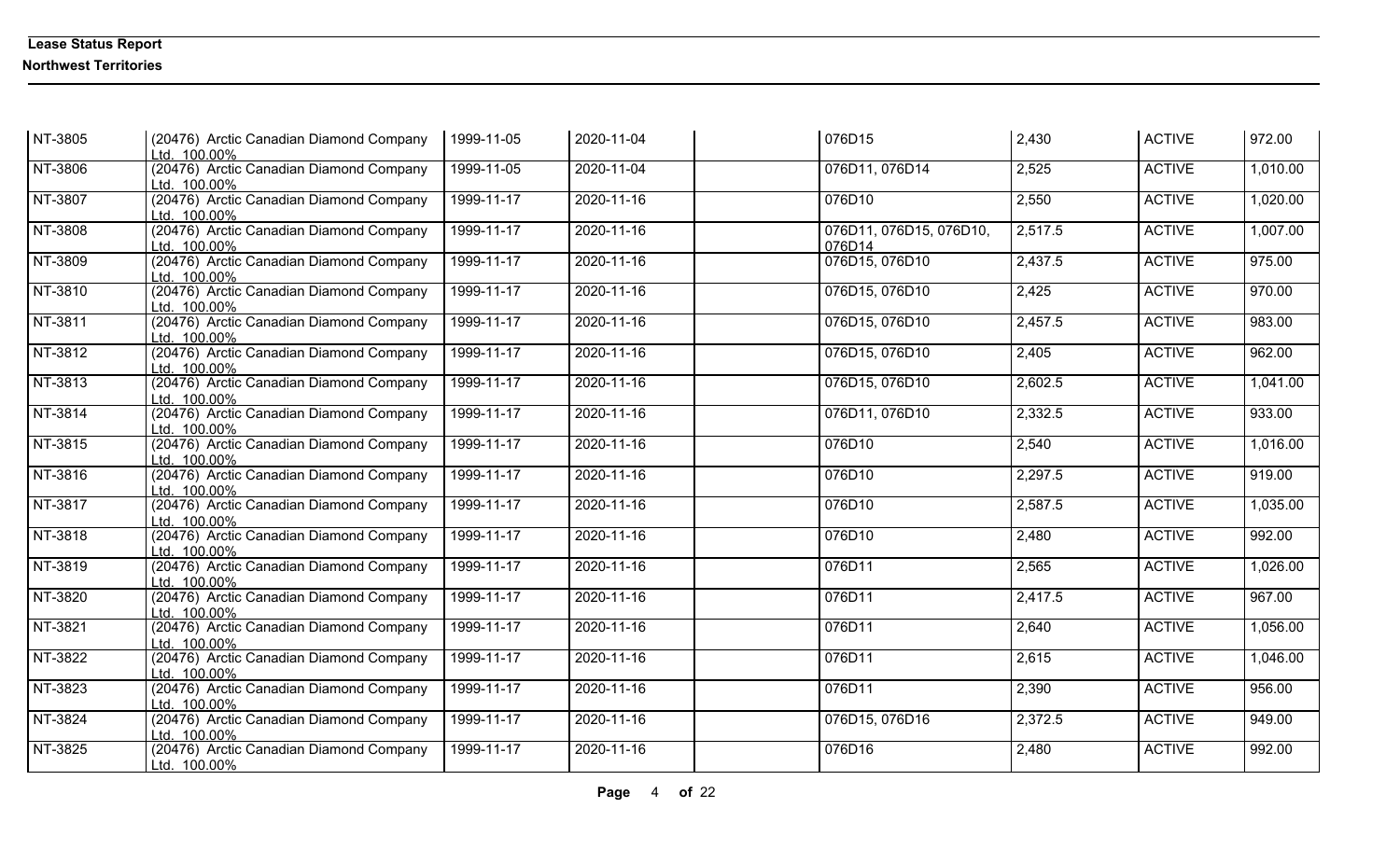| NT-3826 | (20476) Arctic Canadian Diamond Company<br>Ltd. 100.00% | 1999-11-17 | 2020-11-16 |            | 076D16         | 2,537.5 | <b>ACTIVE</b> | 1,015.00 |
|---------|---------------------------------------------------------|------------|------------|------------|----------------|---------|---------------|----------|
| NT-3827 | (20476) Arctic Canadian Diamond Company<br>Ltd. 100.00% | 1999-11-17 | 2020-11-16 |            | 076D16         | 2,395   | <b>ACTIVE</b> | 958.00   |
| NT-3828 | (20476) Arctic Canadian Diamond Company<br>Ltd. 100.00% | 1999-11-17 | 2020-11-16 |            | 076D16         | 2,470   | <b>ACTIVE</b> | 988.00   |
| NT-3829 | (20476) Arctic Canadian Diamond Company<br>Ltd. 100.00% | 1999-11-17 | 2020-11-16 |            | 076D16         | 2,477.5 | <b>ACTIVE</b> | 991.00   |
| NT-3830 | (20476) Arctic Canadian Diamond Company<br>Ltd. 100.00% | 1999-11-17 | 2020-11-16 |            | 076D16         | 2,487.5 | <b>ACTIVE</b> | 995.00   |
| NT-3831 | (20476) Arctic Canadian Diamond Company<br>Ltd. 100.00% | 1999-11-17 | 2020-11-16 |            | 076D14         | 2,592.5 | <b>ACTIVE</b> | 1,037.00 |
| NT-3832 | (20476) Arctic Canadian Diamond Company<br>Ltd. 100.00% | 1999-11-17 | 2020-11-16 |            | 076D14         | 2,482.5 | <b>ACTIVE</b> | 993.00   |
| NT-3833 | (20476) Arctic Canadian Diamond Company<br>Ltd. 100.00% | 1999-11-17 | 2020-11-16 |            | 076D14         | 2,292.5 | <b>ACTIVE</b> | 917.00   |
| NT-3834 | (20476) Arctic Canadian Diamond Company<br>Ltd. 100.00% | 1999-11-17 | 2020-11-16 |            | 076D14         | 2,572.5 | <b>ACTIVE</b> | 1,029.00 |
| NT-3835 | (20476) Arctic Canadian Diamond Company<br>Ltd. 100.00% | 1999-11-17 | 2020-11-16 |            | 076D14         | 2,447.5 | <b>ACTIVE</b> | 979.00   |
| NT-3836 | (20476) Arctic Canadian Diamond Company<br>Ltd. 100.00% | 1999-11-17 | 2020-11-16 |            | 076D14         | 2,475   | <b>ACTIVE</b> | 990.00   |
| NT-3837 | (20476) Arctic Canadian Diamond Company<br>Ltd. 100.00% | 1999-11-17 | 2020-11-16 |            | 076D15, 076D14 | 2,550   | <b>ACTIVE</b> | 1,020.00 |
| NT-3848 | (20476) Arctic Canadian Diamond Company<br>Ltd. 100.00% | 1999-08-16 | 2041-08-15 | 2021-08-16 | 076D16         | 5,220   | <b>ACTIVE</b> | 1,044.00 |
| NT-3849 | (20476) Arctic Canadian Diamond Company<br>Ltd. 100.00% | 1999-11-05 | 2020-11-04 |            | 076D16         | 1,860   | <b>ACTIVE</b> | 744.00   |
| NT-3850 | (20476) Arctic Canadian Diamond Company<br>Ltd. 100.00% | 1999-11-05 | 2020-11-04 |            | 076D16         | 1,945   | <b>ACTIVE</b> | 778.00   |
| NT-3851 | (20476) Arctic Canadian Diamond Company<br>Ltd. 100.00% | 1999-11-05 | 2020-11-04 |            | 076D16         | 2,050   | <b>ACTIVE</b> | 820.00   |
| NT-3852 | (20476) Arctic Canadian Diamond Company<br>Ltd. 100.00% | 1999-11-05 | 2020-11-04 |            | 076D16         | 2,042.5 | <b>ACTIVE</b> | 817.00   |
| NT-3853 | (20476) Arctic Canadian Diamond Company<br>Ltd. 100.00% | 1999-11-05 | 2020-11-04 |            | 076D16         | 1,990   | <b>ACTIVE</b> | 796.00   |
| NT-3854 | (20476) Arctic Canadian Diamond Company<br>Ltd. 100.00% | 1999-11-05 | 2020-11-04 |            | 076D15         | 2,472.5 | <b>ACTIVE</b> | 989.00   |
| NT-3855 | (20476) Arctic Canadian Diamond Company<br>Ltd. 100.00% | 1999-11-05 | 2020-11-04 |            | 076D15         | 2,482.5 | <b>ACTIVE</b> | 993.00   |
| NT-3856 | (20476) Arctic Canadian Diamond Company<br>Ltd. 100.00% | 1999-11-05 | 2020-11-04 |            | 076D15         | 2,630   | <b>ACTIVE</b> | 1,052.00 |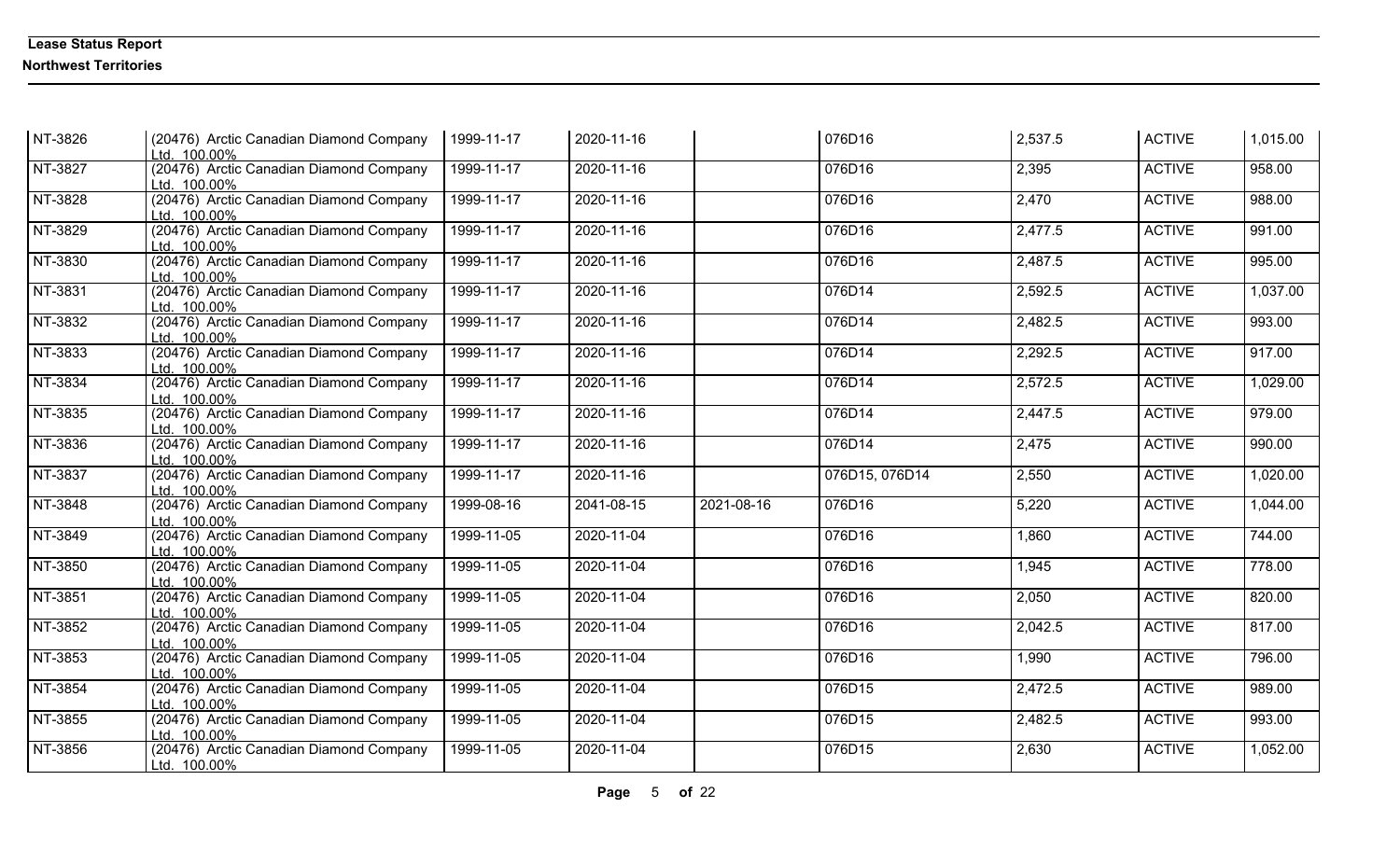| NT-3857 | (20476) Arctic Canadian Diamond Company<br>Ltd. 100.00% | 1999-11-17 | 2020-11-16 | 076D15         | 2,560   | <b>ACTIVE</b> | 1,024.00 |
|---------|---------------------------------------------------------|------------|------------|----------------|---------|---------------|----------|
| NT-3858 | (20476) Arctic Canadian Diamond Company<br>Ltd. 100.00% | 1999-11-17 | 2020-11-16 | 076D15         | 2,512.5 | <b>ACTIVE</b> | 1,005.00 |
| NT-3859 | (20476) Arctic Canadian Diamond Company<br>Ltd. 100.00% | 1999-11-17 | 2020-11-16 | 076D15         | 2,487.5 | <b>ACTIVE</b> | 995.00   |
| NT-3860 | (20476) Arctic Canadian Diamond Company<br>Ltd. 100.00% | 1999-11-17 | 2020-11-16 | 076D09         | 2,600   | <b>ACTIVE</b> | 1,040.00 |
| NT-3861 | (20476) Arctic Canadian Diamond Company<br>Ltd. 100.00% | 1999-11-17 | 2020-11-16 | 076D09         | 2,360   | <b>ACTIVE</b> | 944.00   |
| NT-3862 | (20476) Arctic Canadian Diamond Company<br>Ltd. 100.00% | 1999-11-17 | 2020-11-16 | 076D09         | 2,552.5 | <b>ACTIVE</b> | 1,021.00 |
| NT-3863 | (20476) Arctic Canadian Diamond Company<br>Ltd. 100.00% | 1999-11-17 | 2020-11-16 | 076D09         | 2,515   | <b>ACTIVE</b> | 1,006.00 |
| NT-3864 | (20476) Arctic Canadian Diamond Company<br>Ltd. 100.00% | 1999-11-17 | 2020-11-16 | 076D09         | 2,397.5 | <b>ACTIVE</b> | 959.00   |
| NT-3865 | (20476) Arctic Canadian Diamond Company<br>Ltd. 100.00% | 1999-11-17 | 2020-11-16 | 076D09         | 2,675   | <b>ACTIVE</b> | 1,070.00 |
| NT-3866 | (20476) Arctic Canadian Diamond Company<br>Ltd. 100.00% | 1999-11-17 | 2020-11-16 | 076D09         | 2,460   | <b>ACTIVE</b> | 984.00   |
| NT-3867 | (20476) Arctic Canadian Diamond Company<br>Ltd. 100.00% | 1999-11-17 | 2020-11-16 | 076D09         | 2,472.5 | <b>ACTIVE</b> | 989.00   |
| NT-3868 | (20476) Arctic Canadian Diamond Company<br>Ltd. 100.00% | 1999-11-17 | 2020-11-16 | 076D09         | 2,565   | <b>ACTIVE</b> | 1,026.00 |
| NT-3869 | (20476) Arctic Canadian Diamond Company<br>Ltd. 100.00% | 1999-11-17 | 2020-11-16 | 076D09         | 2,382.5 | <b>ACTIVE</b> | 953.00   |
| NT-3870 | (20476) Arctic Canadian Diamond Company<br>Ltd. 100.00% | 1999-11-17 | 2020-11-16 | 076D09, 076D16 | 2,530   | <b>ACTIVE</b> | 1,012.00 |
| NT-3871 | (20476) Arctic Canadian Diamond Company<br>Ltd. 100.00% | 1999-11-17 | 2020-11-16 | 076D09, 076D16 | 2,497.5 | <b>ACTIVE</b> | 999.00   |
| NT-3872 | (20476) Arctic Canadian Diamond Company<br>Ltd. 100.00% | 1999-11-17 | 2020-11-16 | 076D09, 076D16 | 2,385   | <b>ACTIVE</b> | 954.00   |
| NT-3873 | (20476) Arctic Canadian Diamond Company<br>Ltd. 100.00% | 1999-11-17 | 2020-11-16 | 076D09, 076D16 | 2,417.5 | <b>ACTIVE</b> | 967.00   |
| NT-3874 | (20476) Arctic Canadian Diamond Company<br>Ltd. 100.00% | 1999-11-17 | 2020-11-16 | 076D09, 076D16 | 2,532.5 | <b>ACTIVE</b> | 1,013.00 |
| NT-3875 | (20476) Arctic Canadian Diamond Company<br>Ltd. 100.00% | 1999-11-17 | 2020-11-16 | 076D09, 076D16 | 2,455   | <b>ACTIVE</b> | 982.00   |
| NT-3876 | (20476) Arctic Canadian Diamond Company<br>Ltd. 100.00% | 1999-11-17 | 2020-11-16 | 076D15         | 2,427.5 | <b>ACTIVE</b> | 971.00   |
| NT-3877 | (20476) Arctic Canadian Diamond Company<br>Ltd. 100.00% | 1999-11-17 | 2020-11-16 | 076D15         | 2,557.5 | <b>ACTIVE</b> | 1,023.00 |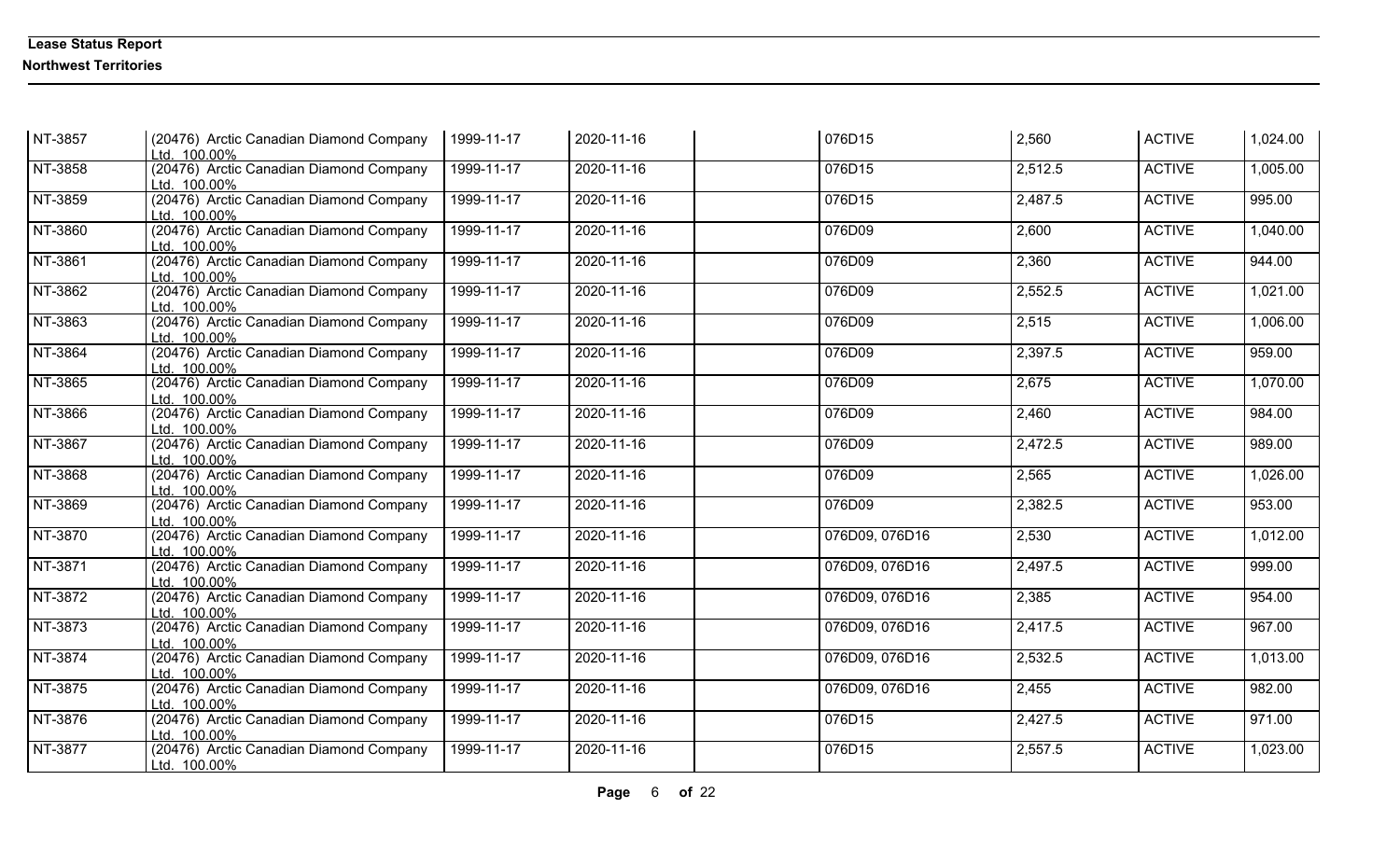| NT-3895                 | (20476) Arctic Canadian Diamond Company<br>Ltd. 100.00% | 2000-06-02 | 2021-06-01 | 2020-06-02       | 076D15         | 2,476 | <b>ACTIVE</b> | 1,002.00 |
|-------------------------|---------------------------------------------------------|------------|------------|------------------|----------------|-------|---------------|----------|
| NT-3896                 | (20476) Arctic Canadian Diamond Company<br>Ltd. 100.00% | 2000-07-17 | 2021-07-16 | 2020-07-17       | 076D15         | 2,569 | <b>ACTIVE</b> | 1,040.00 |
| NT-3897                 | (20476) Arctic Canadian Diamond Company<br>Ltd. 100.00% | 2000-06-02 | 2021-06-01 | 2020-06-02       | 076D15         | 2,517 | <b>ACTIVE</b> | 1,018.00 |
| NT-3898                 | (20476) Arctic Canadian Diamond Company<br>Ltd. 100.00% | 2000-06-02 | 2021-06-01 | 2020-06-02       | 076D11         | 2,333 | <b>ACTIVE</b> | 944.00   |
| NT-3899                 | (20476) Arctic Canadian Diamond Company<br>Ltd. 100.00% | 2000-06-02 | 2021-06-01 | 2020-06-02       | 076D11         | 2,528 | <b>ACTIVE</b> | 1,023.00 |
| NT-3900                 | (20476) Arctic Canadian Diamond Company<br>Ltd. 100.00% | 2000-06-02 | 2021-06-01 | 2020-06-02       | 076D11         | 2,445 | <b>ACTIVE</b> | 989.00   |
| NT-3901                 | (20476) Arctic Canadian Diamond Company<br>Ltd. 100.00% | 2000-06-02 | 2021-06-01 | 2020-06-02       | 076D11, 076D14 | 2,553 | <b>ACTIVE</b> | 1,033.00 |
| NT-3902                 | (20476) Arctic Canadian Diamond Company<br>Ltd. 100.00% | 2000-06-02 | 2021-06-01 | 2020-06-02       | 076D11, 076D14 | 2,494 | <b>ACTIVE</b> | 1,009.00 |
| NT-3903                 | (20476) Arctic Canadian Diamond Company<br>Ltd. 100.00% | 2000-06-02 | 2021-06-01 | 2020-06-02       | 076D11, 076D14 | 2,388 | <b>ACTIVE</b> | 967.00   |
| NT-3904                 | (20476) Arctic Canadian Diamond Company<br>Ltd. 100.00% | 2000-06-02 | 2021-06-01 | 2020-06-02       | 076D11, 076D14 | 2,506 | <b>ACTIVE</b> | 1,014.00 |
| NT-3905                 | (20476) Arctic Canadian Diamond Company<br>Ltd. 100.00% | 2000-06-02 | 2021-06-01 | 2020-06-02       | 076D11         | 2,530 | <b>ACTIVE</b> | 1,024.00 |
| NT-3906                 | (20476) Arctic Canadian Diamond Company<br>Ltd. 100.00% | 2000-06-02 | 2021-06-01 | 2020-06-02       | 076D09         | 2,543 | <b>ACTIVE</b> | 1,029.00 |
| NT-3907                 | (20476) Arctic Canadian Diamond Company<br>Ltd. 100.00% | 2000-06-02 | 2021-06-01 | 2020-06-02       | 076D09         | 2,437 | <b>ACTIVE</b> | 986.00   |
| NT-3908                 | (20476) Arctic Canadian Diamond Company<br>Ltd. 100.00% | 2000-06-02 | 2021-06-01 | 2020-06-02       | 076D14         | 2,622 | <b>ACTIVE</b> | 1,061.00 |
| NT-3909                 | (20476) Arctic Canadian Diamond Company<br>Ltd. 100.00% | 2000-06-02 | 2021-06-01 | 2020-06-02       | 076D14         | 2,499 | <b>ACTIVE</b> | 1,011.00 |
| NT-3910                 | (20476) Arctic Canadian Diamond Company<br>Ltd. 100.00% | 2000-06-02 | 2021-06-01 | 2020-06-02       | 076D14         | 2,496 | <b>ACTIVE</b> | 1,010.00 |
| NT-3911                 | (20476) Arctic Canadian Diamond Company<br>Ltd. 100.00% | 2000-06-02 | 2021-06-01 | 2020-06-02       | 076D14         | 2,487 | <b>ACTIVE</b> | 1,006.00 |
| NT-3912                 | (20476) Arctic Canadian Diamond Company<br>Ltd. 100.00% | 2000-06-02 | 2021-06-01 | 2020-06-02       | 076D14         | 2,289 | <b>ACTIVE</b> | 926.00   |
| NT-3913                 | (20476) Arctic Canadian Diamond Company<br>Ltd. 100.00% | 2000-06-02 | 2021-06-01 | 2020-06-02       | 076D15, 076D14 | 2,329 | <b>ACTIVE</b> | 943.00   |
| $\sqrt{\text{NT-}3914}$ | (20476) Arctic Canadian Diamond Company<br>Ltd. 100.00% | 2000-06-02 | 2021-06-01 | $2020 - 06 - 02$ | 076D15         | 2,503 | <b>ACTIVE</b> | 1,013.00 |
| NT-3915                 | (20476) Arctic Canadian Diamond Company<br>Ltd. 100.00% | 2000-06-02 | 2021-06-01 | 2020-06-02       | 076D15         | 2,384 | <b>ACTIVE</b> | 965.00   |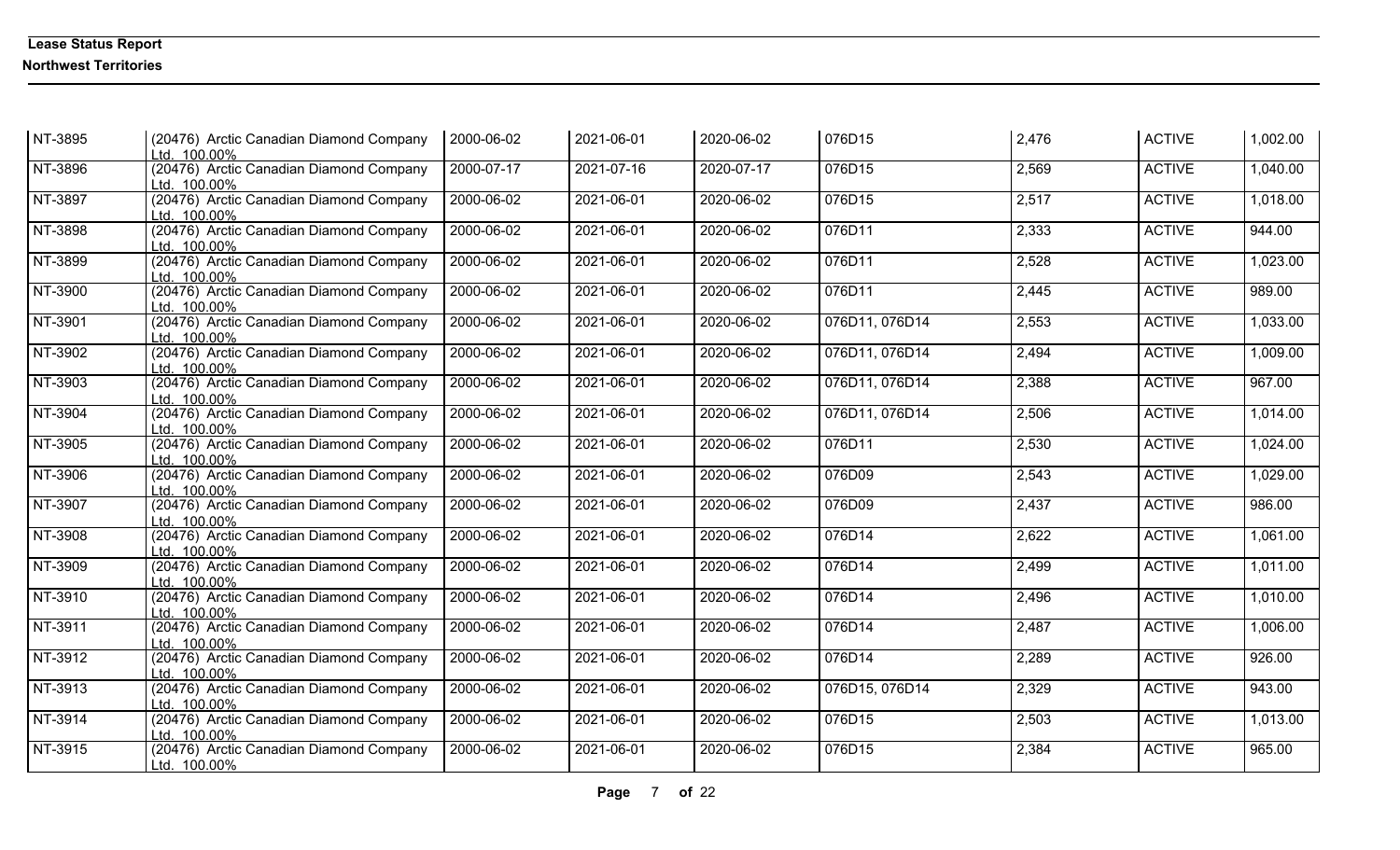| NT-3916   | (20476) Arctic Canadian Diamond Company<br>Ltd. 100.00% | 2000-06-02 | 2021-06-01 | 2020-06-02 | 076D15         | 2,479 | <b>ACTIVE</b> | 1,003.00 |
|-----------|---------------------------------------------------------|------------|------------|------------|----------------|-------|---------------|----------|
| NT-3917   | (20476) Arctic Canadian Diamond Company<br>Ltd. 100.00% | 2000-06-02 | 2021-06-01 | 2020-06-02 | 076D15         | 2,487 | <b>ACTIVE</b> | 1,007.00 |
| NT-3918   | (20476) Arctic Canadian Diamond Company<br>Ltd. 100.00% | 2000-06-02 | 2021-06-01 | 2020-06-02 | 076D15         | 2,298 | <b>ACTIVE</b> | 930.00   |
| NT-3919   | (20476) Arctic Canadian Diamond Company<br>Ltd. 100.00% | 2000-06-02 | 2021-06-01 | 2020-06-02 | 076D15         | 2,495 | <b>ACTIVE</b> | 1,010.00 |
| NT-3920   | (20476) Arctic Canadian Diamond Company<br>Ltd. 100.00% | 2000-06-02 | 2021-06-01 | 2020-06-02 | 076D15         | 2,471 | <b>ACTIVE</b> | 1,000.00 |
| NT-3921   | (20476) Arctic Canadian Diamond Company<br>Ltd. 100.00% | 2000-06-02 | 2021-06-01 | 2020-06-02 | 076D15         | 2,425 | <b>ACTIVE</b> | 981.00   |
| NT-3922   | (20476) Arctic Canadian Diamond Company<br>Ltd. 100.00% | 2000-06-02 | 2021-06-01 | 2020-06-02 | 076D15         | 2,360 | <b>ACTIVE</b> | 955.00   |
| NT-3932   | (20476) Arctic Canadian Diamond Company<br>Ltd. 100.00% | 2000-06-02 | 2021-06-01 | 2020-06-02 | 076D11, 076D14 | 2,648 | <b>ACTIVE</b> | 1,071.00 |
| NT-3933   | (20476) Arctic Canadian Diamond Company<br>Ltd. 100.00% | 2000-06-02 | 2021-06-01 | 2020-06-02 | 076D16         | 2,421 | <b>ACTIVE</b> | 980.00   |
| NT-3934   | (20476) Arctic Canadian Diamond Company<br>Ltd. 100.00% | 2000-06-02 | 2021-06-01 | 2020-06-02 | 076D16         | 2,612 | <b>ACTIVE</b> | 1,057.00 |
| NT-3935   | (20476) Arctic Canadian Diamond Company<br>Ltd. 100.00% | 2000-06-02 | 2021-06-01 | 2020-06-02 | 076D15, 076D14 | 2,659 | <b>ACTIVE</b> | 1,076.00 |
| NT-3936   | (20476) Arctic Canadian Diamond Company<br>Ltd. 100.00% | 2000-06-02 | 2021-06-01 | 2020-06-02 | 076D15         | 2,402 | <b>ACTIVE</b> | 972.00   |
| NT-3937   | (20476) Arctic Canadian Diamond Company<br>Ltd. 100.00% | 2000-06-02 | 2021-06-01 | 2020-06-02 | 076D15         | 2,338 | <b>ACTIVE</b> | 946.00   |
| NT-3938   | (20476) Arctic Canadian Diamond Company<br>Ltd. 100.00% | 2000-06-02 | 2021-06-01 | 2020-06-02 | 076D15         | 2,551 | <b>ACTIVE</b> | 1,032.00 |
| NT-3939   | (20476) Arctic Canadian Diamond Company<br>Ltd. 100.00% | 2000-06-02 | 2021-06-01 | 2020-06-02 | 076D15         | 2,502 | <b>ACTIVE</b> | 1,012.00 |
| $NT-3940$ | (20476) Arctic Canadian Diamond Company<br>Ltd. 100.00% | 2000-06-02 | 2021-06-01 | 2020-06-02 | 076D15         | 2,315 | <b>ACTIVE</b> | 937.00   |
| NT-3941   | (20476) Arctic Canadian Diamond Company<br>Ltd. 100.00% | 2001-07-27 | 2022-07-26 | 2020-07-27 | 076D09, 076C12 | 1,950 | <b>ACTIVE</b> | 789.00   |
| NT-3942   | (20476) Arctic Canadian Diamond Company<br>Ltd. 100.00% | 2001-07-27 | 2022-07-26 | 2020-07-27 | 076D09, 076C12 | 986   | <b>ACTIVE</b> | 399.00   |
| $NT-3943$ | (20476) Arctic Canadian Diamond Company<br>Ltd. 100.00% | 2001-07-27 | 2022-07-26 | 2020-07-27 | 076C12         | 1,639 | <b>ACTIVE</b> | 664.00   |
| NT-3945   | (20476) Arctic Canadian Diamond Company<br>Ltd. 100.00% | 2000-06-02 | 2021-06-01 | 2020-06-02 | 076D11         | 2,579 | <b>ACTIVE</b> | 1,044.00 |
| NT-3946   | (20476) Arctic Canadian Diamond Company<br>Ltd. 100.00% | 2000-06-02 | 2021-06-01 | 2020-06-02 | 076D11         | 2,486 | <b>ACTIVE</b> | 1,006.00 |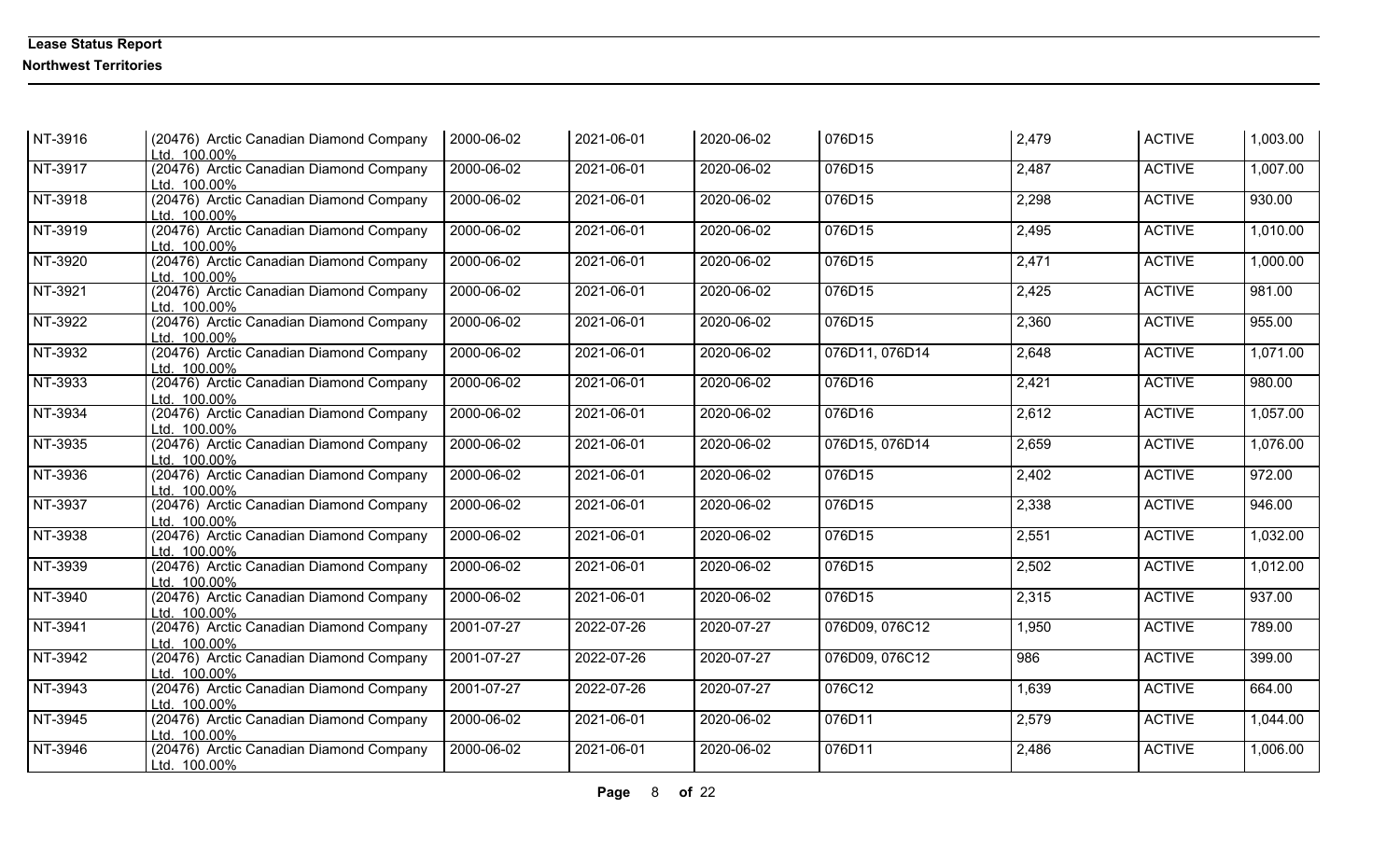| NT-3947                     | (20476) Arctic Canadian Diamond Company<br>Ltd. 100.00% | 2000-06-02 | 2021-06-01 | 2020-06-02 | 076D11, 076D10 | 2,631 | <b>ACTIVE</b> | 1,065.00 |
|-----------------------------|---------------------------------------------------------|------------|------------|------------|----------------|-------|---------------|----------|
| NT-3948                     | (20476) Arctic Canadian Diamond Company<br>Ltd. 100.00% | 2000-06-02 | 2021-06-01 | 2020-06-02 | 076D10         | 2,404 | <b>ACTIVE</b> | 973.00   |
| NT-3949                     | (20476) Arctic Canadian Diamond Company<br>Ltd. 100.00% | 2000-06-02 | 2021-06-01 | 2020-06-02 | 076D10         | 2,501 | <b>ACTIVE</b> | 1,012.00 |
| NT-3950                     | (20476) Arctic Canadian Diamond Company<br>Ltd. 100.00% | 2000-06-02 | 2021-06-01 | 2020-06-02 | 076D10         | 2,363 | <b>ACTIVE</b> | 956.00   |
| NT-3951                     | (20476) Arctic Canadian Diamond Company<br>Ltd. 100.00% | 2000-06-02 | 2021-06-01 | 2020-06-02 | 076D11, 076D14 | 2,644 | <b>ACTIVE</b> | 1,070.00 |
| NT-3952                     | (20476) Arctic Canadian Diamond Company<br>Ltd. 100.00% | 2000-06-02 | 2021-06-01 | 2020-06-02 | 076D11, 076D14 | 2,562 | <b>ACTIVE</b> | 1,037.00 |
| NT-3953                     | (20476) Arctic Canadian Diamond Company<br>Ltd. 100.00% | 2000-06-02 | 2021-06-01 | 2020-06-02 | 076D09, 076D16 | 2,587 | <b>ACTIVE</b> | 1,047.00 |
| NT-3954                     | (20476) Arctic Canadian Diamond Company<br>Ltd. 100.00% | 2000-06-02 | 2021-06-01 | 2020-06-02 | 076D16         | 2,134 | <b>ACTIVE</b> | 864.00   |
| NT-3955                     | (20476) Arctic Canadian Diamond Company<br>Ltd. 100.00% | 2000-06-02 | 2021-06-01 | 2020-06-02 | 076D16         | 2,654 | <b>ACTIVE</b> | 1,074.00 |
| NT-3956                     | (20476) Arctic Canadian Diamond Company<br>Ltd. 100.00% | 2000-06-02 | 2021-06-01 | 2020-06-02 | 076D14         | 2,597 | <b>ACTIVE</b> | 1,051.00 |
| NT-3957                     | (20476) Arctic Canadian Diamond Company<br>Ltd. 100.00% | 2000-06-02 | 2021-06-01 | 2020-06-02 | 076D14         | 2,575 | <b>ACTIVE</b> | 1,042.00 |
| NT-3958                     | (20476) Arctic Canadian Diamond Company<br>Ltd. 100.00% | 2000-06-02 | 2021-06-01 | 2020-06-02 | 076D14         | 2,371 | <b>ACTIVE</b> | 960.00   |
| NT-3959                     | (20476) Arctic Canadian Diamond Company<br>Ltd. 100.00% | 2000-06-02 | 2021-06-01 | 2020-06-02 | 076D09         | 2,491 | <b>ACTIVE</b> | 1,008.00 |
| NT-3960                     | (20476) Arctic Canadian Diamond Company<br>Ltd. 100.00% | 2000-06-02 | 2021-06-01 | 2020-06-02 | 076D11         | 2,381 | <b>ACTIVE</b> | 963.00   |
| NT-3961                     | (20476) Arctic Canadian Diamond Company<br>Ltd. 100.00% | 2000-06-02 | 2021-06-01 | 2020-06-02 | 076D14         | 2,677 | <b>ACTIVE</b> | 1,083.00 |
| $\overline{\text{NT-}3962}$ | (20476) Arctic Canadian Diamond Company<br>Ltd. 100.00% | 2000-06-02 | 2021-06-01 | 2020-06-02 | 076D14         | 2,546 | <b>ACTIVE</b> | 1,030.00 |
| NT-3963                     | (20476) Arctic Canadian Diamond Company<br>Ltd. 100.00% | 2000-06-02 | 2021-06-01 | 2020-06-02 | 076D16         | 2,495 | <b>ACTIVE</b> | 1,010.00 |
| NT-3964                     | (20476) Arctic Canadian Diamond Company<br>Ltd. 100.00% | 2000-06-02 | 2021-06-01 | 2020-06-02 | 076D16         | 2,657 | <b>ACTIVE</b> | 1,075.00 |
| NT-3965                     | (20476) Arctic Canadian Diamond Company<br>Ltd. 100.00% | 2000-06-02 | 2021-06-01 | 2020-06-02 | 076D16         | 2,529 | <b>ACTIVE</b> | 1,023.00 |
| NT-3966                     | (20476) Arctic Canadian Diamond Company<br>Ltd. 100.00% | 2000-06-02 | 2021-06-01 | 2020-06-02 | 076D14         | 2,737 | <b>ACTIVE</b> | 1,108.00 |
| NT-3967                     | (20476) Arctic Canadian Diamond Company<br>Ltd. 100.00% | 2000-06-02 | 2021-06-01 | 2020-06-02 | 076D14         | 2,663 | <b>ACTIVE</b> | 1,078.00 |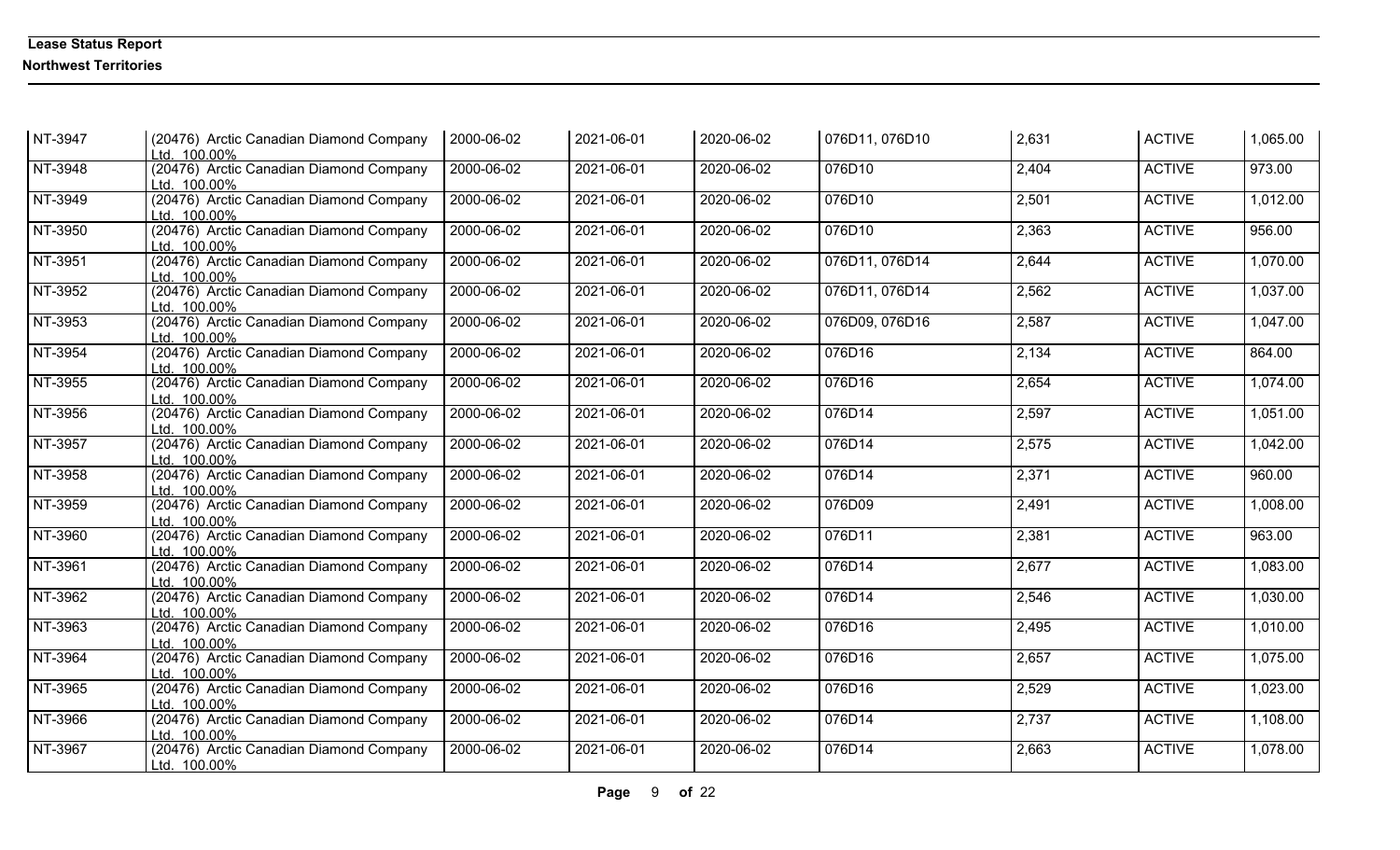| NT-3968 | (20476) Arctic Canadian Diamond Company<br>Ltd. 100.00% | 2000-06-02 | 2021-06-01 | 2020-06-02 | 076D14         | 2,457 | <b>ACTIVE</b> | 994.00   |
|---------|---------------------------------------------------------|------------|------------|------------|----------------|-------|---------------|----------|
| NT-3969 | (20476) Arctic Canadian Diamond Company<br>Ltd. 100.00% | 2000-06-02 | 2021-06-01 | 2020-06-02 | 076D16         | 2,628 | <b>ACTIVE</b> | 1,064.00 |
| NT-3970 | (20476) Arctic Canadian Diamond Company<br>Ltd. 100.00% | 2000-06-02 | 2021-06-01 | 2020-06-02 | 076D14         | 2,488 | <b>ACTIVE</b> | 1,007.00 |
| NT-3971 | (20476) Arctic Canadian Diamond Company<br>Ltd. 100.00% | 2000-06-02 | 2021-06-01 | 2020-06-02 | 076D14         | 2,472 | <b>ACTIVE</b> | 1,000.00 |
| NT-3975 | (20476) Arctic Canadian Diamond Company<br>Ltd. 100.00% | 2001-07-27 | 2022-07-26 | 2020-07-27 | 076D09         | 2,181 | <b>ACTIVE</b> | 883.00   |
| NT-3976 | (20476) Arctic Canadian Diamond Company<br>Ltd. 100.00% | 2001-07-27 | 2022-07-26 | 2020-07-27 | 076D09         | 2,243 | <b>ACTIVE</b> | 908.00   |
| NT-3977 | (20476) Arctic Canadian Diamond Company<br>Ltd. 100.00% | 2001-11-01 | 2022-10-31 | 2020-11-01 | 076D09         | 2,540 | <b>ACTIVE</b> | 1,028.00 |
| NT-3978 | (20476) Arctic Canadian Diamond Company<br>Ltd. 100.00% | 2001-11-01 | 2022-10-31 | 2020-11-01 | 076C12         | 1,752 | <b>ACTIVE</b> | 709.00   |
| NT-3979 | (20476) Arctic Canadian Diamond Company<br>Ltd. 100.00% | 2001-07-27 | 2022-07-26 | 2020-07-27 | 076D09, 076C12 | 2,396 | <b>ACTIVE</b> | 970.00   |
| NT-3980 | (20476) Arctic Canadian Diamond Company<br>Ltd. 100.00% | 2001-11-01 | 2022-10-31 | 2020-11-01 | 076D09         | 2,441 | <b>ACTIVE</b> | 988.00   |
| NT-3981 | (20476) Arctic Canadian Diamond Company<br>Ltd. 100.00% | 2001-07-27 | 2022-07-26 | 2020-07-27 | 076D09         | 2,649 | <b>ACTIVE</b> | 1,072.00 |
| NT-3982 | (20476) Arctic Canadian Diamond Company<br>Ltd. 100.00% | 2001-07-27 | 2022-07-26 | 2020-07-27 | 076D09         | 2,370 | <b>ACTIVE</b> | 959.00   |
| NT-3983 | (20476) Arctic Canadian Diamond Company<br>Ltd. 100.00% | 2001-07-27 | 2022-07-26 | 2020-07-27 | 076D16         | 2,609 | <b>ACTIVE</b> | 1,056.00 |
| NT-3984 | (20476) Arctic Canadian Diamond Company<br>Ltd. 100.00% | 2001-07-27 | 2022-07-26 | 2020-07-27 | 076D16         | 2,493 | <b>ACTIVE</b> | 1,009.00 |
| NT-3985 | (20476) Arctic Canadian Diamond Company<br>Ltd. 100.00% | 2001-11-01 | 2022-10-31 | 2020-11-01 | 076D16         | 2,576 | <b>ACTIVE</b> | 1,042.00 |
| NT-3986 | (20476) Arctic Canadian Diamond Company<br>Ltd. 100.00% | 2001-07-27 | 2022-07-26 | 2020-07-27 | 076D09         | 1,997 | <b>ACTIVE</b> | 808.00   |
| NT-3987 | (20476) Arctic Canadian Diamond Company<br>Ltd. 100.00% | 2001-07-27 | 2022-07-26 | 2020-07-27 | 076D09         | 2,033 | <b>ACTIVE</b> | 823.00   |
| NT-3988 | (20476) Arctic Canadian Diamond Company<br>Ltd. 100.00% | 2001-07-27 | 2022-07-26 | 2020-07-27 | 076D09         | 2,050 | <b>ACTIVE</b> | 830.00   |
| NT-3989 | (20476) Arctic Canadian Diamond Company<br>Ltd. 100.00% | 2001-07-27 | 2022-07-26 | 2020-07-27 | 076D09         | 1,504 | <b>ACTIVE</b> | 609.00   |
| NT-3990 | (20476) Arctic Canadian Diamond Company<br>Ltd. 100.00% | 2001-07-27 | 2022-07-26 | 2020-07-27 | 076D09, 076C12 | 1,600 | <b>ACTIVE</b> | 647.00   |
| NT-3991 | (20476) Arctic Canadian Diamond Company<br>Ltd. 100.00% | 2001-11-01 | 2022-10-31 | 2020-11-01 | 076D16         | 2,526 | <b>ACTIVE</b> | 1,022.00 |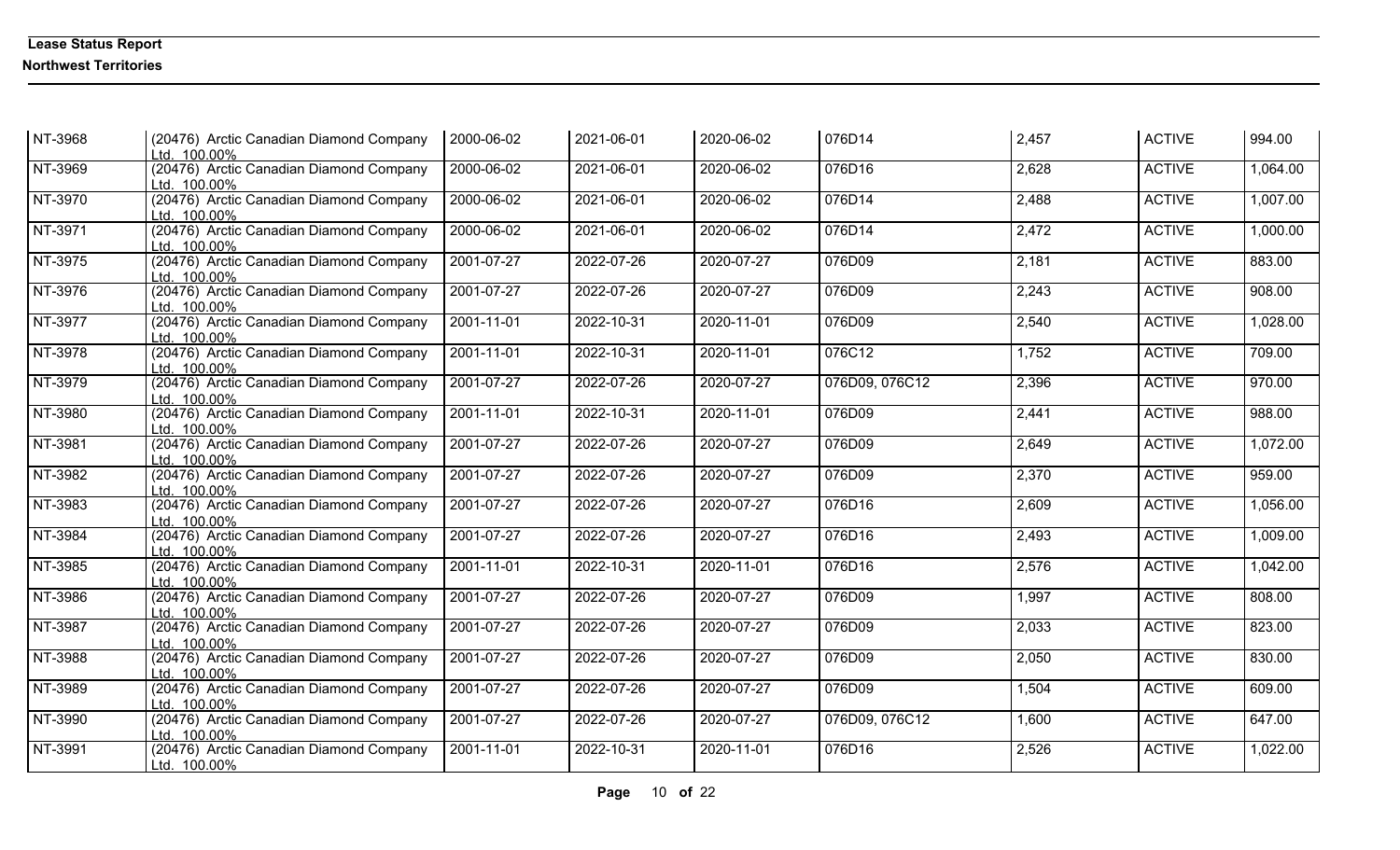| NT-3992   | (20476) Arctic Canadian Diamond Company<br>Ltd. 100.00% | 2001-11-01       | 2022-10-31 | 2020-11-01 | 076D16         | 2,567 | <b>ACTIVE</b> | 1,039.00 |
|-----------|---------------------------------------------------------|------------------|------------|------------|----------------|-------|---------------|----------|
| NT-3993   | (20476) Arctic Canadian Diamond Company<br>Ltd. 100.00% | 2001-11-01       | 2022-10-31 | 2020-11-01 | 076D16         | 2,579 | <b>ACTIVE</b> | 1,044.00 |
| NT-4003   | (20476) Arctic Canadian Diamond Company<br>Ltd. 100.00% | 2001-11-01       | 2022-10-31 | 2020-11-01 | 076D15         | 2,523 | <b>ACTIVE</b> | 1,021.00 |
| NT-4010   | (20476) Arctic Canadian Diamond Company<br>Ltd. 100.00% | 2001-11-01       | 2022-10-31 | 2020-11-01 | 076D15         | 1,221 | <b>ACTIVE</b> | 494.00   |
| NT-4011   | (20476) Arctic Canadian Diamond Company<br>Ltd. 100.00% | 2001-11-01       | 2022-10-31 | 2020-11-01 | 076D15         | 2,617 | <b>ACTIVE</b> | 1,059.00 |
| NT-4012   | (20476) Arctic Canadian Diamond Company<br>Ltd. 100.00% | $2001 - 11 - 01$ | 2022-10-31 | 2020-11-01 | 076D15         | 2,471 | <b>ACTIVE</b> | 1,000.00 |
| NT-4013   | (20476) Arctic Canadian Diamond Company<br>Ltd. 100.00% | 2001-11-01       | 2022-10-31 | 2020-11-01 | 076D15         | 2,492 | <b>ACTIVE</b> | 1,009.00 |
| NT-4014   | (20476) Arctic Canadian Diamond Company<br>Ltd. 100.00% | 2001-11-01       | 2022-10-31 | 2020-11-01 | 076D15, 076D16 | 2,545 | <b>ACTIVE</b> | 1,030.00 |
| NT-4015   | (20476) Arctic Canadian Diamond Company<br>Ltd. 100.00% | 2001-11-01       | 2022-10-31 | 2020-11-01 | 076D16         | 1,794 | <b>ACTIVE</b> | 726.00   |
| NT-4016   | (20476) Arctic Canadian Diamond Company<br>Ltd. 100.00% | 2001-11-01       | 2022-10-31 | 2020-11-01 | 076D15         | 1,345 | <b>ACTIVE</b> | 544.00   |
| NT-4017   | (20476) Arctic Canadian Diamond Company<br>Ltd. 100.00% | 2001-11-01       | 2022-10-31 | 2020-11-01 | 076D15         | 1,262 | <b>ACTIVE</b> | 511.00   |
| NT-4018   | (20476) Arctic Canadian Diamond Company<br>Ltd. 100.00% | 2001-11-01       | 2022-10-31 | 2020-11-01 | 076D15         | 1,221 | <b>ACTIVE</b> | 494.00   |
| NT-4019   | (20476) Arctic Canadian Diamond Company<br>Ltd. 100.00% | 2001-11-01       | 2022-10-31 | 2020-11-01 | 076D15, 076D16 | 1,332 | <b>ACTIVE</b> | 539.00   |
| NT-4020   | (20476) Arctic Canadian Diamond Company<br>Ltd. 100.00% | 2001-11-01       | 2022-10-31 | 2020-11-01 | 076D16         | 907   | <b>ACTIVE</b> | 367.00   |
| NT-4021   | (20476) Arctic Canadian Diamond Company<br>Ltd. 100.00% | 2001-11-01       | 2022-10-31 | 2020-11-01 | 076D16         | 2,560 | <b>ACTIVE</b> | 1,036.00 |
| $NT-4022$ | (20476) Arctic Canadian Diamond Company<br>Ltd. 100.00% | 2001-11-01       | 2022-10-31 | 2020-11-01 | 076D16         | 1,647 | <b>ACTIVE</b> | 667.00   |
| NT-4023   | (20476) Arctic Canadian Diamond Company<br>Ltd. 100.00% | 2001-11-01       | 2022-10-31 | 2020-11-01 | 076D16         | 1,564 | <b>ACTIVE</b> | 633.00   |
| NT-4024   | (20476) Arctic Canadian Diamond Company<br>Ltd. 100.00% | 2001-11-01       | 2022-10-31 | 2020-11-01 | 076D16         | 1,585 | <b>ACTIVE</b> | 641.00   |
| NT-4025   | (20476) Arctic Canadian Diamond Company<br>Ltd. 100.00% | 2001-11-01       | 2022-10-31 | 2020-11-01 | 076D09, 076D16 | 2,353 | <b>ACTIVE</b> | 952.00   |
| NT-4026   | (20476) Arctic Canadian Diamond Company<br>Ltd. 100.00% | 2001-11-01       | 2022-10-31 | 2020-11-01 | 076D09, 076D16 | 2,609 | <b>ACTIVE</b> | 1,056.00 |
| NT-4027   | (20476) Arctic Canadian Diamond Company<br>Ltd. 100.00% | 2001-11-01       | 2022-10-31 | 2020-11-01 | 076D09, 076D16 | 2,605 | <b>ACTIVE</b> | 1,054.00 |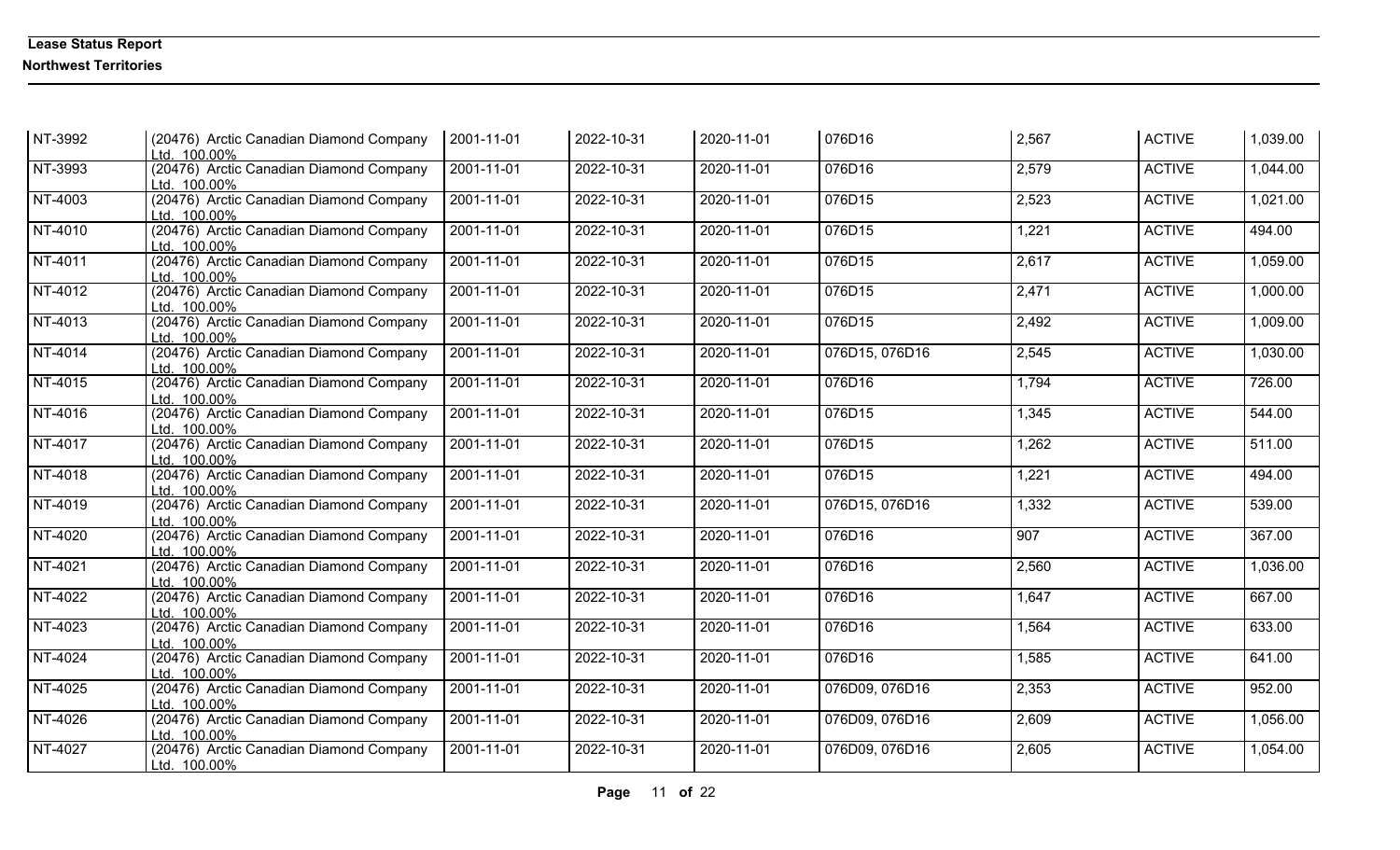| NT-4028 | (20476) Arctic Canadian Diamond Company<br>Ltd. 100.00% | 2001-07-27 | 2022-07-26 | 2020-07-27 | 076C12                            | 2,061 | <b>ACTIVE</b> | 834.00   |
|---------|---------------------------------------------------------|------------|------------|------------|-----------------------------------|-------|---------------|----------|
| NT-4029 | (20476) Arctic Canadian Diamond Company<br>Ltd. 100.00% | 2001-07-27 | 2022-07-26 | 2020-07-27 | 076D09                            | 2,377 | <b>ACTIVE</b> | 962.00   |
| NT-4030 | (20476) Arctic Canadian Diamond Company<br>Ltd. 100.00% | 2001-07-27 | 2022-07-26 | 2020-07-27 | 076D09, 076C12                    | 2,620 | <b>ACTIVE</b> | 1,060.00 |
| NT-4031 | (20476) Arctic Canadian Diamond Company<br>Ltd. 100.00% | 2001-07-27 | 2022-07-26 | 2020-07-27 | 076D16                            | 2,465 | <b>ACTIVE</b> | 998.00   |
| NT-4032 | (20476) Arctic Canadian Diamond Company<br>Ltd. 100.00% | 2001-11-01 | 2022-10-31 | 2020-11-01 | 076D16                            | 2,499 | <b>ACTIVE</b> | 1,011.00 |
| NT-4033 | (20476) Arctic Canadian Diamond Company<br>Ltd. 100.00% | 2001-11-01 | 2022-10-31 | 2020-11-01 | 076D16                            | 2,357 | <b>ACTIVE</b> | 954.00   |
| NT-4034 | (20476) Arctic Canadian Diamond Company<br>Ltd. 100.00% | 2001-11-01 | 2022-10-31 | 2020-11-01 | 076D16                            | 2,421 | <b>ACTIVE</b> | 980.00   |
| NT-4035 | (20476) Arctic Canadian Diamond Company<br>Ltd. 100.00% | 2001-11-01 | 2022-10-31 | 2020-11-01 | 076D15, 076D16                    | 2,435 | <b>ACTIVE</b> | 986.00   |
| NT-4036 | (20476) Arctic Canadian Diamond Company<br>Ltd. 100.00% | 2001-07-27 | 2022-07-26 | 2020-07-27 | 076D09, 076D08                    | 1,751 | <b>ACTIVE</b> | 709.00   |
| NT-4037 | (20476) Arctic Canadian Diamond Company<br>Ltd. 100.00% | 2001-07-27 | 2022-07-26 | 2020-07-27 | 076D09, 076D08, 076C05,<br>076C12 | 2,580 | <b>ACTIVE</b> | 1,044.00 |
| NT-4038 | (20476) Arctic Canadian Diamond Company<br>Ltd. 100.00% | 2001-07-27 | 2022-07-26 | 2020-07-27 | 076D09, 076C12                    | 2,872 | <b>ACTIVE</b> | 1,162.00 |
| NT-4039 | (20476) Arctic Canadian Diamond Company<br>Ltd. 100.00% | 2001-07-27 | 2022-07-26 | 2020-07-27 | 076C12                            | 2,638 | <b>ACTIVE</b> | 1,068.00 |
| NT-4040 | (20476) Arctic Canadian Diamond Company<br>Ltd. 100.00% | 2001-11-01 | 2022-10-31 | 2020-11-01 | 076C12                            | 460   | <b>ACTIVE</b> | 186.00   |
| NT-4041 | (20476) Arctic Canadian Diamond Company<br>Ltd. 100.00% | 2001-11-01 | 2022-10-31 | 2020-11-01 | 076D16                            | 2,523 | <b>ACTIVE</b> | 1,021.00 |
| NT-4042 | (20476) Arctic Canadian Diamond Company<br>Ltd. 100.00% | 2001-11-01 | 2022-10-31 | 2020-11-01 | 076D16                            | 2,485 | <b>ACTIVE</b> | 1,006.00 |
| NT-4043 | (20476) Arctic Canadian Diamond Company<br>Ltd. 100.00% | 2001-11-01 | 2022-10-31 | 2020-11-01 | 076D16                            | 2,665 | <b>ACTIVE</b> | 1,078.00 |
| NT-4090 | (20476) Arctic Canadian Diamond Company<br>Ltd. 100.00% | 2002-01-16 | 2023-01-15 | 2021-01-16 | 076C12                            | 2,644 | <b>ACTIVE</b> | 1,070.00 |
| NT-4091 | (20476) Arctic Canadian Diamond Company<br>Ltd. 100.00% | 2002-01-16 | 2023-01-15 | 2021-01-16 | 076C12                            | 2,614 | <b>ACTIVE</b> | 1,058.00 |
| NT-4092 | (20476) Arctic Canadian Diamond Company<br>Ltd. 100.00% | 2002-01-16 | 2023-01-15 | 2021-01-16 | 076C11, 076C12                    | 2,656 | <b>ACTIVE</b> | 1,075.00 |
| NT-4096 | (20476) Arctic Canadian Diamond Company<br>Ltd. 100.00% | 2002-01-16 | 2023-01-15 | 2021-01-16 | 076C11                            | 2,626 | <b>ACTIVE</b> | 1,063.00 |
| NT-4149 | (20476) Arctic Canadian Diamond Company<br>Ltd. 100.00% | 2002-01-16 | 2023-01-15 | 2021-01-16 | 076C13                            | 2,654 | <b>ACTIVE</b> | 1,074.00 |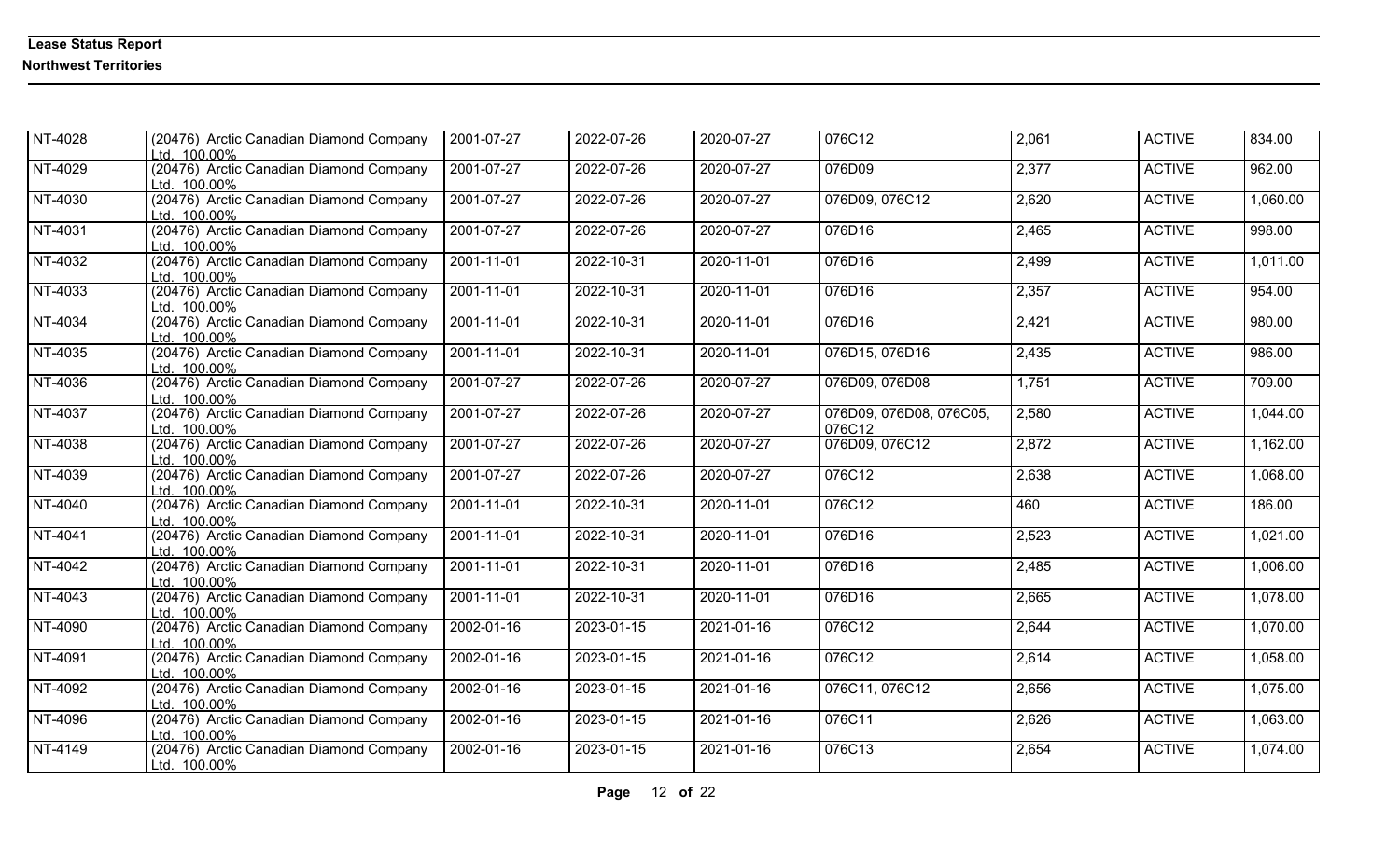| NT-4150 | (20476) Arctic Canadian Diamond Company<br>Ltd. 100.00% | 2002-01-16 | 2023-01-15 | 2021-01-16 | 076C13         | 2,647 | <b>ACTIVE</b> | 1,071.00 |
|---------|---------------------------------------------------------|------------|------------|------------|----------------|-------|---------------|----------|
| NT-4151 | (20476) Arctic Canadian Diamond Company<br>Ltd. 100.00% | 2002-01-16 | 2023-01-15 | 2021-01-16 | 076C12, 076C13 | 2,551 | <b>ACTIVE</b> | 1,032.00 |
| NT-4158 | (20476) Arctic Canadian Diamond Company<br>Ltd. 100.00% | 2002-01-16 | 2023-01-15 | 2021-01-16 | 076C12         | 120   | <b>ACTIVE</b> | 48.40    |
| NT-4159 | (20476) Arctic Canadian Diamond Company<br>Ltd. 100.00% | 2002-01-16 | 2023-01-15 | 2021-01-16 | 076C12         | 84.3  | <b>ACTIVE</b> | 34.10    |
| NT-4160 | (20476) Arctic Canadian Diamond Company<br>Ltd. 100.00% | 2002-01-16 | 2023-01-15 | 2021-01-16 | 076C12         | 176   | <b>ACTIVE</b> | 71.40    |
| NT-4161 | (20476) Arctic Canadian Diamond Company<br>Ltd. 100.00% | 2002-01-16 | 2023-01-15 | 2021-01-16 | 076C12         | 2,649 | <b>ACTIVE</b> | 1,072.00 |
| NT-4162 | (20476) Arctic Canadian Diamond Company<br>Ltd. 100.00% | 2002-01-16 | 2023-01-15 | 2021-01-16 | 076C12         | 2,411 | <b>ACTIVE</b> | 976.00   |
| NT-4163 | (20476) Arctic Canadian Diamond Company<br>Ltd. 100.00% | 2002-01-16 | 2023-01-15 | 2021-01-16 | 076C12         | 2,743 | <b>ACTIVE</b> | 1,110.00 |
| NT-4169 | (20476) Arctic Canadian Diamond Company<br>Ltd. 100.00% | 2002-01-16 | 2023-01-15 | 2021-01-16 | 076C12         | 2,577 | <b>ACTIVE</b> | 1,043.00 |
| NT-4170 | (20476) Arctic Canadian Diamond Company<br>Ltd. 100.00% | 2002-01-16 | 2023-01-15 | 2021-01-16 | 076C12         | 2,688 | <b>ACTIVE</b> | 1,088.00 |
| NT-4171 | (20476) Arctic Canadian Diamond Company<br>Ltd. 100.00% | 2002-01-16 | 2023-01-15 | 2021-01-16 | 076C11, 076C12 | 2,519 | <b>ACTIVE</b> | 1,020.00 |
| NT-4172 | (20476) Arctic Canadian Diamond Company<br>Ltd. 100.00% | 2002-01-16 | 2023-01-15 | 2021-01-16 | 076C11         | 2,685 | <b>ACTIVE</b> | 1,087.00 |
| NT-4173 | (20476) Arctic Canadian Diamond Company<br>Ltd. 100.00% | 2002-01-16 | 2023-01-15 | 2021-01-16 | 076C11         | 2,604 | <b>ACTIVE</b> | 1,054.00 |
| NT-4188 | (20476) Arctic Canadian Diamond Company<br>Ltd. 100.00% | 2002-01-16 | 2023-01-15 | 2021-01-16 | 076C13         | 2,624 | <b>ACTIVE</b> | 1,062.00 |
| NT-4189 | (20476) Arctic Canadian Diamond Company<br>Ltd. 100.00% | 2002-01-16 | 2023-01-15 | 2021-01-16 | 076C13         | 2,558 | <b>ACTIVE</b> | 1,035.00 |
| NT-4190 | (20476) Arctic Canadian Diamond Company<br>Ltd. 100.00% | 2002-01-16 | 2023-01-15 | 2021-01-16 | 076C13         | 2,544 | <b>ACTIVE</b> | 1,030.00 |
| NT-4191 | (20476) Arctic Canadian Diamond Company<br>Ltd. 100.00% | 2002-01-16 | 2023-01-15 | 2021-01-16 | 076C12, 076C13 | 2,547 | <b>ACTIVE</b> | 1,031.00 |
| NT-4194 | (20476) Arctic Canadian Diamond Company<br>Ltd. 100.00% | 2002-01-16 | 2023-01-15 | 2021-01-16 | 076C12         | 2,654 | <b>ACTIVE</b> | 1,074.00 |
| NT-4195 | (20476) Arctic Canadian Diamond Company<br>Ltd. 100.00% | 2002-01-16 | 2023-01-15 | 2021-01-16 | 076C12         | 2,562 | <b>ACTIVE</b> | 1,037.00 |
| NT-4196 | (20476) Arctic Canadian Diamond Company<br>Ltd. 100.00% | 2002-01-16 | 2023-01-15 | 2021-01-16 | 076C12         | 2,523 | <b>ACTIVE</b> | 1,021.00 |
| NT-4205 | (20476) Arctic Canadian Diamond Company<br>Ltd. 100.00% | 2002-01-16 | 2023-01-15 | 2021-01-16 | 076C12         | 2,647 | <b>ACTIVE</b> | 1,071.00 |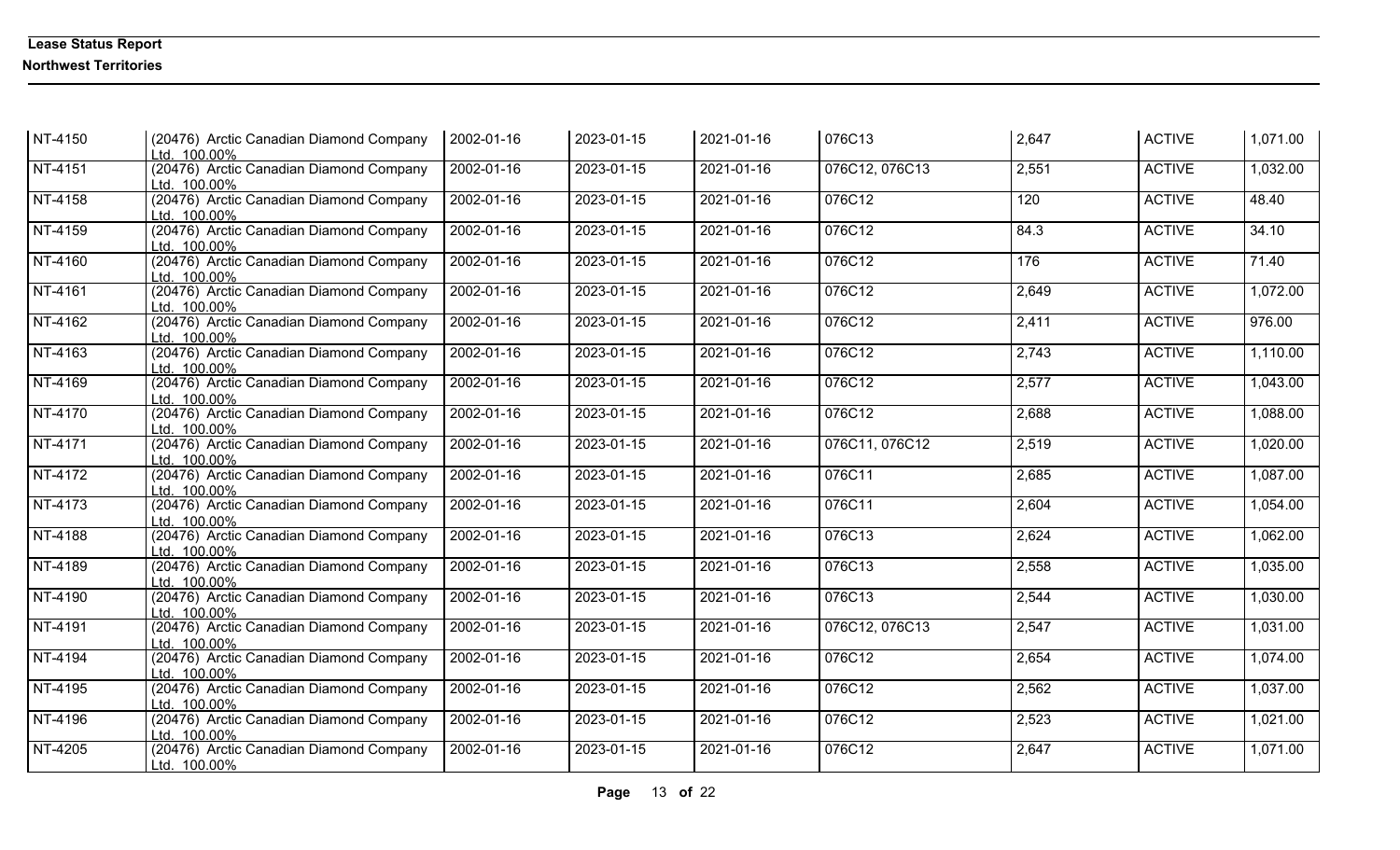| NT-4206   | (20476) Arctic Canadian Diamond Company<br>Ltd. 100.00% | 2002-01-16 | 2023-01-15 | 2021-01-16 | 076C12         | 2,465 | <b>ACTIVE</b> | 998.00   |
|-----------|---------------------------------------------------------|------------|------------|------------|----------------|-------|---------------|----------|
| NT-4207   | (20476) Arctic Canadian Diamond Company<br>Ltd. 100.00% | 2002-01-16 | 2023-01-15 | 2021-01-16 | 076C12         | 2,804 | <b>ACTIVE</b> | 1,135.00 |
| NT-4220   | (20476) Arctic Canadian Diamond Company<br>Ltd. 100.00% | 2002-01-16 | 2023-01-15 | 2021-01-16 | 076C12         | 2,392 | <b>ACTIVE</b> | 968.00   |
| NT-4221   | (20476) Arctic Canadian Diamond Company<br>Ltd. 100.00% | 2002-01-16 | 2023-01-15 | 2021-01-16 | 076C12         | 2,658 | <b>ACTIVE</b> | 1,076.00 |
| NT-4222   | (20476) Arctic Canadian Diamond Company<br>Ltd. 100.00% | 2002-01-16 | 2023-01-15 | 2021-01-16 | 076C11, 076C12 | 2,558 | <b>ACTIVE</b> | 1,035.00 |
| NT-4223   | (20476) Arctic Canadian Diamond Company<br>Ltd. 100.00% | 2002-01-16 | 2023-01-15 | 2021-01-16 | 076C11         | 2,554 | <b>ACTIVE</b> | 1,034.00 |
| NT-4224   | (20476) Arctic Canadian Diamond Company<br>Ltd. 100.00% | 2002-01-16 | 2023-01-15 | 2021-01-16 | 076C14, 076C13 | 2,567 | <b>ACTIVE</b> | 1,039.00 |
| NT-4225   | (20476) Arctic Canadian Diamond Company<br>Ltd. 100.00% | 2002-01-16 | 2023-01-15 | 2021-01-16 | 076C14, 076C13 | 2,642 | <b>ACTIVE</b> | 1,069.00 |
| NT-4226   | (20476) Arctic Canadian Diamond Company<br>Ltd. 100.00% | 2002-01-16 | 2023-01-15 | 2021-01-16 | 076C14, 076C13 | 2,592 | <b>ACTIVE</b> | 1,049.00 |
| NT-4230   | (20476) Arctic Canadian Diamond Company<br>Ltd. 100.00% | 2002-01-16 | 2023-01-15 | 2021-01-16 | 076C12         | 2,679 | <b>ACTIVE</b> | 1,084.00 |
| NT-4231   | (20476) Arctic Canadian Diamond Company<br>Ltd. 100.00% | 2002-01-16 | 2023-01-15 | 2021-01-16 | 076C12         | 2,603 | <b>ACTIVE</b> | 1,053.00 |
| NT-4232   | (20476) Arctic Canadian Diamond Company<br>Ltd. 100.00% | 2002-01-16 | 2023-01-15 | 2021-01-16 | 076C11, 076C12 | 2,572 | <b>ACTIVE</b> | 1,041.00 |
| NT-4233   | (20476) Arctic Canadian Diamond Company<br>Ltd. 100.00% | 2002-01-16 | 2023-01-15 | 2021-01-16 | 076C11         | 2,564 | <b>ACTIVE</b> | 1,038.00 |
| NT-4273   | (20476) Arctic Canadian Diamond Company<br>Ltd. 100.00% | 2001-11-16 | 2022-11-15 | 2020-11-16 | 076D10         | 1,661 | <b>ACTIVE</b> | 672.00   |
| NT-4274   | (20476) Arctic Canadian Diamond Company<br>Ltd. 100.00% | 2001-11-16 | 2022-11-15 | 2020-11-16 | 076D10         | 1,816 | <b>ACTIVE</b> | 735.00   |
| $NT-4275$ | (20476) Arctic Canadian Diamond Company<br>Ltd. 100.00% | 2001-11-16 | 2022-11-15 | 2020-11-16 | 076D10         | 1,504 | <b>ACTIVE</b> | 609.00   |
| NT-4276   | (20476) Arctic Canadian Diamond Company<br>Ltd. 100.00% | 2001-11-16 | 2022-11-15 | 2020-11-16 | 076D10         | 1,666 | <b>ACTIVE</b> | 674.00   |
| NT-4277   | (20476) Arctic Canadian Diamond Company<br>Ltd. 100.00% | 2001-11-16 | 2022-11-15 | 2020-11-16 | 076D09, 076D10 | 1,456 | <b>ACTIVE</b> | 589.00   |
| NT-4281   | (20476) Arctic Canadian Diamond Company<br>Ltd. 100.00% | 2001-11-16 | 2022-11-15 | 2020-11-16 | 076D10         | 2,642 | <b>ACTIVE</b> | 1,069.00 |
| NT-4282   | (20476) Arctic Canadian Diamond Company<br>Ltd. 100.00% | 2001-11-16 | 2022-11-15 | 2020-11-16 | 076D10         | 2,500 | <b>ACTIVE</b> | 1,012.00 |
| NT-4287   | (20476) Arctic Canadian Diamond Company<br>Ltd. 100.00% | 2001-11-16 | 2022-11-15 | 2020-11-16 | 076D10         | 2,564 | <b>ACTIVE</b> | 1,038.00 |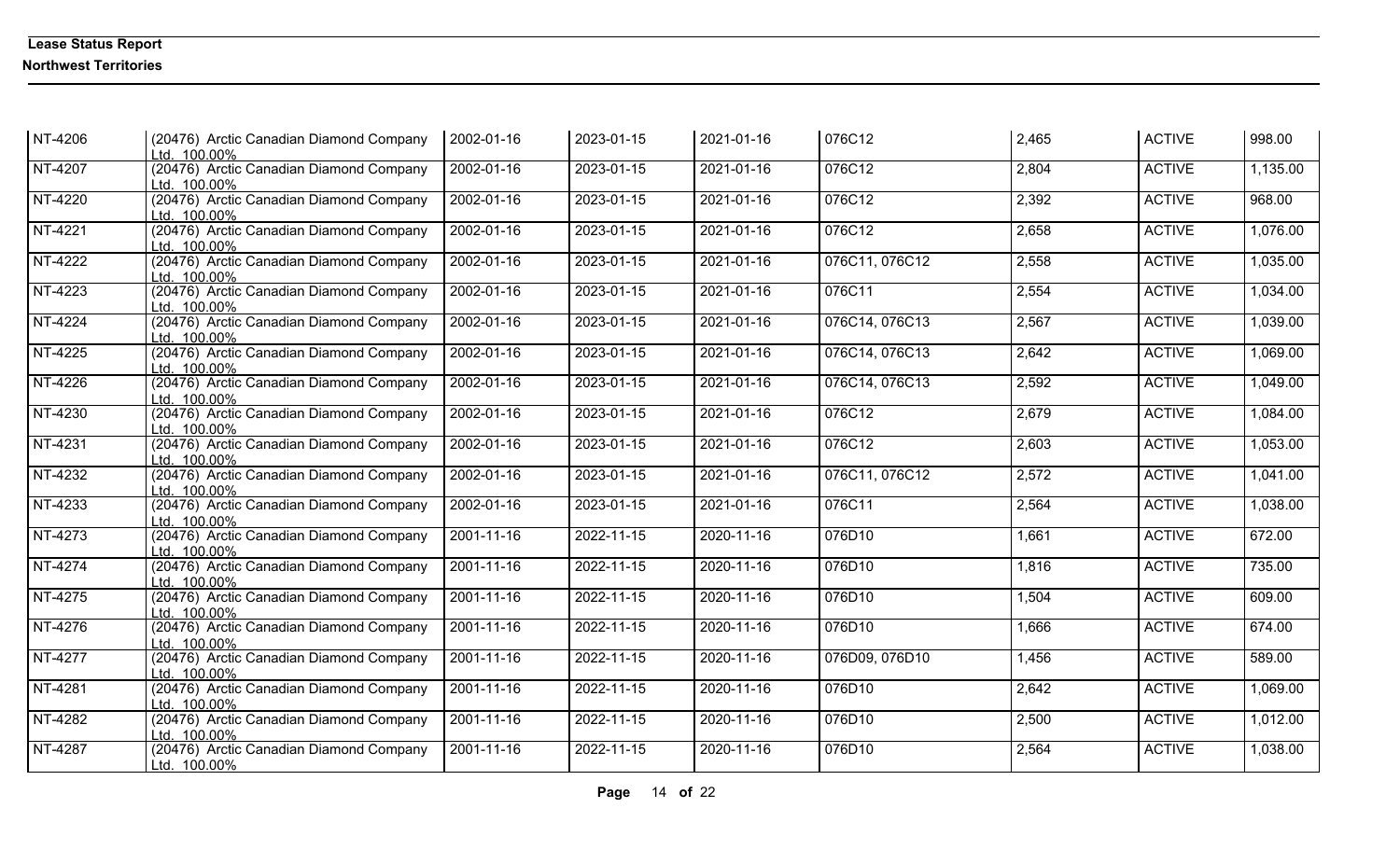| NT-4288 | (20476) Arctic Canadian Diamond Company<br>Ltd. 100.00% | 2001-11-16       | 2022-11-15 | 2020-11-16 | 076D10 | 2,535 | <b>ACTIVE</b> | 1,026.00 |
|---------|---------------------------------------------------------|------------------|------------|------------|--------|-------|---------------|----------|
| NT-4289 | (20476) Arctic Canadian Diamond Company<br>Ltd. 100.00% | 2001-11-16       | 2022-11-15 | 2020-11-16 | 076D10 | 1,586 | <b>ACTIVE</b> | 642.00   |
| NT-4290 | (20476) Arctic Canadian Diamond Company<br>Ltd. 100.00% | 2001-11-16       | 2022-11-15 | 2020-11-16 | 076D10 | 1,686 | <b>ACTIVE</b> | 682.00   |
| NT-4351 | (20476) Arctic Canadian Diamond Company<br>Ltd. 100.00% | $2001 - 11 - 16$ | 2022-11-15 | 2020-11-16 | 076D16 | 1,665 | <b>ACTIVE</b> | 674.00   |
| NT-4352 | (20476) Arctic Canadian Diamond Company<br>Ltd. 100.00% | 2001-11-16       | 2022-11-15 | 2020-11-16 | 076D16 | 1,725 | <b>ACTIVE</b> | 698.00   |
| NT-4353 | (20476) Arctic Canadian Diamond Company<br>Ltd. 100.00% | 2001-11-16       | 2022-11-15 | 2020-11-16 | 076D16 | 1,611 | <b>ACTIVE</b> | 652.00   |
| NT-4354 | (20476) Arctic Canadian Diamond Company<br>Ltd. 100.00% | $2001 - 11 - 16$ | 2022-11-15 | 2020-11-16 | 076D16 | 1,633 | <b>ACTIVE</b> | 661.00   |
| NT-4355 | (20476) Arctic Canadian Diamond Company<br>Ltd. 100.00% | $2001 - 11 - 16$ | 2022-11-15 | 2020-11-16 | 076D16 | 1,659 | <b>ACTIVE</b> | 671.00   |
| NT-4356 | (20476) Arctic Canadian Diamond Company<br>Ltd. 100.00% | 2001-11-16       | 2022-11-15 | 2020-11-16 | 076D16 | 2,654 | <b>ACTIVE</b> | 1,074.00 |
| NT-4357 | (20476) Arctic Canadian Diamond Company<br>Ltd. 100.00% | 2001-11-16       | 2022-11-15 | 2020-11-16 | 076D16 | 2,503 | <b>ACTIVE</b> | 1,013.00 |
| NT-4358 | (20476) Arctic Canadian Diamond Company<br>Ltd. 100.00% | 2001-11-16       | 2022-11-15 | 2020-11-16 | 076D16 | 2,387 | <b>ACTIVE</b> | 966.00   |
| NT-4359 | (20476) Arctic Canadian Diamond Company<br>Ltd. 100.00% | 2001-11-16       | 2022-11-15 | 2020-11-16 | 076D16 | 2,486 | <b>ACTIVE</b> | 1,006.00 |
| NT-4360 | (20476) Arctic Canadian Diamond Company<br>Ltd. 100.00% | 2001-11-16       | 2022-11-15 | 2020-11-16 | 076D16 | 2,589 | <b>ACTIVE</b> | 1,048.00 |
| NT-4361 | (20476) Arctic Canadian Diamond Company<br>Ltd. 100.00% | 2001-11-16       | 2022-11-15 | 2020-11-16 | 076D09 | 1,939 | <b>ACTIVE</b> | 785.00   |
| NT-4362 | (20476) Arctic Canadian Diamond Company<br>Ltd. 100.00% | 2001-11-16       | 2022-11-15 | 2020-11-16 | 076D09 | 1,456 | <b>ACTIVE</b> | 589.00   |
| NT-4363 | (20476) Arctic Canadian Diamond Company<br>Ltd. 100.00% | 2001-11-16       | 2022-11-15 | 2020-11-16 | 076D09 | 1,650 | <b>ACTIVE</b> | 668.00   |
| NT-4364 | (20476) Arctic Canadian Diamond Company<br>Ltd. 100.00% | 2001-11-16       | 2022-11-15 | 2020-11-16 | 076D09 | 1,546 | <b>ACTIVE</b> | 626.00   |
| NT-4365 | (20476) Arctic Canadian Diamond Company<br>Ltd. 100.00% | 2001-11-16       | 2022-11-15 | 2020-11-16 | 076D09 | 1,557 | <b>ACTIVE</b> | 630.00   |
| NT-4366 | (20476) Arctic Canadian Diamond Company<br>Ltd. 100.00% | $2001 - 11 - 16$ | 2022-11-15 | 2020-11-16 | 076D10 | 2,511 | <b>ACTIVE</b> | 1,016.00 |
| NT-4367 | (20476) Arctic Canadian Diamond Company<br>Ltd. 100.00% | 2001-11-16       | 2022-11-15 | 2020-11-16 | 076D10 | 2,381 | <b>ACTIVE</b> | 964.00   |
| NT-4368 | (20476) Arctic Canadian Diamond Company<br>Ltd. 100.00% | 2001-11-16       | 2022-11-15 | 2020-11-16 | 076D10 | 2,623 | <b>ACTIVE</b> | 1,061.00 |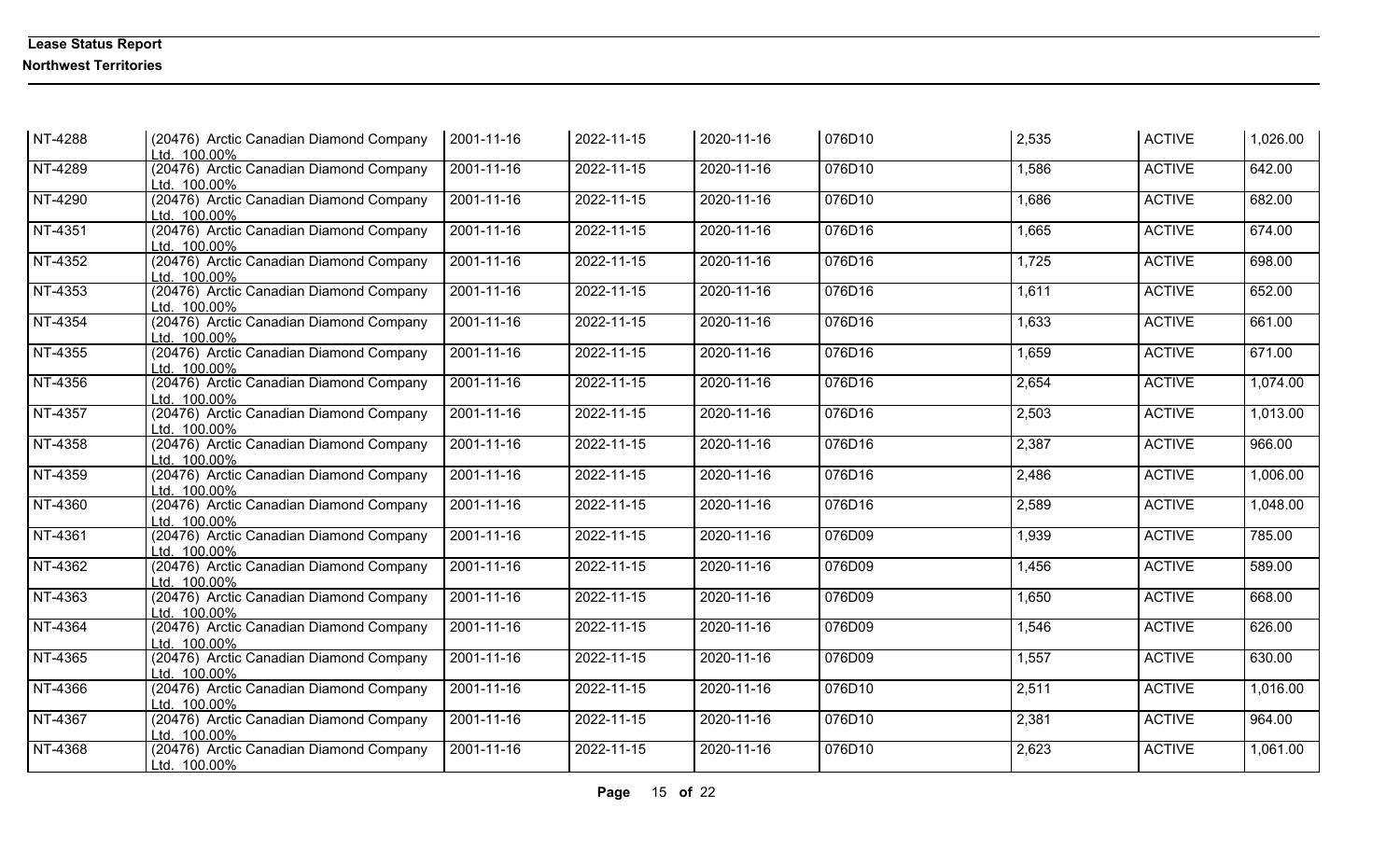| NT-4369 | (20476) Arctic Canadian Diamond Company   2001-11-16<br>Ltd. 100.00% |                  | 2022-11-15 | 2020-11-16 | 076D10         | 2,310 | <b>ACTIVE</b> | 935.00   |
|---------|----------------------------------------------------------------------|------------------|------------|------------|----------------|-------|---------------|----------|
| NT-4370 | (20476) Arctic Canadian Diamond Company<br>Ltd. 100.00%              | 2001-11-16       | 2022-11-15 | 2020-11-16 | 076D09, 076D10 | 2,779 | <b>ACTIVE</b> | 1,124.00 |
| NT-4371 | (20476) Arctic Canadian Diamond Company<br>Ltd. 100.00%              | 2001-11-16       | 2022-11-15 | 2020-11-16 | 076D09         | 2,791 | <b>ACTIVE</b> | 1,129.00 |
| NT-4372 | (20476) Arctic Canadian Diamond Company<br>Ltd. 100.00%              | $2001 - 11 - 16$ | 2022-11-15 | 2020-11-16 | 076D09         | 2,341 | <b>ACTIVE</b> | 947.00   |
| NT-4380 | (20476) Arctic Canadian Diamond Company<br>Ltd. 100.00%              | $2001 - 11 - 16$ | 2022-11-15 | 2020-11-16 | 076D16         | 2,468 | <b>ACTIVE</b> | 999.00   |
| NT-4393 | (20476) Arctic Canadian Diamond Company<br>Ltd. 100.00%              | 2002-01-16       | 2023-01-15 | 2021-01-16 | 076C11         | 2,548 | <b>ACTIVE</b> | 1,031.00 |
| NT-4394 | (20476) Arctic Canadian Diamond Company<br>Ltd. 100.00%              | 2002-01-16       | 2023-01-15 | 2021-01-16 | 076C11         | 2,604 | <b>ACTIVE</b> | 1,054.00 |
| NT-4395 | (20476) Arctic Canadian Diamond Company<br>Ltd. 100.00%              | 2002-01-16       | 2023-01-15 | 2021-01-16 | 076C11         | 2,550 | <b>ACTIVE</b> | 1,032.00 |
| NT-4396 | (20476) Arctic Canadian Diamond Company<br>Ltd. 100.00%              | 2002-01-16       | 2023-01-15 | 2021-01-16 | 076C11         | 2,690 | <b>ACTIVE</b> | 1,089.00 |
| NT-4401 | (20476) Arctic Canadian Diamond Company<br>Ltd. 100.00%              | 2002-01-16       | 2023-01-15 | 2021-01-16 | 076C11         | 2,510 | <b>ACTIVE</b> | 1,016.00 |
| NT-4402 | (20476) Arctic Canadian Diamond Company<br>Ltd. 100.00%              | 2002-01-16       | 2023-01-15 | 2021-01-16 | 076C10, 076C11 | 2,497 | <b>ACTIVE</b> | 1,010.00 |
| NT-4403 | (20476) Arctic Canadian Diamond Company<br>Ltd. 100.00%              | 2002-01-16       | 2023-01-15 | 2021-01-16 | 076C14         | 2,621 | <b>ACTIVE</b> | 1,061.00 |
| NT-4404 | (20476) Arctic Canadian Diamond Company<br>Ltd. 100.00%              | 2002-01-16       | 2023-01-15 | 2021-01-16 | 076C14         | 2,430 | <b>ACTIVE</b> | 984.00   |
| NT-4405 | (20476) Arctic Canadian Diamond Company<br>Ltd. 100.00%              | 2002-01-16       | 2023-01-15 | 2021-01-16 | 076C14         | 2,642 | <b>ACTIVE</b> | 1,069.00 |
| NT-4406 | (20476) Arctic Canadian Diamond Company<br>Ltd. 100.00%              | 2002-01-16       | 2023-01-15 | 2021-01-16 | 076C14         | 2,579 | <b>ACTIVE</b> | 1,044.00 |
| NT-4407 | (20476) Arctic Canadian Diamond Company<br>Ltd. 100.00%              | 2002-01-16       | 2023-01-15 | 2021-01-16 | 076C11         | 2,567 | <b>ACTIVE</b> | 1,039.00 |
| NT-4408 | (20476) Arctic Canadian Diamond Company<br>Ltd. 100.00%              | 2002-01-16       | 2023-01-15 | 2021-01-16 | 076C11         | 2,596 | <b>ACTIVE</b> | 1,050.00 |
| NT-4409 | (20476) Arctic Canadian Diamond Company<br>Ltd. 100.00%              | 2002-01-16       | 2023-01-15 | 2021-01-16 | 076C11         | 2,573 | <b>ACTIVE</b> | 1,041.00 |
| NT-4410 | (20476) Arctic Canadian Diamond Company<br>Ltd. 100.00%              | 2002-01-16       | 2023-01-15 | 2021-01-16 | 076C10         | 2,651 | <b>ACTIVE</b> | 1,073.00 |
| NT-4411 | (20476) Arctic Canadian Diamond Company<br>Ltd. 100.00%              | 2002-03-05       | 2023-03-04 | 2021-03-05 | 076C10         | 2,441 | <b>ACTIVE</b> | 988.00   |
| NT-4412 | (20476) Arctic Canadian Diamond Company<br>Ltd. 100.00%              | 2002-03-05       | 2023-03-04 | 2021-03-05 | 076C10         | 2,693 | <b>ACTIVE</b> | 1,090.00 |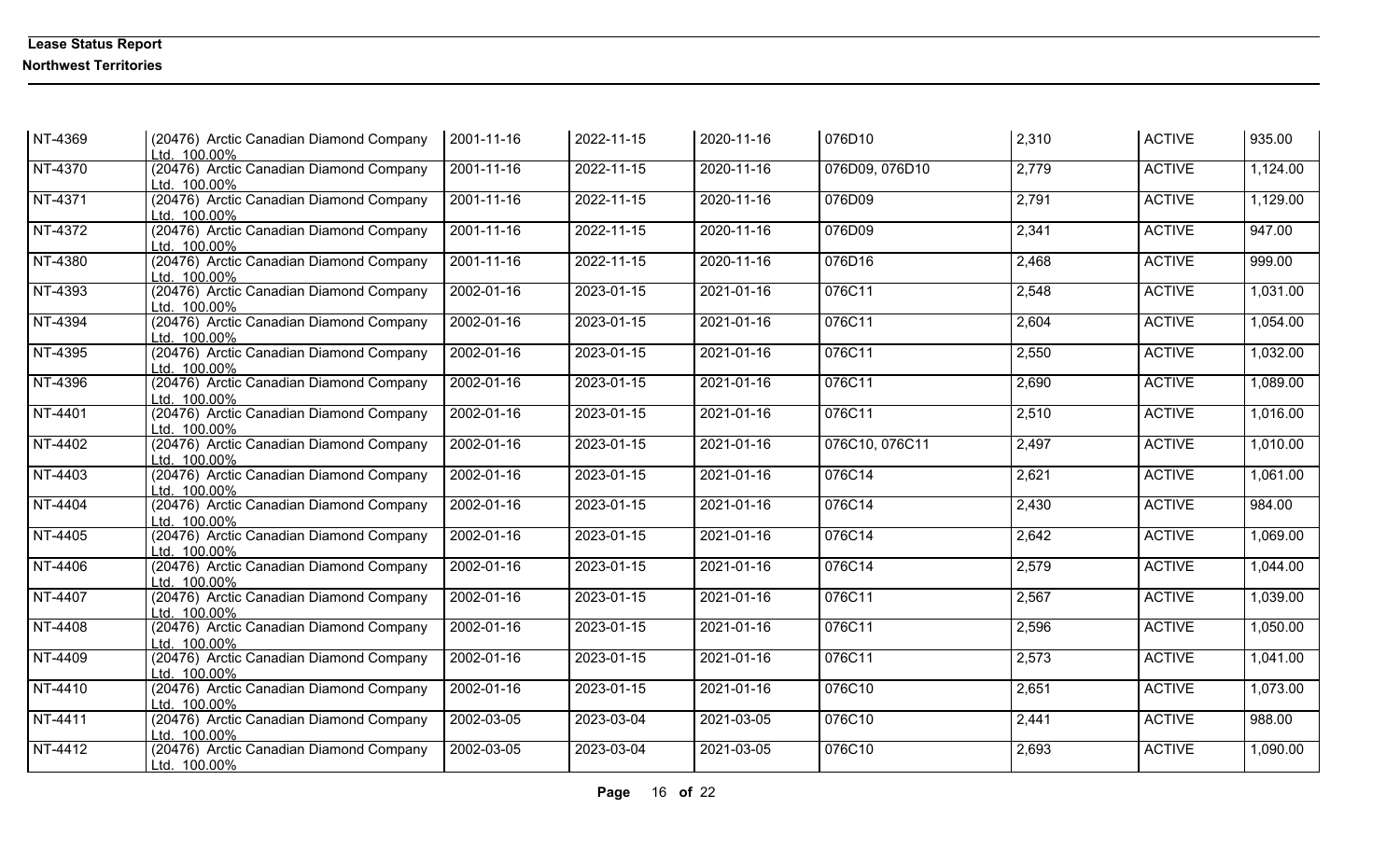| NT-4413 | (20476) Arctic Canadian Diamond Company<br>Ltd. 100.00% | 2002-01-16 | 2023-01-15 | 2021-01-16       | 076C11                            | 2,608 | <b>ACTIVE</b> | 1,056.00 |
|---------|---------------------------------------------------------|------------|------------|------------------|-----------------------------------|-------|---------------|----------|
| NT-4414 | (20476) Arctic Canadian Diamond Company<br>Ltd. 100.00% | 2002-01-16 | 2023-01-15 | $2021 - 01 - 16$ | 076C11                            | 2,530 | <b>ACTIVE</b> | 1,024.00 |
| NT-4415 | (20476) Arctic Canadian Diamond Company<br>Ltd. 100.00% | 2002-01-16 | 2023-01-15 | 2021-01-16       | 076C11                            | 2,580 | <b>ACTIVE</b> | 1,044.00 |
| NT-4416 | (20476) Arctic Canadian Diamond Company<br>Ltd. 100.00% | 2002-01-16 | 2023-01-15 | 2021-01-16       | 076C11                            | 2,668 | <b>ACTIVE</b> | 1,080.00 |
| NT-4417 | (20476) Arctic Canadian Diamond Company<br>Ltd. 100.00% | 2002-01-16 | 2023-01-15 | 2021-01-16       | 076C11                            | 2,494 | <b>ACTIVE</b> | 1,009.00 |
| NT-4418 | (20476) Arctic Canadian Diamond Company<br>Ltd. 100.00% | 2002-01-16 | 2023-01-15 | 2021-01-16       | 076C14, 076C11                    | 2,634 | <b>ACTIVE</b> | 1,066.00 |
| NT-4419 | (20476) Arctic Canadian Diamond Company<br>Ltd. 100.00% | 2002-01-16 | 2023-01-15 | 2021-01-16       | 076C14, 076C11                    | 2,636 | <b>ACTIVE</b> | 1,067.00 |
| NT-4420 | (20476) Arctic Canadian Diamond Company<br>Ltd. 100.00% | 2002-01-16 | 2023-01-15 | 2021-01-16       | 076C14, 076C11                    | 2,503 | <b>ACTIVE</b> | 1,013.00 |
| NT-4421 | (20476) Arctic Canadian Diamond Company<br>Ltd. 100.00% | 2002-03-05 | 2023-03-04 | 2021-03-05       | 076C10, 076C15, 076C14,<br>076C11 | 2,421 | <b>ACTIVE</b> | 980.00   |
| NT-4422 | (20476) Arctic Canadian Diamond Company<br>Ltd. 100.00% | 2002-01-16 | 2023-01-15 | 2021-01-16       | 076D16                            | 2,625 | <b>ACTIVE</b> | 1,062.00 |
| NT-4423 | (20476) Arctic Canadian Diamond Company<br>Ltd. 100.00% | 2002-03-05 | 2023-03-04 | 2021-03-05       | 076D16                            | 2,537 | <b>ACTIVE</b> | 1,027.00 |
| NT-4424 | (20476) Arctic Canadian Diamond Company<br>Ltd. 100.00% | 2002-03-05 | 2023-03-04 | 2021-03-05       | 076D16                            | 2,520 | <b>ACTIVE</b> | 1,020.00 |
| NT-4425 | (20476) Arctic Canadian Diamond Company<br>Ltd. 100.00% | 2002-03-05 | 2023-03-04 | 2021-03-05       | 076C10                            | 2,448 | <b>ACTIVE</b> | 991.00   |
| NT-4426 | (20476) Arctic Canadian Diamond Company<br>Ltd. 100.00% | 2002-03-05 | 2023-03-04 | 2021-03-05       | 076C10, 076C11                    | 2,611 | <b>ACTIVE</b> | 1,057.00 |
| NT-4427 | (20476) Arctic Canadian Diamond Company<br>Ltd. 100.00% | 2002-03-05 | 2023-03-04 | 2021-03-05       | 076C10, 076C15, 076C14,<br>076C11 | 2,633 | <b>ACTIVE</b> | 1,065.00 |
| NT-4428 | (20476) Arctic Canadian Diamond Company<br>Ltd. 100.00% | 2002-03-05 | 2023-03-04 | 2021-03-05       | 076C10, 076C15                    | 2,469 | <b>ACTIVE</b> | 999.00   |
| NT-4429 | (20476) Arctic Canadian Diamond Company<br>Ltd. 100.00% | 2002-03-05 | 2023-03-04 | $2021 - 03 - 05$ | 076C10, 076C15                    | 2,648 | <b>ACTIVE</b> | 1,072.00 |
| NT-4430 | (20476) Arctic Canadian Diamond Company<br>Ltd. 100.00% | 2002-03-05 | 2023-03-04 | 2021-03-05       | 076C10, 076C15                    | 2,440 | <b>ACTIVE</b> | 987.00   |
| NT-4431 | (20476) Arctic Canadian Diamond Company<br>Ltd. 100.00% | 2002-03-05 | 2023-03-04 | 2021-03-05       | 076C10, 076C15                    | 2,734 | <b>ACTIVE</b> | 1,106.00 |
| NT-4532 | (20476) Arctic Canadian Diamond Company<br>Ltd. 100.00% | 2001-11-16 | 2022-11-15 | 2020-11-16       | 076D10                            | 1,616 | <b>ACTIVE</b> | 654.00   |
| NT-4533 | (20476) Arctic Canadian Diamond Company<br>Ltd. 100.00% | 2001-11-16 | 2022-11-15 | 2020-11-16       | 076D10                            | 1,523 | <b>ACTIVE</b> | 616.00   |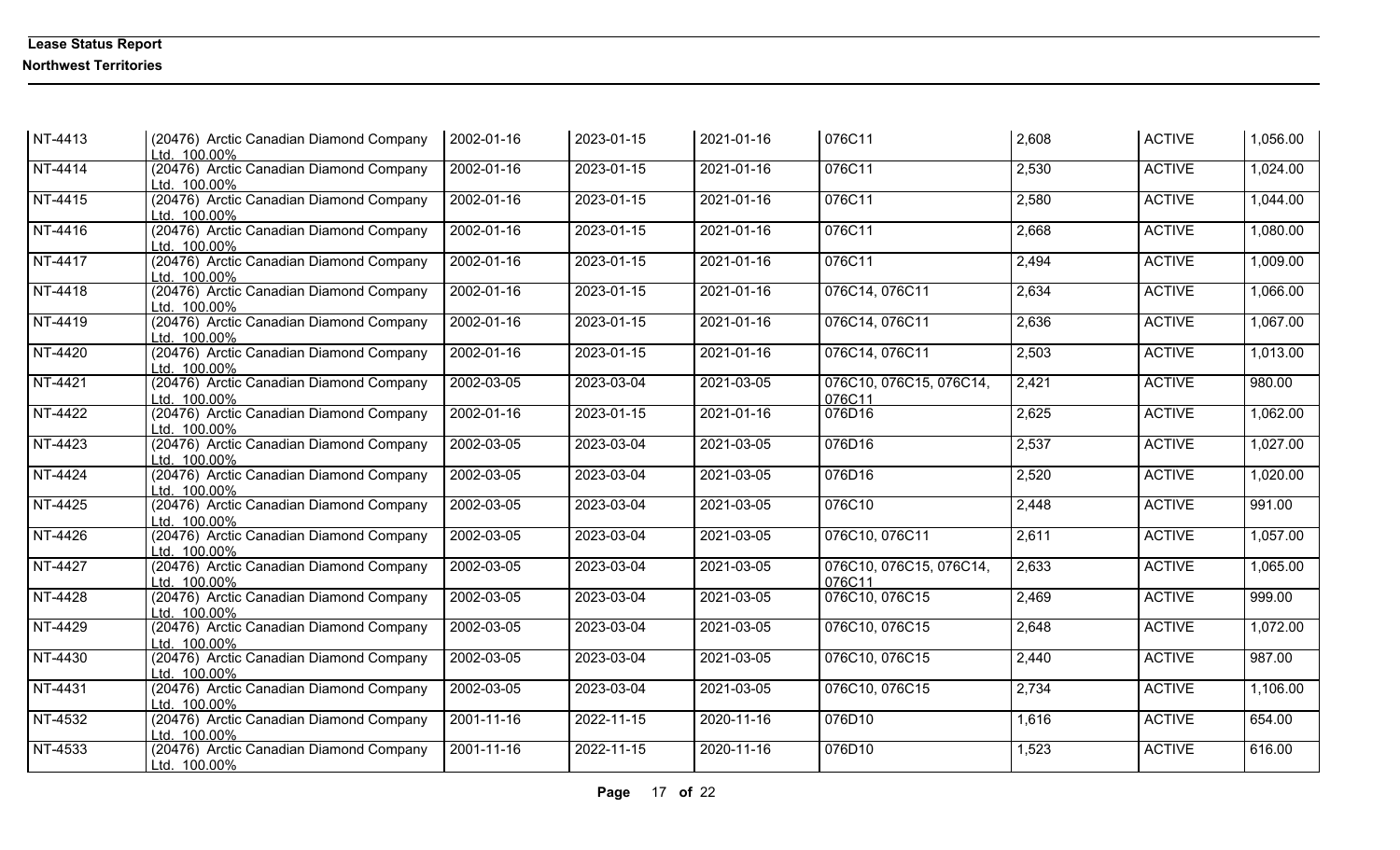| NT-4958                     | (20476) Arctic Canadian Diamond Company<br>Ltd. 100.00% | 2008-10-10 | 2029-10-09 | 2020-10-10 | 076C14, 076C11                    | 2,621 | <b>ACTIVE</b> | 1,061.00 |
|-----------------------------|---------------------------------------------------------|------------|------------|------------|-----------------------------------|-------|---------------|----------|
| NT-5117                     | (20476) Arctic Canadian Diamond Company<br>Ltd. 100.00% | 2010-01-29 | 2031-01-28 | 2021-01-29 | 076D07                            | 2,616 | <b>ACTIVE</b> | 1,058.00 |
| NT-5118                     | (20476) Arctic Canadian Diamond Company<br>Ltd. 100.00% | 2010-01-29 | 2031-01-28 | 2021-01-29 | 076D07                            | 2,536 | <b>ACTIVE</b> | 1,026.00 |
| NT-5119                     | (20476) Arctic Canadian Diamond Company<br>Ltd. 100.00% | 2010-01-29 | 2031-01-28 | 2021-01-29 | 076D07                            | 2,562 | <b>ACTIVE</b> | 1,037.00 |
| NT-5120                     | (20476) Arctic Canadian Diamond Company<br>Ltd. 100.00% | 2010-01-29 | 2031-01-28 | 2021-01-29 | 076D07                            | 2,655 | <b>ACTIVE</b> | 1,074.00 |
| NT-5121                     | (20476) Arctic Canadian Diamond Company<br>Ltd. 100.00% | 2010-01-29 | 2031-01-28 | 2021-01-29 | 076D07                            | 2,583 | <b>ACTIVE</b> | 1,045.00 |
| NT-5122                     | (20476) Arctic Canadian Diamond Company<br>Ltd. 100.00% | 2010-01-29 | 2031-01-28 | 2021-01-29 | 076D07                            | 2,578 | <b>ACTIVE</b> | 1,043.00 |
| NT-5123                     | (20476) Arctic Canadian Diamond Company<br>Ltd. 100.00% | 2010-01-29 | 2031-01-28 | 2021-01-29 | 076D07                            | 2,508 | <b>ACTIVE</b> | 1,015.00 |
| NT-5124                     | (20476) Arctic Canadian Diamond Company<br>Ltd. 100.00% | 2010-01-29 | 2031-01-28 | 2021-01-29 | 076D07                            | 2,770 | <b>ACTIVE</b> | 1,121.00 |
| NT-5128                     | (20476) Arctic Canadian Diamond Company<br>Ltd. 100.00% | 2010-05-07 | 2031-05-06 | 2020-05-07 | 076D08                            | 2,611 | <b>ACTIVE</b> | 1,057.00 |
| NT-5129                     | (20476) Arctic Canadian Diamond Company<br>Ltd. 100.00% | 2010-05-07 | 2031-05-06 | 2020-05-07 | 076D08                            | 2,656 | <b>ACTIVE</b> | 1,075.00 |
| NT-5130                     | (20476) Arctic Canadian Diamond Company<br>Ltd. 100.00% | 2010-05-07 | 2031-05-06 | 2020-05-07 | 076D08                            | 2,620 | <b>ACTIVE</b> | 1,060.00 |
| NT-5131                     | (20476) Arctic Canadian Diamond Company<br>Ltd. 100.00% | 2010-05-07 | 2031-05-06 | 2020-05-07 | 076D08, 076D07                    | 1,838 | <b>ACTIVE</b> | 744.00   |
| NT-5132                     | (20476) Arctic Canadian Diamond Company<br>Ltd. 100.00% | 2010-05-07 | 2031-05-06 | 2020-05-07 | 076D08, 076D07                    | 1,653 | <b>ACTIVE</b> | 669.00   |
| NT-5133                     | (20476) Arctic Canadian Diamond Company<br>Ltd. 100.00% | 2010-05-07 | 2031-05-06 | 2020-05-07 | 076D08                            | 2,398 | <b>ACTIVE</b> | 970.00   |
| $\overline{\text{NT-5134}}$ | (20476) Arctic Canadian Diamond Company<br>Ltd. 100.00% | 2010-05-07 | 2031-05-06 | 2020-05-07 | 076D08                            | 2,780 | <b>ACTIVE</b> | 1,125.00 |
| NT-5135                     | (20476) Arctic Canadian Diamond Company<br>Ltd. 100.00% | 2010-05-07 | 2031-05-06 | 2020-05-07 | 076D08                            | 2,579 | <b>ACTIVE</b> | 1,044.00 |
| NT-5136                     | (20476) Arctic Canadian Diamond Company<br>Ltd. 100.00% | 2010-05-07 | 2031-05-06 | 2020-05-07 | 076D08                            | 2,635 | <b>ACTIVE</b> | 1,066.00 |
| NT-5137                     | (20476) Arctic Canadian Diamond Company<br>Ltd. 100.00% | 2010-05-07 | 2031-05-06 | 2020-05-07 | 076D02, 076D08, 076D01,<br>076D07 | 2,209 | <b>ACTIVE</b> | 894.00   |
| NT-5138                     | (20476) Arctic Canadian Diamond Company<br>Ltd. 100.00% | 2010-05-07 | 2031-05-06 | 2020-05-07 | 076D08, 076D01                    | 2,753 | <b>ACTIVE</b> | 1,114.00 |
| NT-5139                     | (20476) Arctic Canadian Diamond Company<br>Ltd. 100.00% | 2010-05-07 | 2031-05-06 | 2020-05-07 | 076D08, 076D01                    | 2,529 | <b>ACTIVE</b> | 1,024.00 |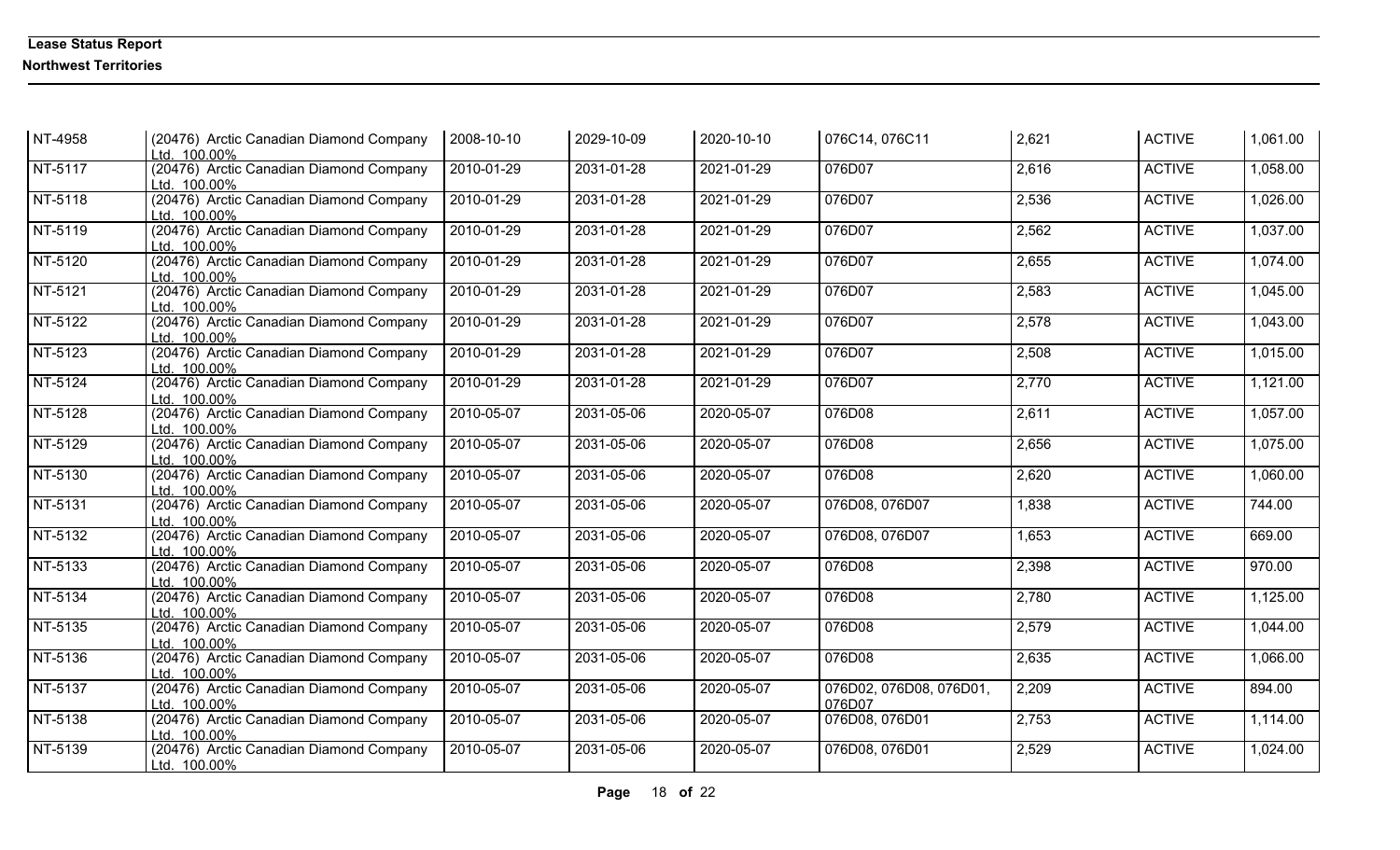| NT-5140 | (20476) Arctic Canadian Diamond Company<br>Ltd. 100.00% | 2010-05-07 | 2031-05-06 | 2020-05-07 | 076D08, 076D01 | 2,590 | <b>ACTIVE</b> | 1,048.00 |
|---------|---------------------------------------------------------|------------|------------|------------|----------------|-------|---------------|----------|
| NT-5141 | (20476) Arctic Canadian Diamond Company<br>Ltd. 100.00% | 2010-05-07 | 2031-05-06 | 2020-05-07 | 076D08, 076D01 | 2,580 | <b>ACTIVE</b> | 1,044.00 |
| NT-5142 | (20476) Arctic Canadian Diamond Company<br>Ltd. 100.00% | 2010-05-07 | 2031-05-06 | 2020-05-07 | 076D08, 076D01 | 2,339 | <b>ACTIVE</b> | 947.00   |
| NT-5143 | (20476) Arctic Canadian Diamond Company<br>Ltd. 100.00% | 2010-05-07 | 2031-05-06 | 2020-05-07 | 076D01         | 2,707 | <b>ACTIVE</b> | 1,096.00 |
| NT-5144 | (20476) Arctic Canadian Diamond Company<br>Ltd. 100.00% | 2010-05-07 | 2031-05-06 | 2020-05-07 | 076D01         | 2,558 | <b>ACTIVE</b> | 1,035.00 |
| NT-5145 | (20476) Arctic Canadian Diamond Company<br>Ltd. 100.00% | 2010-05-07 | 2031-05-06 | 2020-05-07 | 076D01         | 2,750 | <b>ACTIVE</b> | 1,113.00 |
| NT-5146 | (20476) Arctic Canadian Diamond Company<br>Ltd. 100.00% | 2010-05-07 | 2031-05-06 | 2020-05-07 | 076D01         | 2,579 | <b>ACTIVE</b> | 1,044.00 |
| NT-5147 | (20476) Arctic Canadian Diamond Company<br>Ltd. 100.00% | 2010-05-07 | 2031-05-06 | 2020-05-07 | 076D01         | 2,585 | <b>ACTIVE</b> | 1,046.00 |
| NT-5148 | (20476) Arctic Canadian Diamond Company<br>Ltd. 100.00% | 2010-05-07 | 2031-05-06 | 2020-05-07 | 076D02, 076D01 | 2,548 | <b>ACTIVE</b> | 1,031.00 |
| NT-5149 | (20476) Arctic Canadian Diamond Company<br>Ltd. 100.00% | 2010-05-07 | 2031-05-06 | 2020-05-07 | 076D01         | 2,558 | <b>ACTIVE</b> | 1,035.00 |
| NT-5150 | (20476) Arctic Canadian Diamond Company<br>Ltd. 100.00% | 2010-05-07 | 2031-05-06 | 2020-05-07 | 076D07         | 2,639 | <b>ACTIVE</b> | 1,068.00 |
| NT-5151 | (20476) Arctic Canadian Diamond Company<br>Ltd. 100.00% | 2010-05-07 | 2031-05-06 | 2020-05-07 | 076D07         | 2,669 | <b>ACTIVE</b> | 1,080.00 |
| NT-5189 | (20476) Arctic Canadian Diamond Company<br>Ltd. 100.00% | 2010-12-08 | 2031-12-07 | 2020-12-08 | 076C11         | 2,585 | <b>ACTIVE</b> | 1,046.00 |
| NT-5190 | (20476) Arctic Canadian Diamond Company<br>Ltd. 100.00% | 2010-12-08 | 2031-12-07 | 2020-12-08 | 076C10         | 2,693 | <b>ACTIVE</b> | 1,090.00 |
| NT-5191 | (20476) Arctic Canadian Diamond Company<br>Ltd. 100.00% | 2010-12-08 | 2031-12-07 | 2020-12-08 | 076C10, 076C11 | 2,592 | <b>ACTIVE</b> | 1,049.00 |
| NT-5192 | (20476) Arctic Canadian Diamond Company<br>Ltd. 100.00% | 2010-12-08 | 2031-12-07 | 2020-12-08 | 076C10         | 2,567 | <b>ACTIVE</b> | 1,039.00 |
| NT-5193 | (20476) Arctic Canadian Diamond Company<br>Ltd. 100.00% | 2010-12-08 | 2031-12-07 | 2020-12-08 | 076C10         | 2,567 | <b>ACTIVE</b> | 1,039.00 |
| NT-5197 | (20476) Arctic Canadian Diamond Company<br>Ltd. 100.00% | 2010-12-08 | 2031-12-07 | 2020-12-08 | 076C10, 076C11 | 2,540 | <b>ACTIVE</b> | 1,028.00 |
| NT-5198 | (20476) Arctic Canadian Diamond Company<br>Ltd. 100.00% | 2010-12-08 | 2031-12-07 | 2020-12-08 | 076C10         | 2,619 | <b>ACTIVE</b> | 1,060.00 |
| NT-5199 | (20476) Arctic Canadian Diamond Company<br>Ltd. 100.00% | 2010-12-08 | 2031-12-07 | 2020-12-08 | 076C10         | 2,679 | <b>ACTIVE</b> | 1,084.00 |
| NT-5200 | (20476) Arctic Canadian Diamond Company<br>Ltd. 100.00% | 2010-12-08 | 2031-12-07 | 2020-12-08 | 076C10         | 2,595 | <b>ACTIVE</b> | 1,050.00 |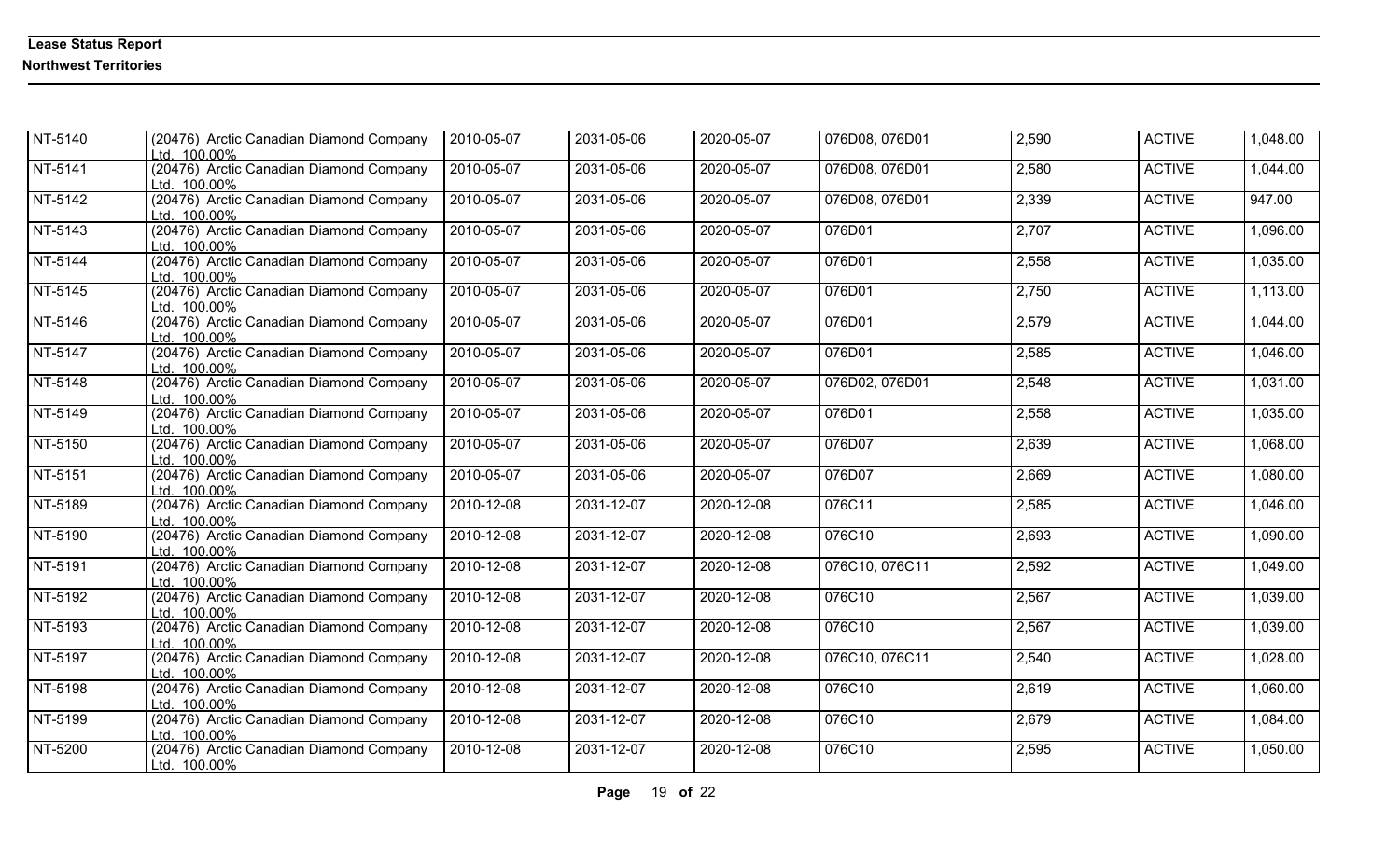| NT-5201   | (20476) Arctic Canadian Diamond Company<br>Ltd. 100.00% | 2010-12-08       | 2031-12-07 | 2020-12-08 | 076C14         | 2,642 | <b>ACTIVE</b> | 1,069.00 |
|-----------|---------------------------------------------------------|------------------|------------|------------|----------------|-------|---------------|----------|
| NT-5202   | (20476) Arctic Canadian Diamond Company<br>Ltd. 100.00% | 2010-12-08       | 2031-12-07 | 2020-12-08 | 076C14         | 2,538 | <b>ACTIVE</b> | 1,027.00 |
| NT-5203   | (20476) Arctic Canadian Diamond Company<br>Ltd. 100.00% | 2010-12-08       | 2031-12-07 | 2020-12-08 | 076C10         | 2,634 | <b>ACTIVE</b> | 1,066.00 |
| NT-5204   | (20476) Arctic Canadian Diamond Company<br>Ltd. 100.00% | 2010-12-08       | 2031-12-07 | 2020-12-08 | 076C10         | 2,689 | <b>ACTIVE</b> | 1,088.00 |
| NT-5205   | (20476) Arctic Canadian Diamond Company<br>Ltd. 100.00% | 2010-12-08       | 2031-12-07 | 2020-12-08 | 076C10, 076C11 | 2,634 | <b>ACTIVE</b> | 1,066.00 |
| NT-5206   | (20476) Arctic Canadian Diamond Company<br>Ltd. 100.00% | 2010-12-08       | 2031-12-07 | 2020-12-08 | 076C10         | 2,553 | <b>ACTIVE</b> | 1,033.00 |
| NT-5207   | (20476) Arctic Canadian Diamond Company<br>Ltd. 100.00% | 2010-12-08       | 2031-12-07 | 2020-12-08 | 076C10         | 2,533 | <b>ACTIVE</b> | 1,025.00 |
| NT-5208   | (20476) Arctic Canadian Diamond Company<br>Ltd. 100.00% | 2010-12-08       | 2031-12-07 | 2020-12-08 | 076C10         | 2,629 | <b>ACTIVE</b> | 1,064.00 |
| NT-5209   | (20476) Arctic Canadian Diamond Company<br>Ltd. 100.00% | 2010-12-08       | 2031-12-07 | 2020-12-08 | 076C14         | 2,628 | <b>ACTIVE</b> | 1,064.00 |
| $NT-5213$ | (20476) Arctic Canadian Diamond Company<br>Ltd. 100.00% | 2010-12-08       | 2031-12-07 | 2020-12-08 | 076C11         | 2,553 | <b>ACTIVE</b> | 1,033.00 |
| $NT-5214$ | (20476) Arctic Canadian Diamond Company<br>Ltd. 100.00% | 2010-12-08       | 2031-12-07 | 2020-12-08 | 076C10, 076C11 | 2,690 | <b>ACTIVE</b> | 1,089.00 |
| NT-5215   | (20476) Arctic Canadian Diamond Company<br>Ltd. 100.00% | 2010-12-08       | 2031-12-07 | 2020-12-08 | 076C11         | 2,679 | <b>ACTIVE</b> | 1,084.00 |
| NT-5362   | (20476) Arctic Canadian Diamond Company<br>Ltd. 100.00% | 2011-10-07       | 2032-10-06 | 2020-10-07 | 076C11         | 2,642 | <b>ACTIVE</b> | 1,069.00 |
| NT-5363   | (20476) Arctic Canadian Diamond Company<br>Ltd. 100.00% | 2011-10-07       | 2032-10-06 | 2020-10-07 | 076C11         | 2,602 | <b>ACTIVE</b> | 1,052.00 |
| $NT-5364$ | (20476) Arctic Canadian Diamond Company<br>Ltd. 100.00% | 2011-10-07       | 2032-10-06 | 2020-10-07 | 076C11         | 2,638 | <b>ACTIVE</b> | 1,067.00 |
| NT-5365   | (20476) Arctic Canadian Diamond Company<br>Ltd. 100.00% | $2011 - 10 - 07$ | 2032-10-06 | 2020-10-07 | 076C11         | 2,505 | <b>ACTIVE</b> | 1,014.00 |
| NT-5366   | (20476) Arctic Canadian Diamond Company<br>Ltd. 100.00% | 2011-10-07       | 2032-10-06 | 2020-10-07 | 076C11         | 2,561 | <b>ACTIVE</b> | 1,037.00 |
| NT-5367   | (20476) Arctic Canadian Diamond Company<br>Ltd. 100.00% | 2011-10-07       | 2032-10-06 | 2020-10-07 | 076C11         | 2,543 | <b>ACTIVE</b> | 1,029.00 |
| NT-5368   | (20476) Arctic Canadian Diamond Company<br>Ltd. 100.00% | 2011-10-07       | 2032-10-06 | 2020-10-07 | 076C14, 076C11 | 2,545 | <b>ACTIVE</b> | 1,030.00 |
| NT-5369   | (20476) Arctic Canadian Diamond Company<br>Ltd. 100.00% | 2011-10-07       | 2032-10-06 | 2020-10-07 | 076C11         | 2,551 | <b>ACTIVE</b> | 1,032.00 |
| NT-5370   | (20476) Arctic Canadian Diamond Company<br>Ltd. 100.00% | 2011-10-07       | 2032-10-06 | 2020-10-07 | 076C11         | 2,660 | <b>ACTIVE</b> | 1,076.00 |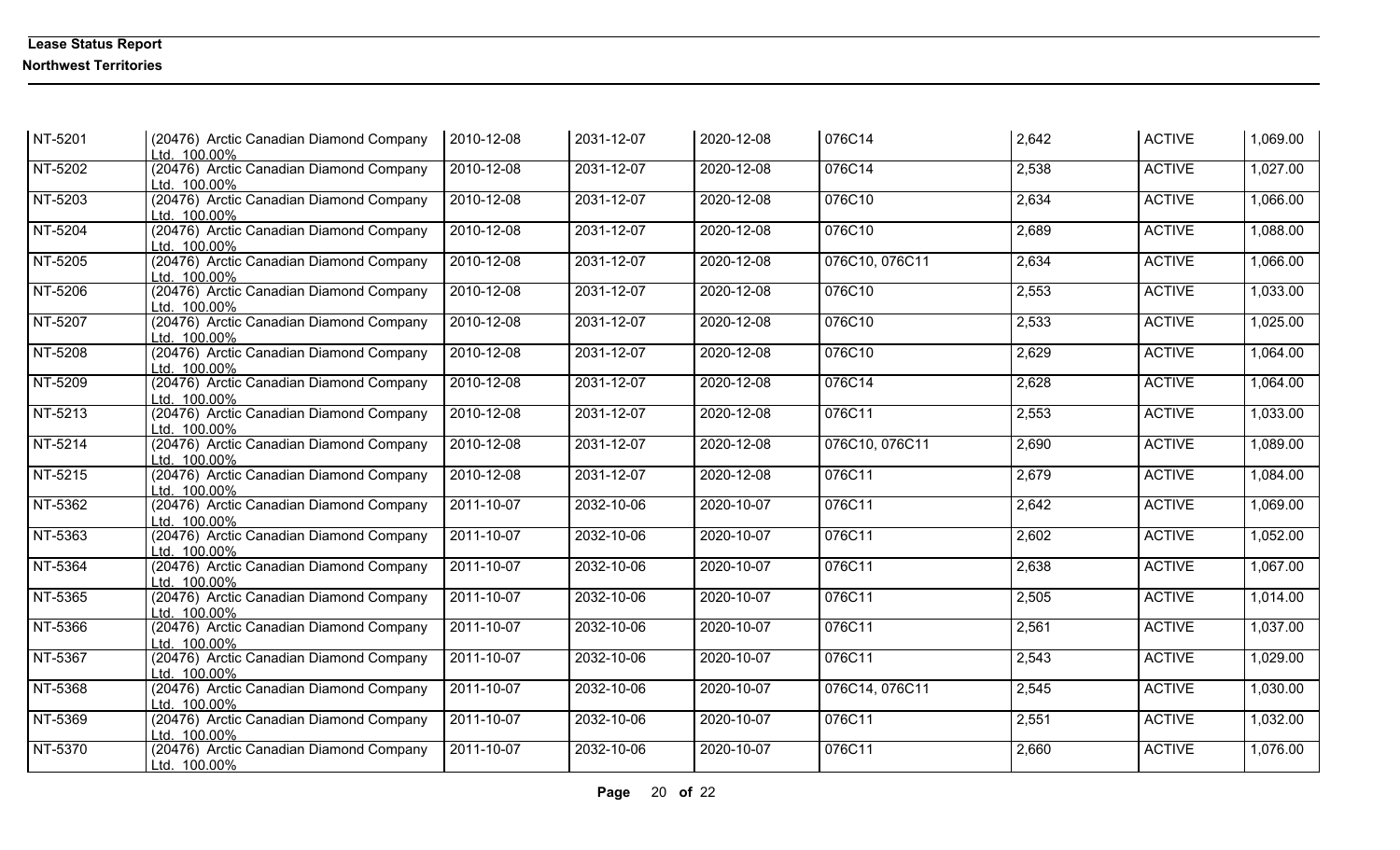| NT-5371 | (20476) Arctic Canadian Diamond Company<br>Ltd. 100.00% | 2011-10-07 | 2032-10-06 | 2020-10-07       | 076C11         | 2,577 | <b>ACTIVE</b> | 1,042.00 |
|---------|---------------------------------------------------------|------------|------------|------------------|----------------|-------|---------------|----------|
| NT-5372 | (20476) Arctic Canadian Diamond Company<br>Ltd. 100.00% | 2011-10-07 | 2032-10-06 | 2020-10-07       | 076C11         | 2,646 | <b>ACTIVE</b> | 1,071.00 |
| NT-5373 | (20476) Arctic Canadian Diamond Company<br>Ltd. 100.00% | 2011-10-07 | 2032-10-06 | 2020-10-07       | 076C11         | 2,583 | <b>ACTIVE</b> | 1,046.00 |
| NT-5374 | (20476) Arctic Canadian Diamond Company<br>Ltd. 100.00% | 2011-10-07 | 2032-10-06 | 2020-10-07       | 076C11         | 2,599 | <b>ACTIVE</b> | 1,051.00 |
| NT-5375 | (20476) Arctic Canadian Diamond Company<br>Ltd. 100.00% | 2011-10-07 | 2032-10-06 | 2020-10-07       | 076C14, 076C11 | 2,615 | <b>ACTIVE</b> | 1,058.00 |
| NT-5376 | (20476) Arctic Canadian Diamond Company<br>Ltd. 100.00% | 2011-10-07 | 2032-10-06 | 2020-10-07       | 076C14, 076C11 | 2,671 | <b>ACTIVE</b> | 1,081.00 |
| NT-5377 | (20476) Arctic Canadian Diamond Company<br>Ltd. 100.00% | 2011-10-07 | 2032-10-06 | 2020-10-07       | 076C13         | 2,654 | <b>ACTIVE</b> | 1,074.00 |
| NT-5378 | (20476) Arctic Canadian Diamond Company<br>Ltd. 100.00% | 2011-10-07 | 2032-10-06 | 2020-10-07       | 076C13         | 2,633 | <b>ACTIVE</b> | 1,066.00 |
| NT-5379 | (20476) Arctic Canadian Diamond Company<br>Ltd. 100.00% | 2011-10-07 | 2032-10-06 | 2020-10-07       | 076C13         | 2,950 | <b>ACTIVE</b> | 1,194.00 |
| NT-5381 | (20476) Arctic Canadian Diamond Company<br>Ltd. 100.00% | 2011-10-07 | 2032-10-06 | 2020-10-07       | 076C10         | 2,570 | <b>ACTIVE</b> | 1,040.00 |
| NT-5382 | (20476) Arctic Canadian Diamond Company<br>Ltd. 100.00% | 2012-09-28 | 2033-09-27 | $2020 - 09 - 28$ | 076C10         | 2,609 | <b>ACTIVE</b> | 1,056.00 |
| NT-5383 | (20476) Arctic Canadian Diamond Company<br>Ltd. 100.00% | 2012-09-28 | 2033-09-27 | 2020-09-28       | 076C10         | 2,693 | <b>ACTIVE</b> | 1,090.00 |
| NT-5384 | (20476) Arctic Canadian Diamond Company<br>Ltd. 100.00% | 2012-09-28 | 2033-09-27 | 2020-09-28       | 076C14         | 2,590 | <b>ACTIVE</b> | 1,048.00 |
| NT-5385 | (20476) Arctic Canadian Diamond Company<br>Ltd. 100.00% | 2012-09-28 | 2033-09-27 | 2020-09-28       | 076C14         | 2,489 | <b>ACTIVE</b> | 1,007.00 |
| NT-5386 | (20476) Arctic Canadian Diamond Company<br>Ltd. 100.00% | 2012-09-28 | 2033-09-27 | 2020-09-28       | 076C14         | 2,587 | <b>ACTIVE</b> | 1,047.00 |
| NT-5388 | (20476) Arctic Canadian Diamond Company<br>Ltd. 100.00% | 2012-09-28 | 2033-09-27 | 2020-09-28       | 076C14         | 2,618 | <b>ACTIVE</b> | 1,059.00 |
| NT-5394 | (20476) Arctic Canadian Diamond Company<br>Ltd. 100.00% | 2002-01-16 | 2023-01-15 | 2021-01-16       | 076C14, 076C13 | 2,186 | <b>ACTIVE</b> | 885.00   |
| NT-5407 | (20476) Arctic Canadian Diamond Company<br>Ltd. 100.00% | 2012-09-28 | 2033-09-27 | 2020-09-28       | 076C14         | 2,609 | <b>ACTIVE</b> | 1,055.80 |
| NT-5409 | (20476) Arctic Canadian Diamond Company<br>Ltd. 100.00% | 2010-12-08 | 2031-12-07 | 2020-12-08       | 076C14         | 1,519 | <b>ACTIVE</b> | 615.00   |
| NT-5411 | (20476) Arctic Canadian Diamond Company<br>Ltd. 100.00% | 2010-12-08 | 2031-12-07 | 2020-12-08       | 076C14         | 1,756 | <b>ACTIVE</b> | 710.00   |
| NT-5413 | (20476) Arctic Canadian Diamond Company<br>Ltd. 100.00% | 2010-12-08 | 2031-12-07 | 2020-12-08       | 076C14         | 1,961 | <b>ACTIVE</b> | 794.00   |